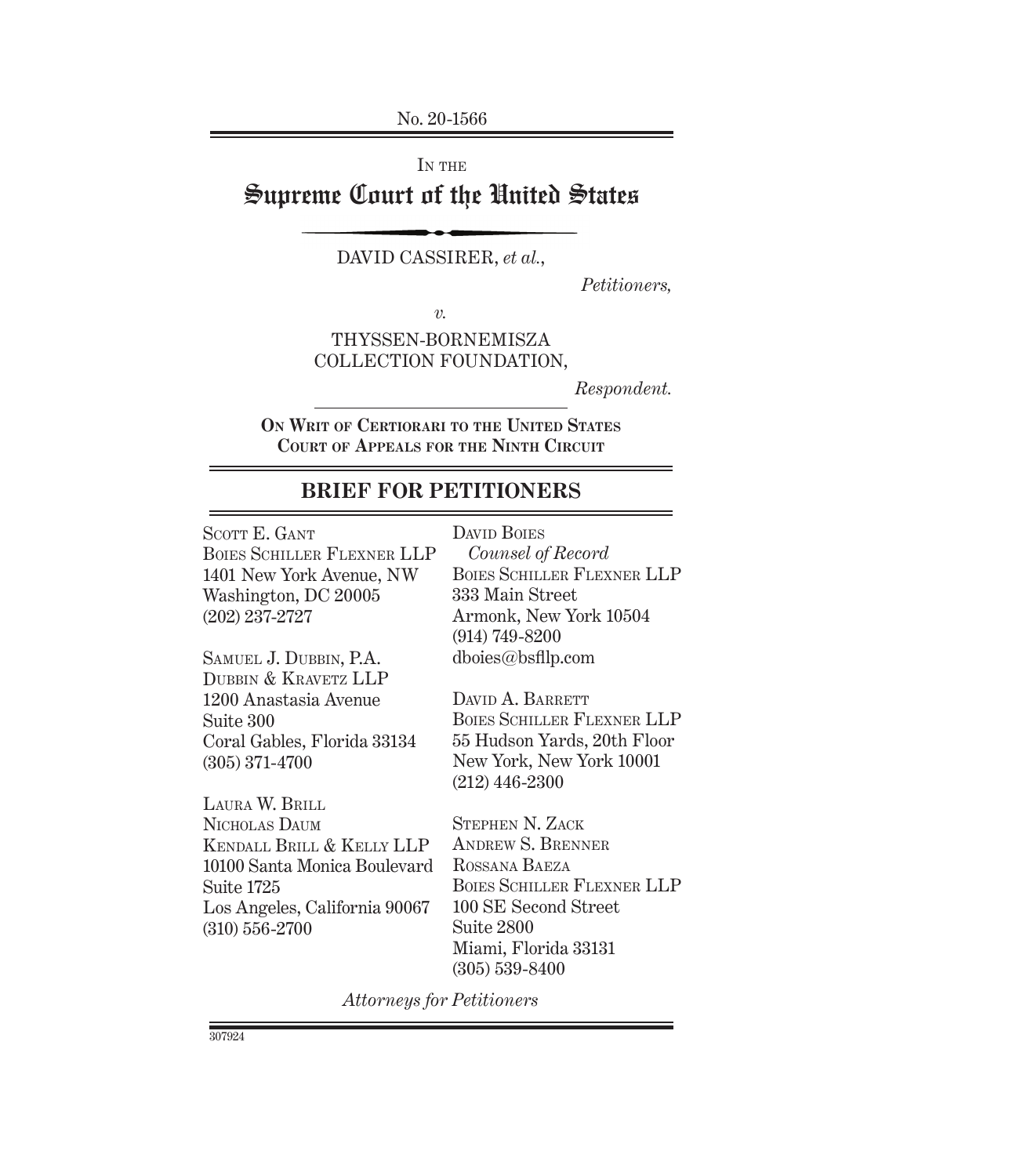# **QUESTION PRESENTED**

Whether a federal court hearing state law claims brought under the FSIA must apply the forum state's choice of law rules to determine what substantive law governs the claims at issue, or whether it may apply federal common law.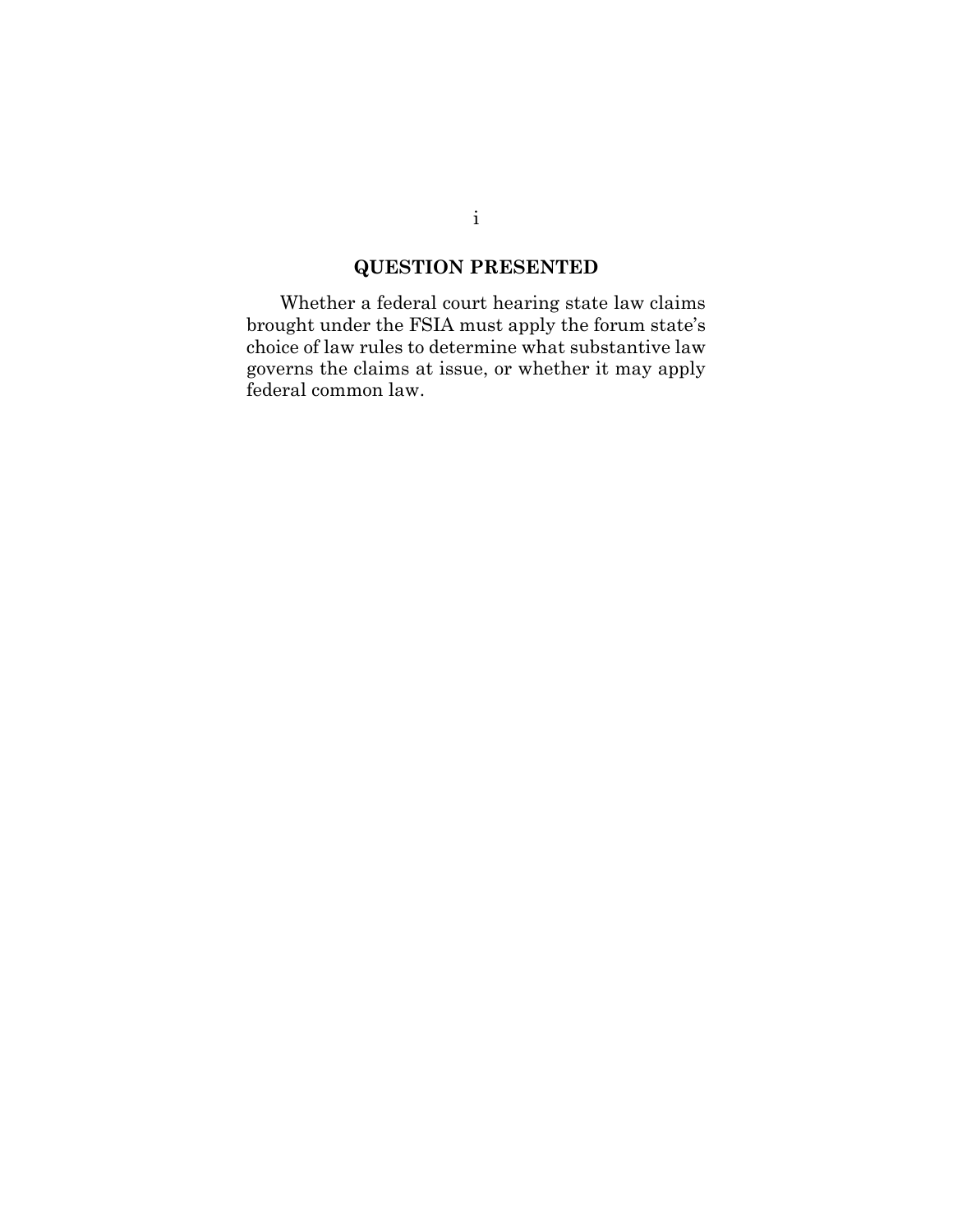# **PARTIES TO THE PROCEEDING**

Petitioners are David Cassirer, the Estate of Ava Cassirer, and the Jewish Federation of San Diego County, the plaintiffs below.

Respondent is the Thyssen-Bornemisza Collection Foundation ("TBC"), an agency or instrumentality of the Kingdom of Spain, and the defendant below.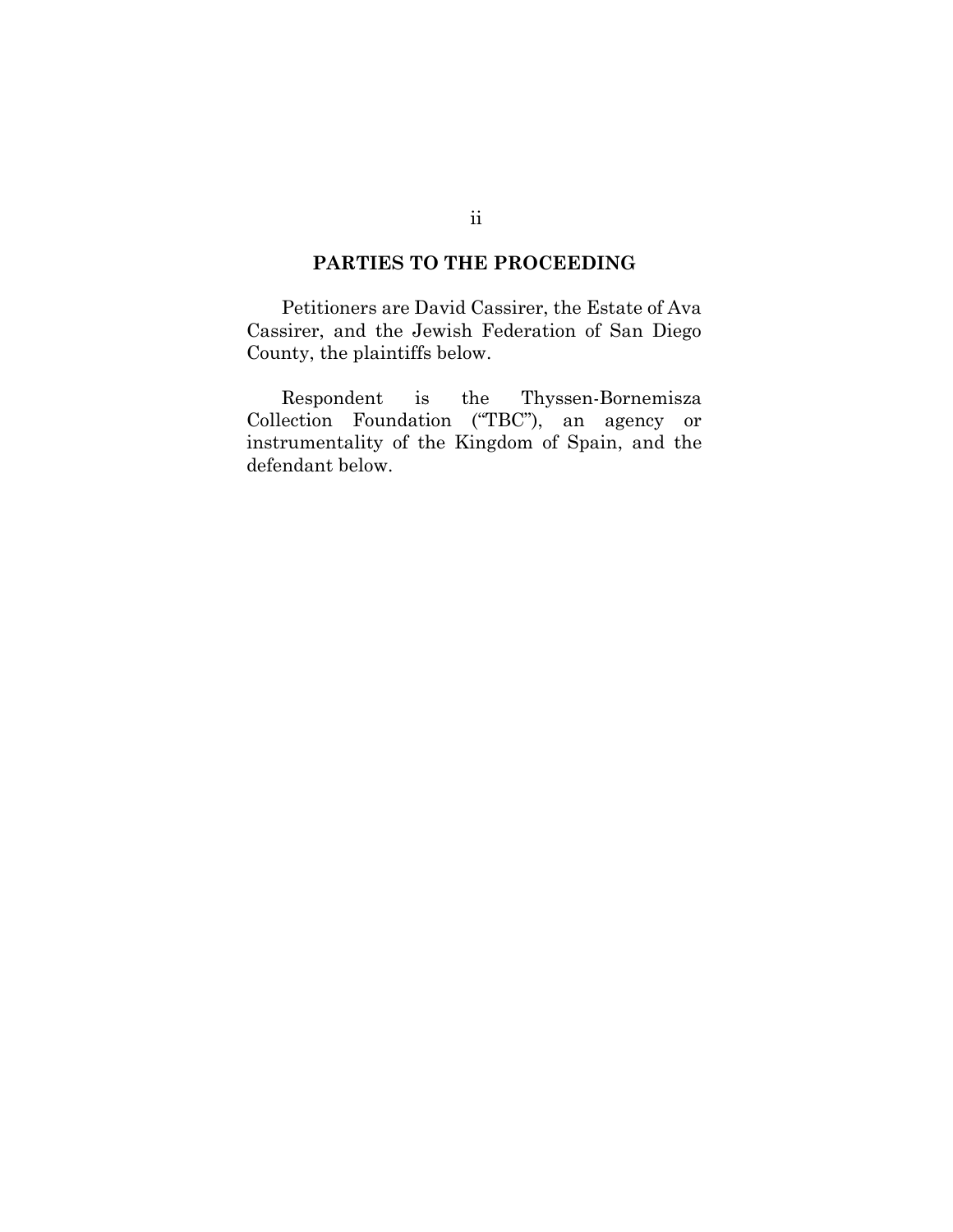# **TABLE OF CONTENTS**

| PARTIES TO THE PROCEEDING ii                                                                                                                                               |
|----------------------------------------------------------------------------------------------------------------------------------------------------------------------------|
|                                                                                                                                                                            |
|                                                                                                                                                                            |
|                                                                                                                                                                            |
|                                                                                                                                                                            |
|                                                                                                                                                                            |
|                                                                                                                                                                            |
|                                                                                                                                                                            |
|                                                                                                                                                                            |
|                                                                                                                                                                            |
| The Language of Section 1606 of the FSIA<br>Ι.<br>Manifests Congress's Intent to Prescribe<br>State Law Choice of Law Rules in FSIA<br>Cases Asserting State Law Claims 19 |

iii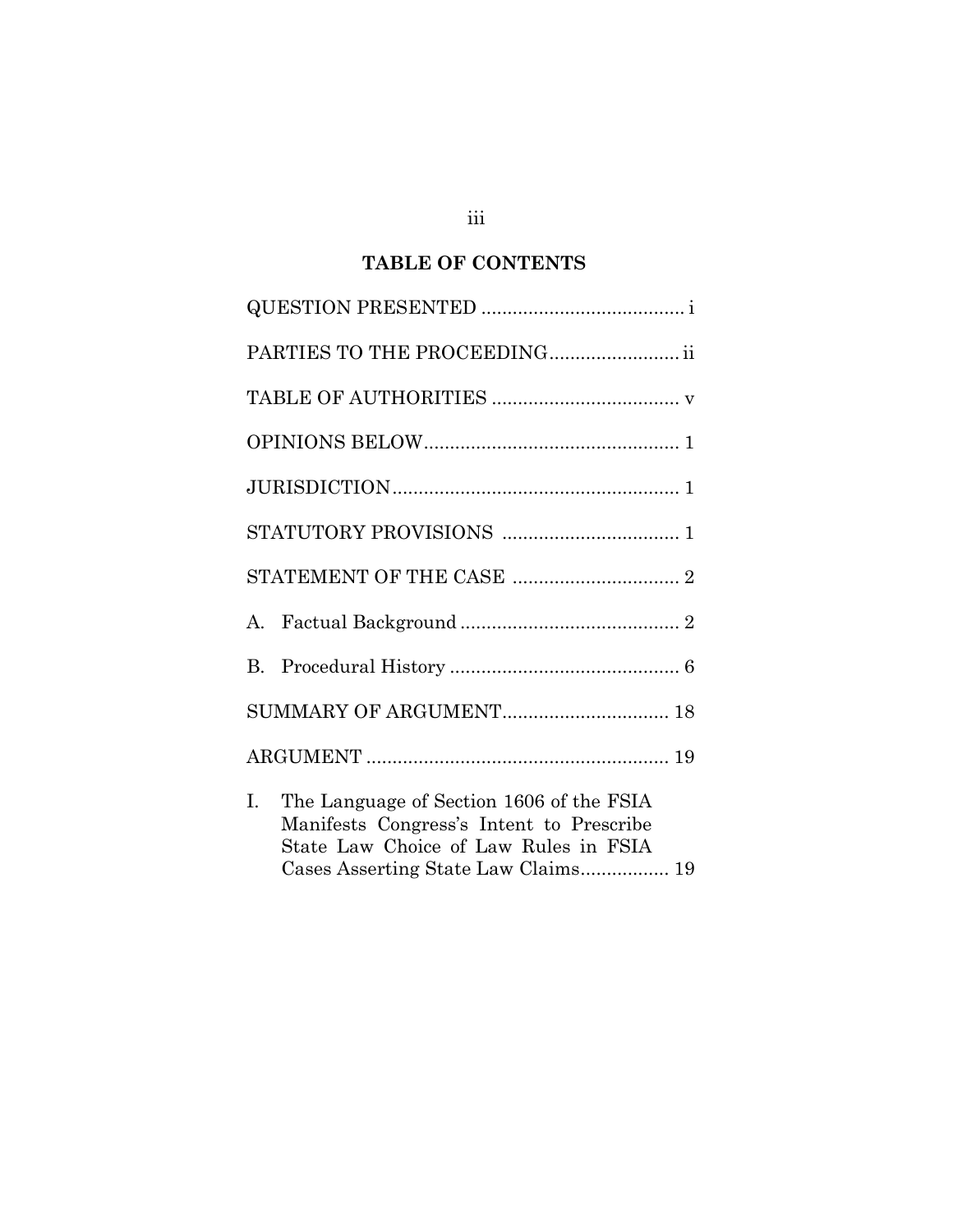|    | II. Any Ambiguity Should Be Resolved in<br>Favor of Applying State Choice of Law  22                                                               |
|----|----------------------------------------------------------------------------------------------------------------------------------------------------|
|    | A. Congress Is Presumed to Legislate<br>Aware of This Court's Decisions,<br>Including Its Limitations on the<br>Creation of Federal Common Law  22 |
|    | B. Congress Enacted the FSIA Subject to                                                                                                            |
|    | C. The Absence of Developed, Relevant<br>Federal Common Law Further<br>Reinforces That Congress Intended                                           |
|    | D. Courts Should Not Presume That<br>Congress Intended to Displace State                                                                           |
| Е. | Federalism and the Doctrine of<br>Constitutional Avoidance Further<br>Undermine the Ninth Circuit's                                                |
|    | III. Respondent's Defense of the Ninth Circuit's<br>FSIA Choice of Law Rule Is Unavailing 32                                                       |
|    |                                                                                                                                                    |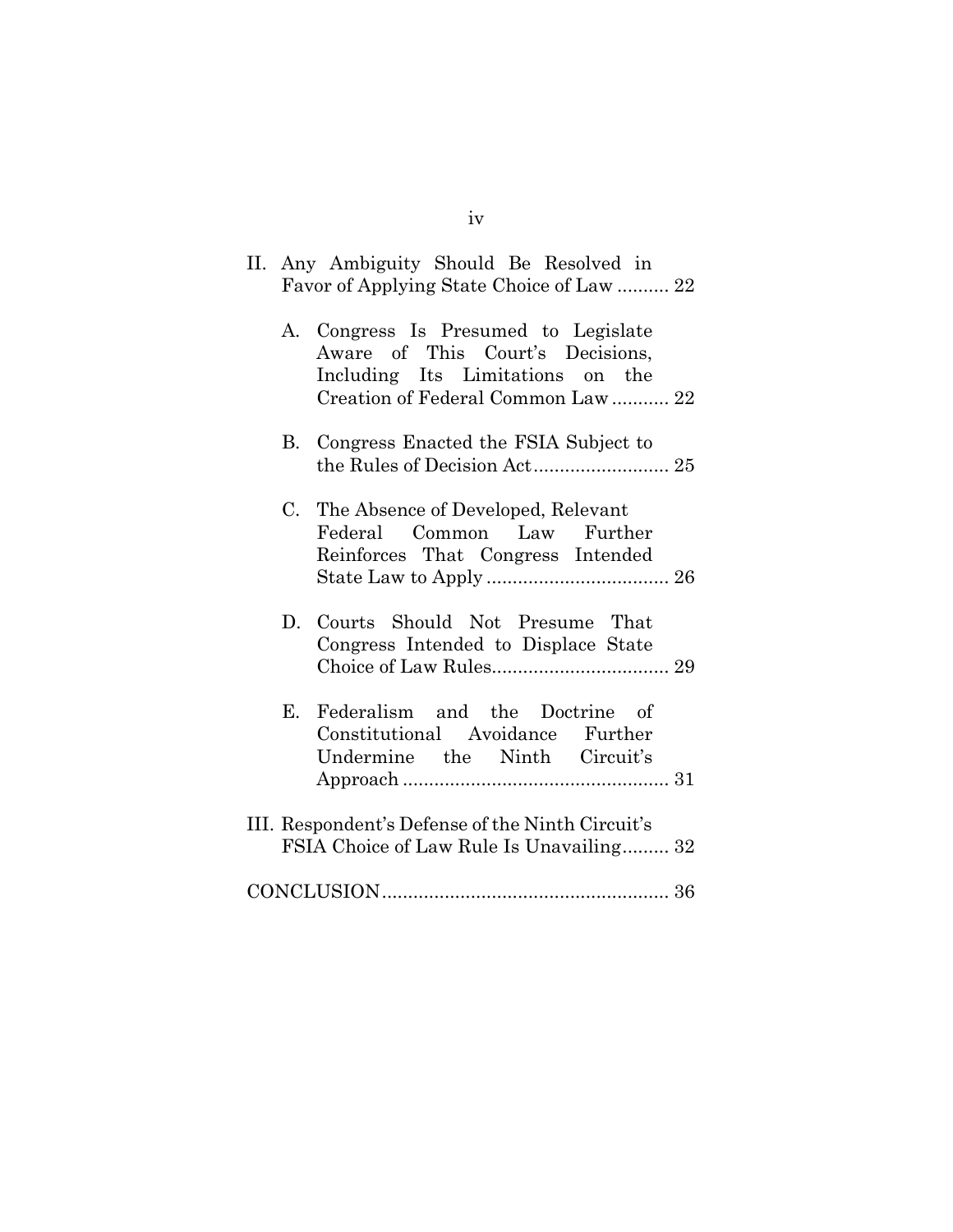# **TABLE OF AUTHORITIES**

# **CASES**

| Banco Nacional de Cuba v. Sabbatino,                                                                    |
|---------------------------------------------------------------------------------------------------------|
| Bank of New York v. Yugoimport,                                                                         |
| Barkanic v. General Admin. of Civil Aviation of the<br>People's Republic of China,                      |
| Bernstein v. N.V. Nederlandsche-Amerikaansche<br>Stoomvaart-Maatschappij,                               |
| Cassirer v. Kingdom of Spain,                                                                           |
| Cassirer v. Kingdom of Spain,                                                                           |
| Cassirer v. Kingdom of Spain,                                                                           |
| Cassirer v. Thyssen-Bornemisza Collection Found.,                                                       |
| Cassirer v. Thyssen-Bornemisza Collection Found.,<br>153 F. Supp. 3d 1148 (C.D. Cal. 2015)1, 10, 12, 13 |

v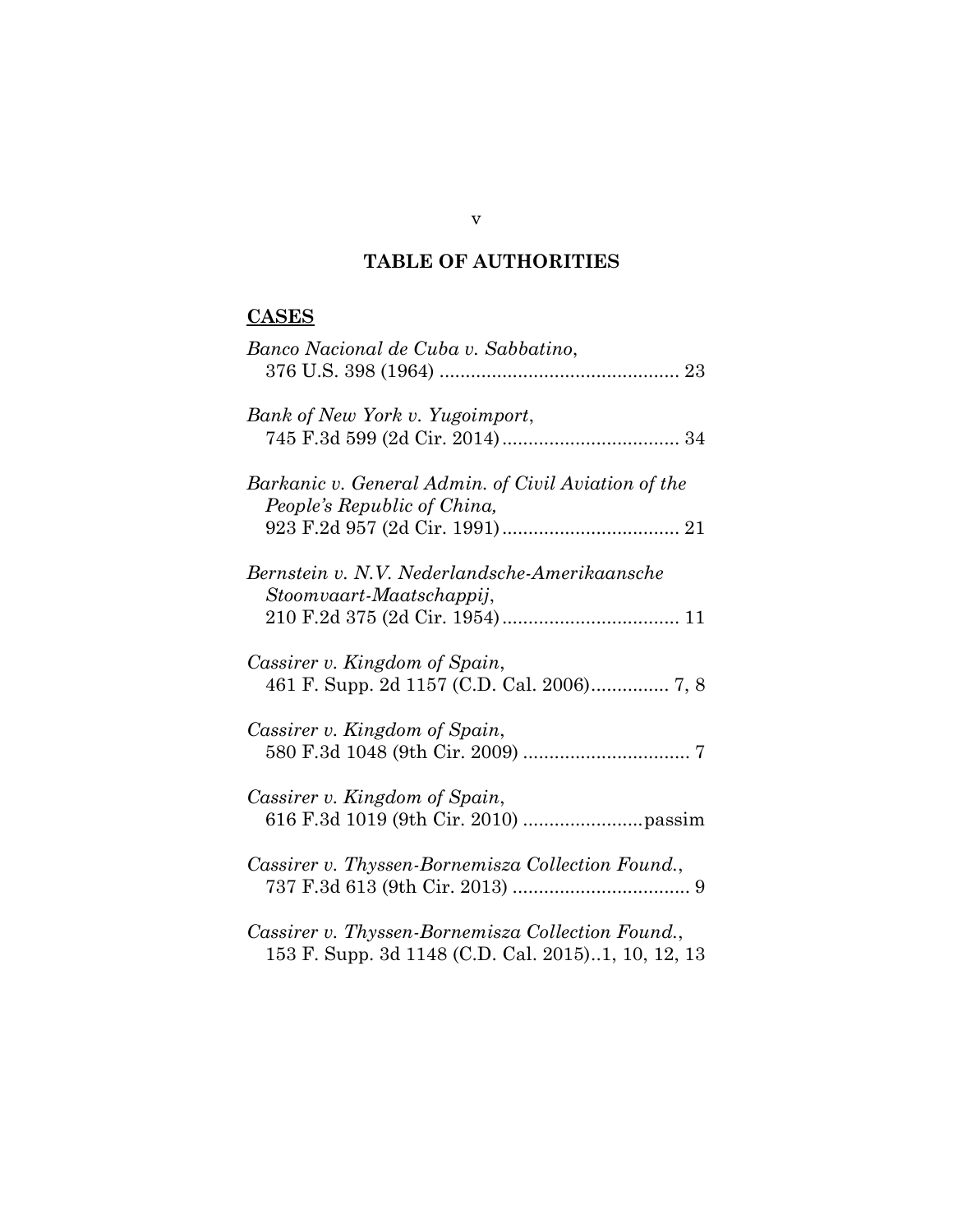| Cassirer v. Thyssen-Bornemisza Collection Found.,                    |
|----------------------------------------------------------------------|
| Cassirer v. Thyssen-Bornemisza Collection Found.,                    |
| Crocker Nat'l Bank v. Byrne & McDonnell,                             |
| Czyzewski v. Jevic Holding Corp.,                                    |
| Empire Healthchoice Assurance, Inc. v. McVeigh,                      |
| Erie R.R. Co. v. Tompkins,                                           |
| F.C.C. v. Fox Television Stations, Inc.,                             |
| Federal Republic of Germany v. Philipp,                              |
| First Nat'l City Bank v. Banco Para el Comercio<br>Exterior de Cuba, |
| Guaranty Trust Co. of New York v. York,                              |
| Hanna v. Plumer,                                                     |

vi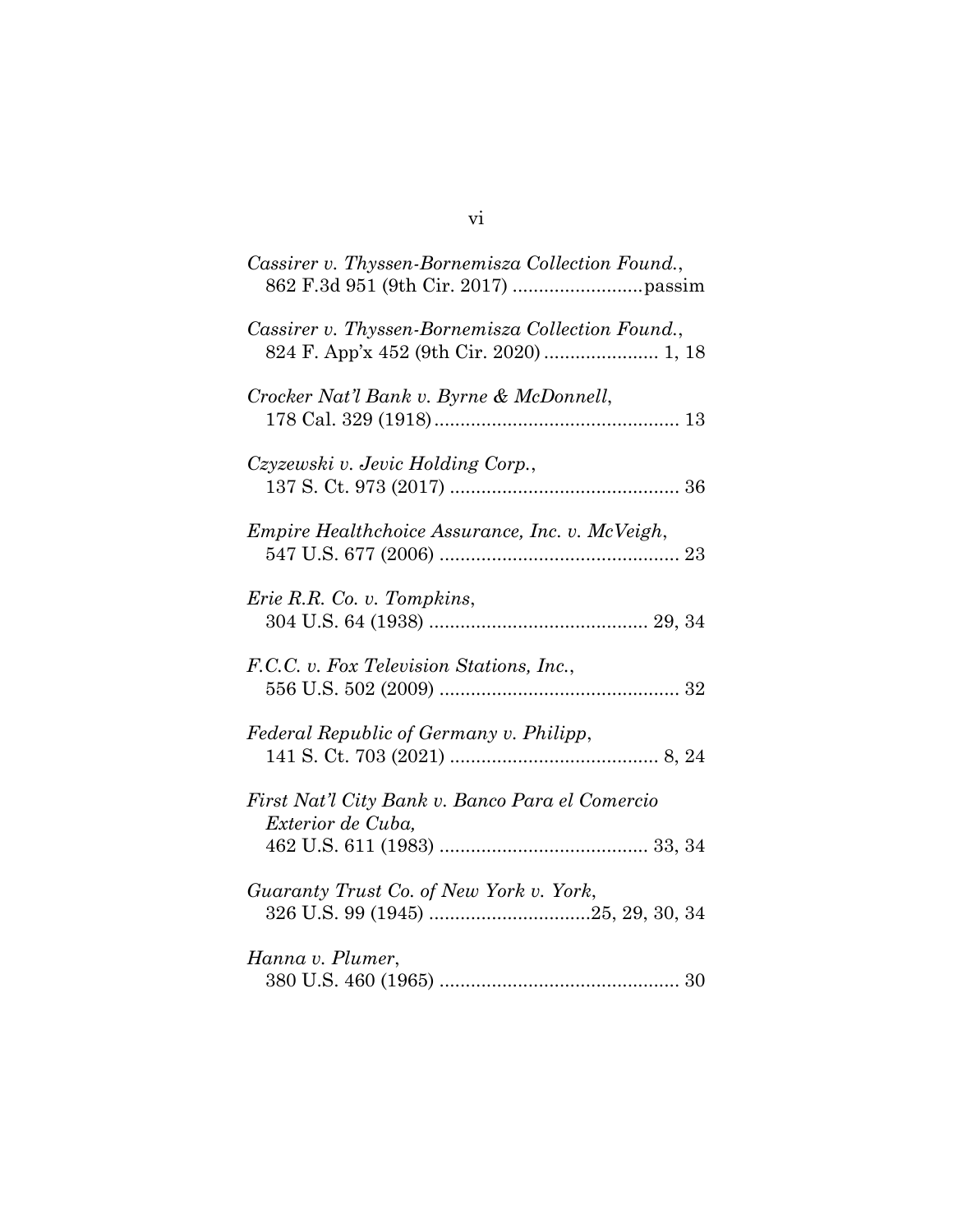| Harris v. Polskie Linie Lotnicze,                                                     |
|---------------------------------------------------------------------------------------|
| Kansas v. Nebraska,                                                                   |
| Kearny v. Salomon Smith Barney, Inc.,                                                 |
| Kingdom of Spain v. Estate of Claude Cassirer,                                        |
| Klaxon Co. v. Stentor Elec. Mfg. Co.,                                                 |
| McFadden v. United States,                                                            |
| Merck & Co., Inc. v. Reynolds,                                                        |
| New Prime Inc. v. Oliveira,                                                           |
| Northrop Grumman Ship Sys., Inc. v. Ministry of<br>Def. of the Republic of Venezuela, |
| O'Bryan v. Holy See,                                                                  |
| Oveissi v. Islamic Republic of Iran,                                                  |

# vii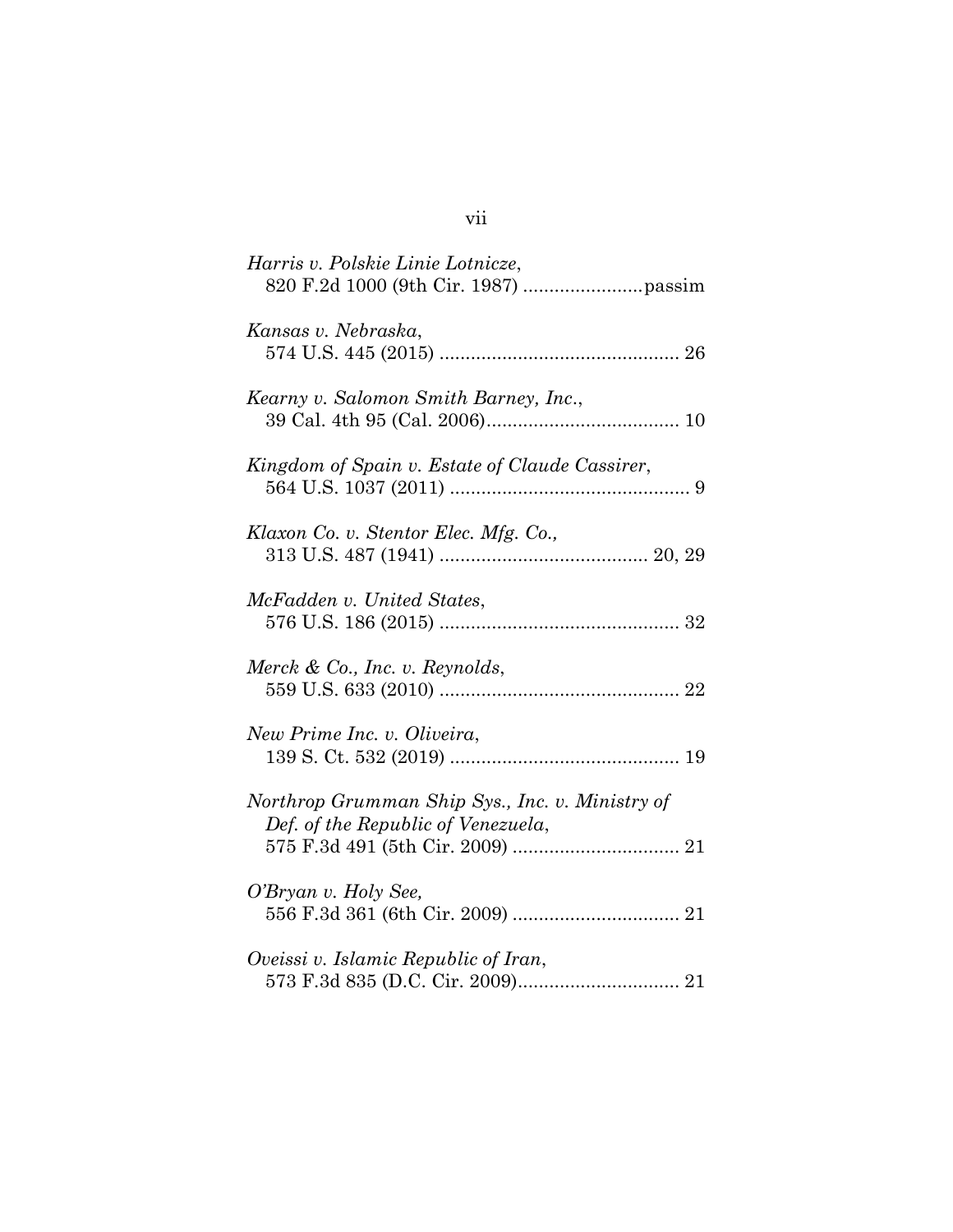| Permanent Mission of India to the United Nations v.<br>City of New York,                       |  |
|------------------------------------------------------------------------------------------------|--|
|                                                                                                |  |
| RadLAX Gateway Hotel, LLC v. Amalgamated Bank,                                                 |  |
| Republic of Austria v. Altmann,                                                                |  |
| Richards v. United States,                                                                     |  |
| Rodriguez v. Federal Deposit Ins. Corp,                                                        |  |
| Samantar v. Yousuf,                                                                            |  |
| Schoenberg v. Exportadora de Sal, S.A. de C.V.,<br>930 F.2d 777 (9th Cir. 1991) 14, 23, 27, 32 |  |
| Swift v. Tyson,                                                                                |  |
| Texas Indus., Inc. v. Radcliff Materials, Inc.,                                                |  |
| Thyssen-Bornemisza Collection Found. v. Cassirer,                                              |  |
| United States v. Kimbell Foods, Inc.,                                                          |  |

440 U.S. 715 (1979) .................................. 23, 24, 29

# viii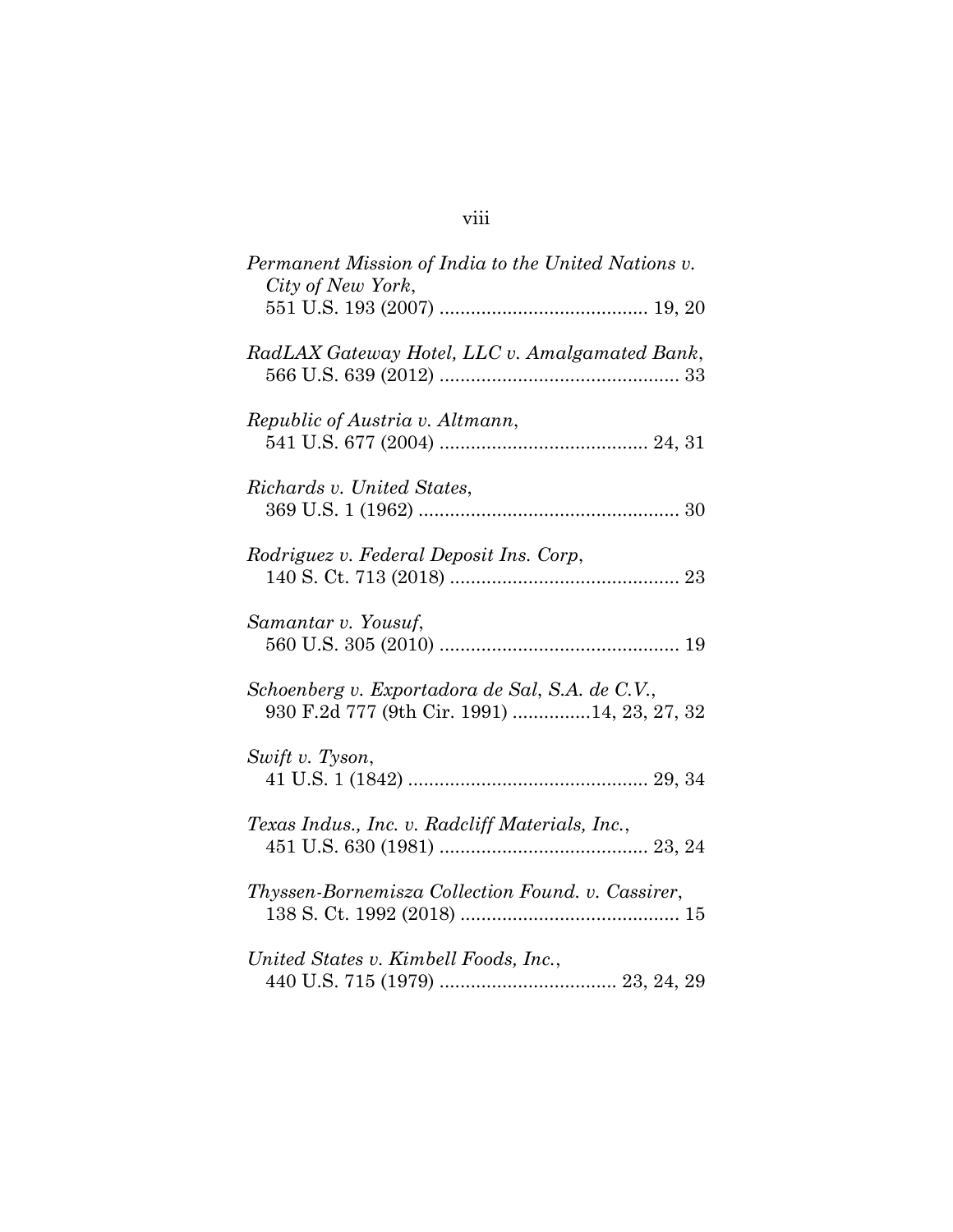| United States v. Wells,                                 |
|---------------------------------------------------------|
| Verlinden, B.V. v. Central Bank of Nigeria,             |
| Von Saher v. Norton Simon Museum of Art at<br>Pasadena, |
| Wheeldin v. Wheeler,                                    |
| Wilburn Boat Co. v. Fireman's Fund Ins. Co.,            |
| STATUTES AND LEGISLATIVE MATERIALS                      |
|                                                         |
|                                                         |
|                                                         |
|                                                         |
|                                                         |
|                                                         |
|                                                         |
|                                                         |

# ix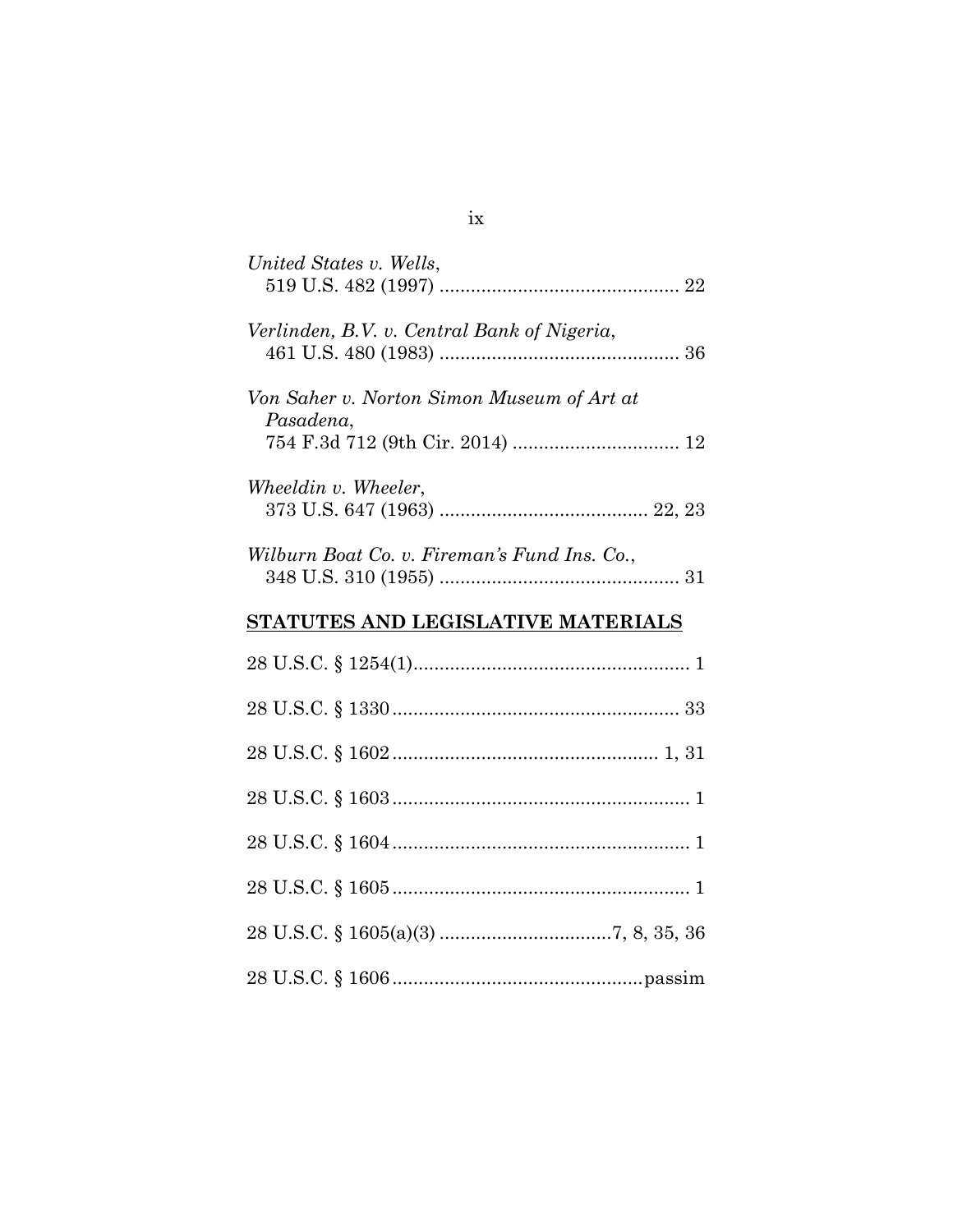| Holocaust Expropriated Art Recovery Act of 2016,<br>Pub. L. No. 114-308, 130 Stat. 1524 (2016) 16 |  |
|---------------------------------------------------------------------------------------------------|--|
|                                                                                                   |  |

x

# **REGULATIONS**

|--|--|--|--|

# **OTHER AUTHORITIES**

| Amy Coney Barrett, <i>Procedural Common Law</i> ,                                                                                                         |
|-----------------------------------------------------------------------------------------------------------------------------------------------------------|
| Thomas W. Merrill, The Common Law Powers of<br><i>Federal Courts, 52 U. CHI. L. REV. 1, 28 (1985)  25</i>                                                 |
| Marilyn E. Phelan, Scope of Due Diligence<br><i>Investigation in Obtaining Title to Valuable</i><br><i>Artwork</i> , 23 SEATTLE U. L. REV. 631 (2000)  13 |
| Jay Tidmarsh & Brian J. Murray,<br>A Theory of Federal Common Law,                                                                                        |
| ERNESTO J. SANCHEZ, THE FOREIGN SOVEREIGN<br>IMMUNITIES ACT DESKBOOK, AMERICAN BAR                                                                        |
| European Convention on Human Rights, Protocol 1,                                                                                                          |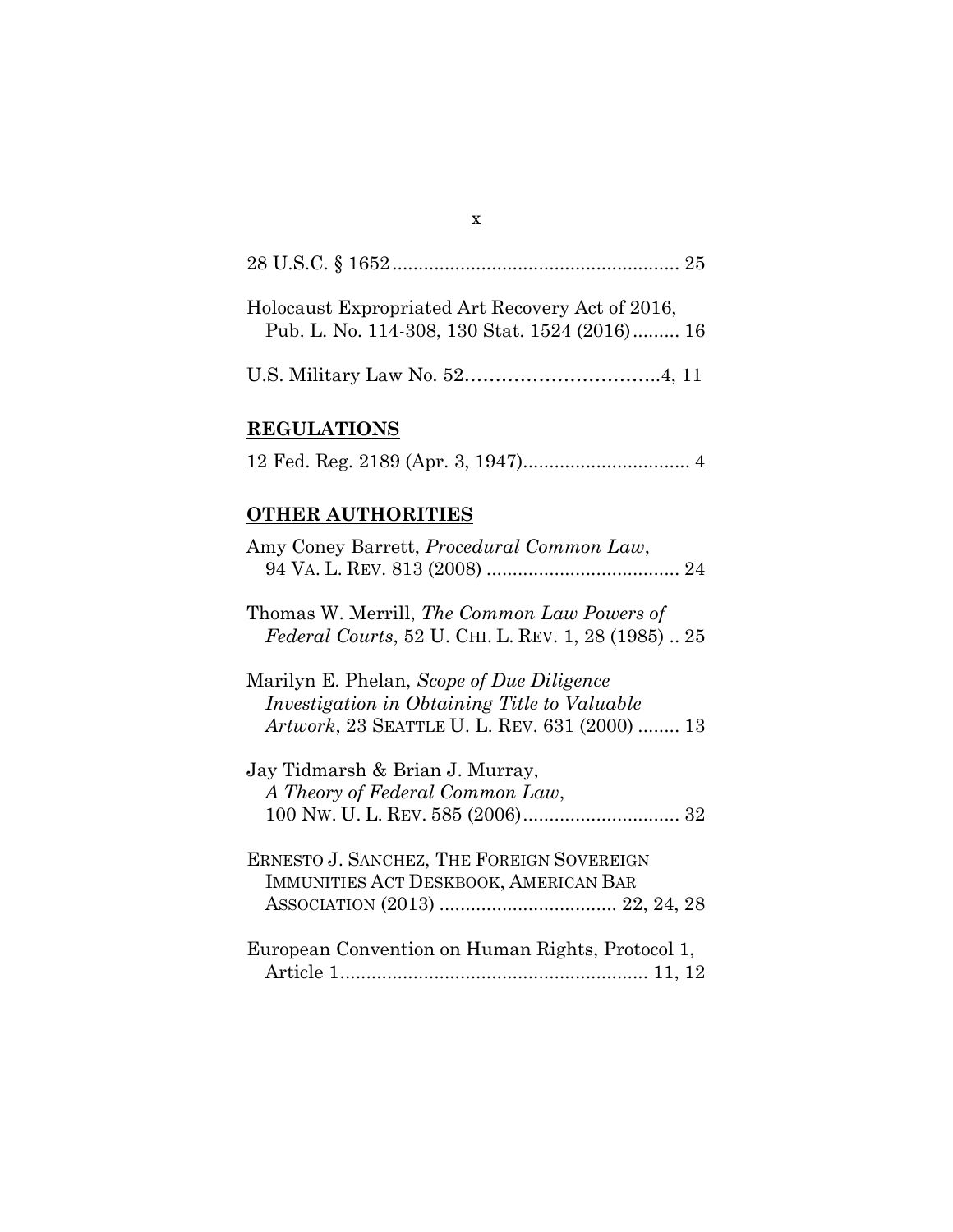| European Parliament Resolution of December                                                                                                                                                          |
|-----------------------------------------------------------------------------------------------------------------------------------------------------------------------------------------------------|
| Letter from Jack B. Tate, Acting Legal Advisor,                                                                                                                                                     |
| Parliamentary Assembly of the Council of Europe,                                                                                                                                                    |
| <b>RESTATEMENT (SECOND) OF</b>                                                                                                                                                                      |
| Terezin Declaration on Holocaust Era Assets and<br>Related Issues, U.S. DEP'T OF STATE (June 30,<br>2009), https://www.state.gov/prague-holocaust-era-<br>assets-conference-terezin-declaration/ 11 |
| Vilnius Forum on Holocaust Era Looted Cultural                                                                                                                                                      |
| Washington Conference Principles on Nazi-<br>Confiscated Art, U.S. DEP'T OF STATE (Dec. 3,<br>1998), https://www.state.gov/washington-<br>conference-principles-on-nazi-confiscated-art/ 12         |

# xi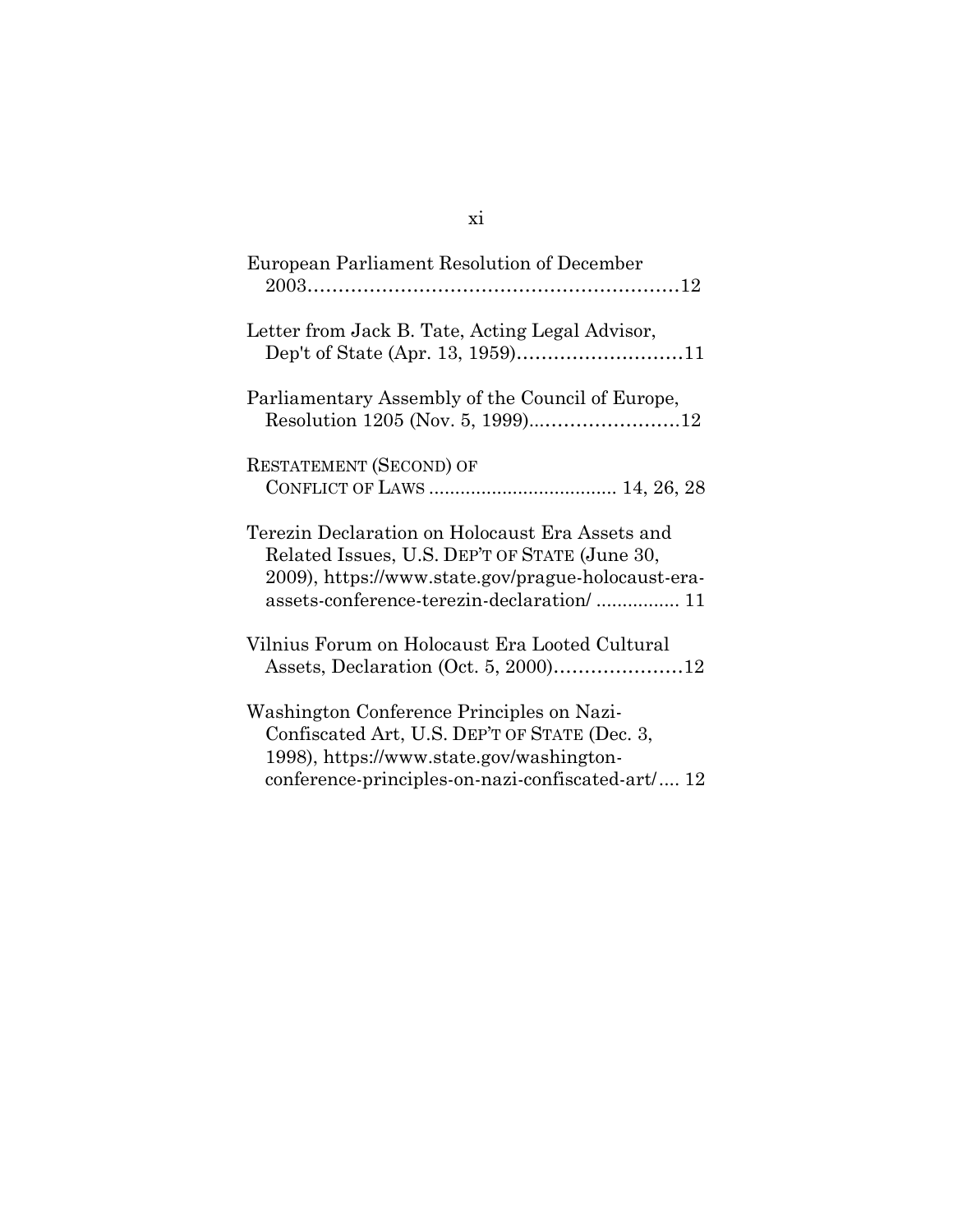#### **OPINIONS BELOW**

The opinions of the Ninth Circuit directly at issue in this appeal are published at *Cassirer v. Thyssen-Bornemisza Collection Found.*, 824 F. App'x 452 (9th Cir. 2020) ("*Cassirer IV*") and *Cassirer v. Thyssen-Bornemisza Collection Found.*, 862 F.3d 951 (9th Cir. 2017) ("*Cassirer III*"), and are reproduced in the Appendix to the Petition for a Writ of Certiorari ("Pet. App.") at A and C respectively.

The district court decision from which the 2020 appeal was taken is unpublished and is reproduced at Pet. App. B. The 2017 appeal was taken from a district court decision published at *Cassirer v. Thyssen-Bornemisza Collection Found.*, 153 F. Supp. 3d 1148 (C.D. Cal. 2015) and is reproduced at Pet. App. D.

#### **JURISDICTION**

This Court has jurisdiction under 28 U.S.C. § 1254(1). The Ninth Circuit decision affirming the final judgment that respondent TBC is the lawful owner of the stolen artwork was issued on August 17, 2020. Pet. App. A. A timely-filed Petition for Panel Rehearing or Rehearing En Banc was denied on December 7, 2020. Pet. App. E. The petition for a writ of certiorari was timely filed on May 6, 2021. It was granted on September 30, 2021.

#### **STATUTORY PROVISIONS**

The relevant provisions of the Foreign Sovereign Immunities Act, 28 U.S.C. §§ 1602–1606 are reproduced at Pet. App. F.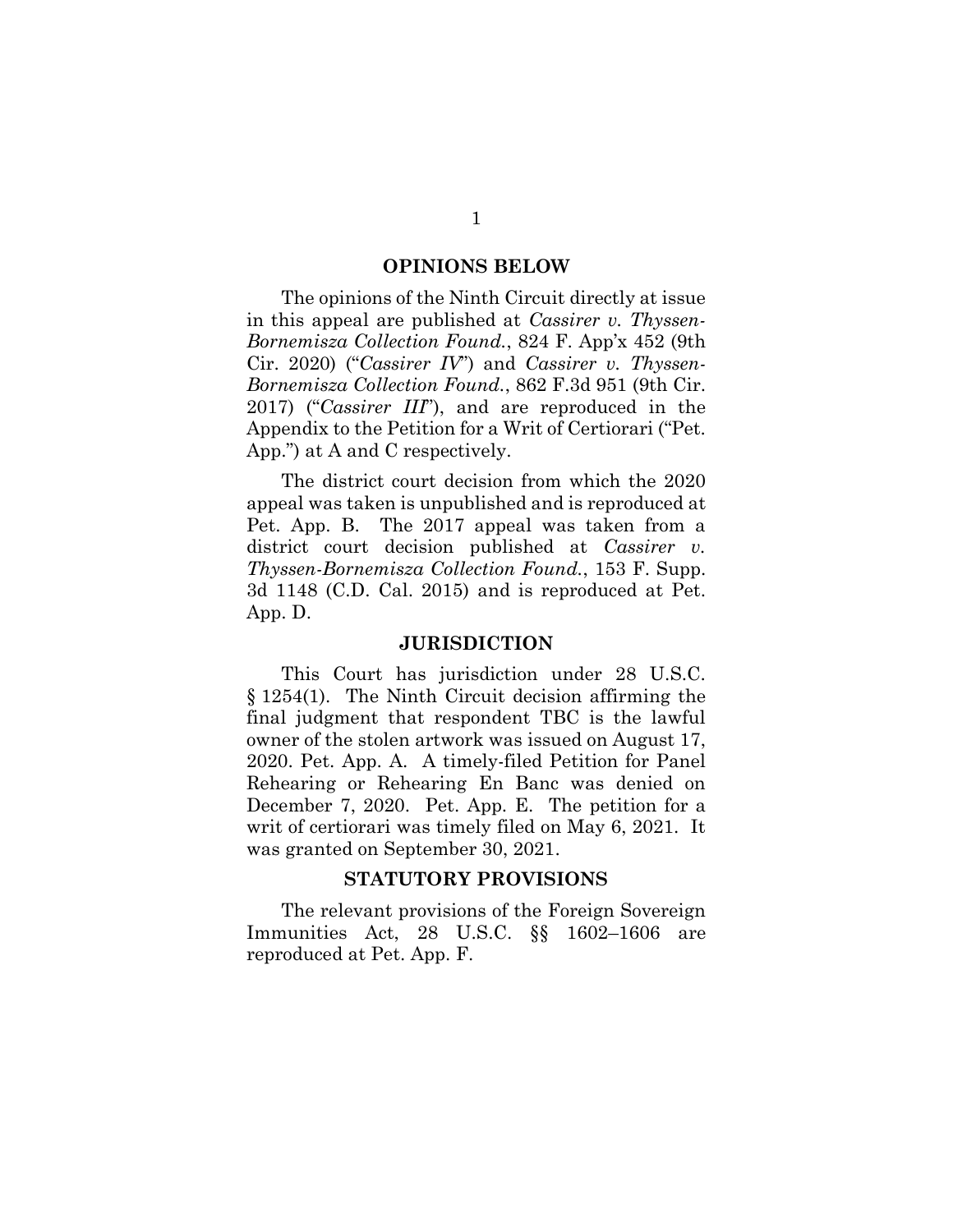#### **STATEMENT OF THE CASE**

The courts below acknowledged *Rue Saint-Honoré, Afternoon*, *Rain Effect*, by Jacob Abraham Camille Pissarro (the "Painting"), was stolen from the Cassirer family by the Nazis in violation of international law. It was acquired more than five decades later by Respondent TBC through an heir to the Thyssen Steel empire, Baron Hans Heinrich von Thyssen-Bornemisza. The lower courts found the Baron did not act in good faith when he acquired the Painting because he had "actual and concrete reasons for suspicion" that it was stolen, and because he failed to investigate its provenance. They found TBC was aware of the same "red flags" of theft, also failed to investigate, and "may have been irresponsible under these circumstances." The lower courts nevertheless held that under "federal common law" Spanish law applied, and effectively extinguished the Cassirers' ownership rights, concluding the family did not prove TBC or the Baron had "actual knowledge" the Painting was stolen, under their interpretation of Spanish law. The lower courts applied Spanish law despite the fact that relevant provisions conflict with the law and public policy of California—the Cassirers' home for more than 40 years, the forum state, and the place to which the Painting was first transferred out of Germany 70 years ago—as well as numerous international agreements and conventions concerning Nazi-looted art.

#### **A. Factual Background**

This appeal arises from a two-decade legal battle by the family of Holocaust survivor Lilly Cassirer to recover a family treasure, *Rue Saint-Honoré,*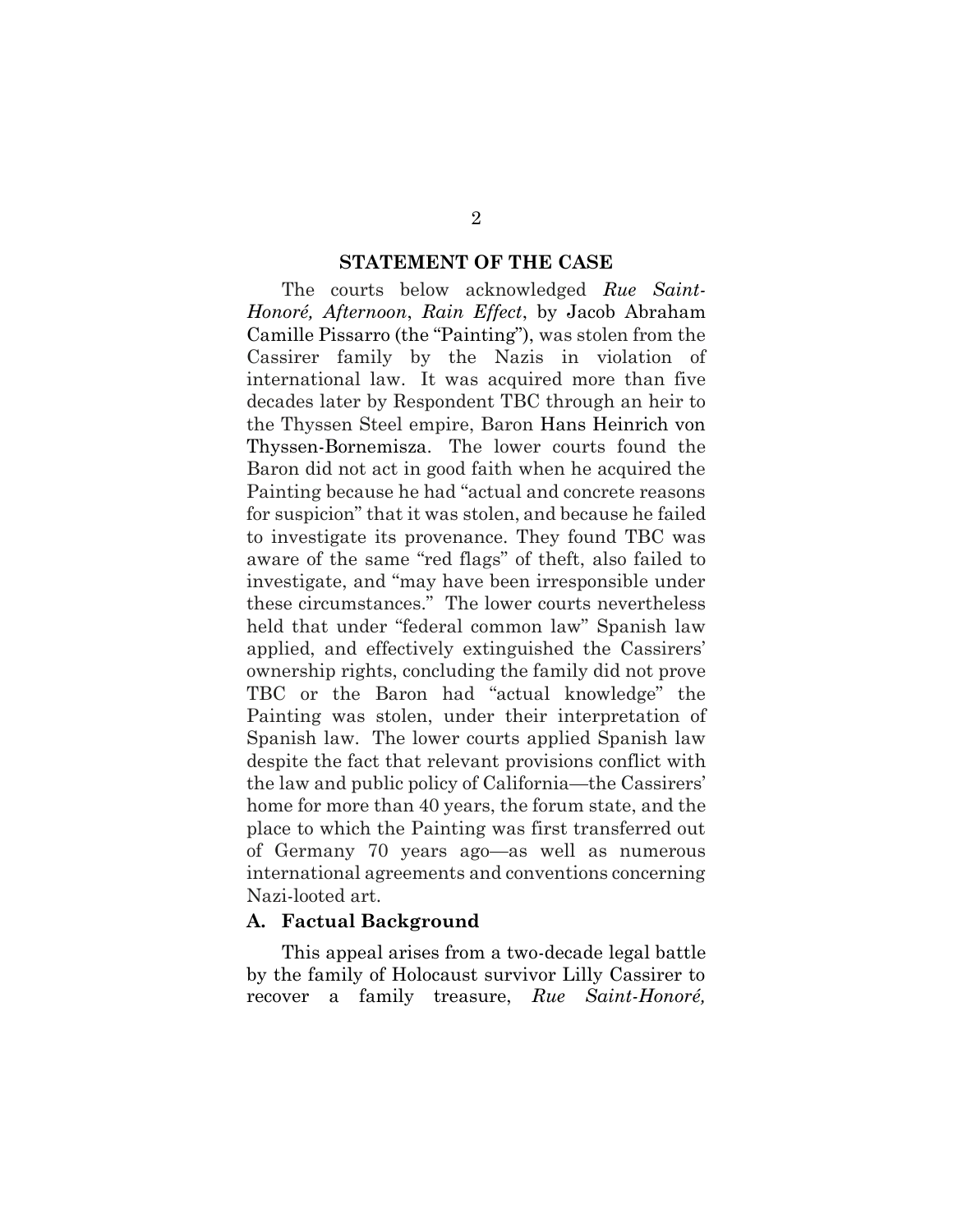*Afternoon*, *Rain Effect*, an 1897 oil painting by the renowned French Impressionist artist Jacob Abraham Camille Pissarro (the "Painting").

In the nineteenth and early twentieth centuries, the Cassirers were one of Europe's most prominent families in business, culture, and academia. Among their achievements, cousins Paul and Bruno Cassirer championed the nascent Impressionist movement through their prestigious Berlin art gallery and publishing house. Paul Cassirer bought *Rue Saint-Honoré* in 1900 directly from Pissarro's exclusive agent in France, Paul Durand-Ruel.

Lilly inherited the Painting in 1926 and displayed it prominently in her parlor, where her grandson, Claude Cassirer, the original Plaintiff in this case, played as a child. The Painting captures an iconic Paris streetscape after an early afternoon rain shower, and a photograph in evidence shows the Painting in Lilly's Weimar Germany home. Jt. App. 43a.

In 1939, the Nazis forced Lilly to "sell" the Painting for the equivalent of \$360 USD (paid into a blocked account she could never access) to obtain exit visas for herself and her husband, Professor Otto Neubauer, to flee Germany. As Jews, had Lilly and Professor Neubauer not escaped when they did, they likely would have been murdered in a concentration camp, as was Lilly's sister Hannah, who stayed behind to care for their elderly mother. Lilly survived the war in England, and she eventually moved to the United States, where she died in 1962.

After the War, Lilly attempted to recover the Painting. In 1954, the U.S. Court of Restitution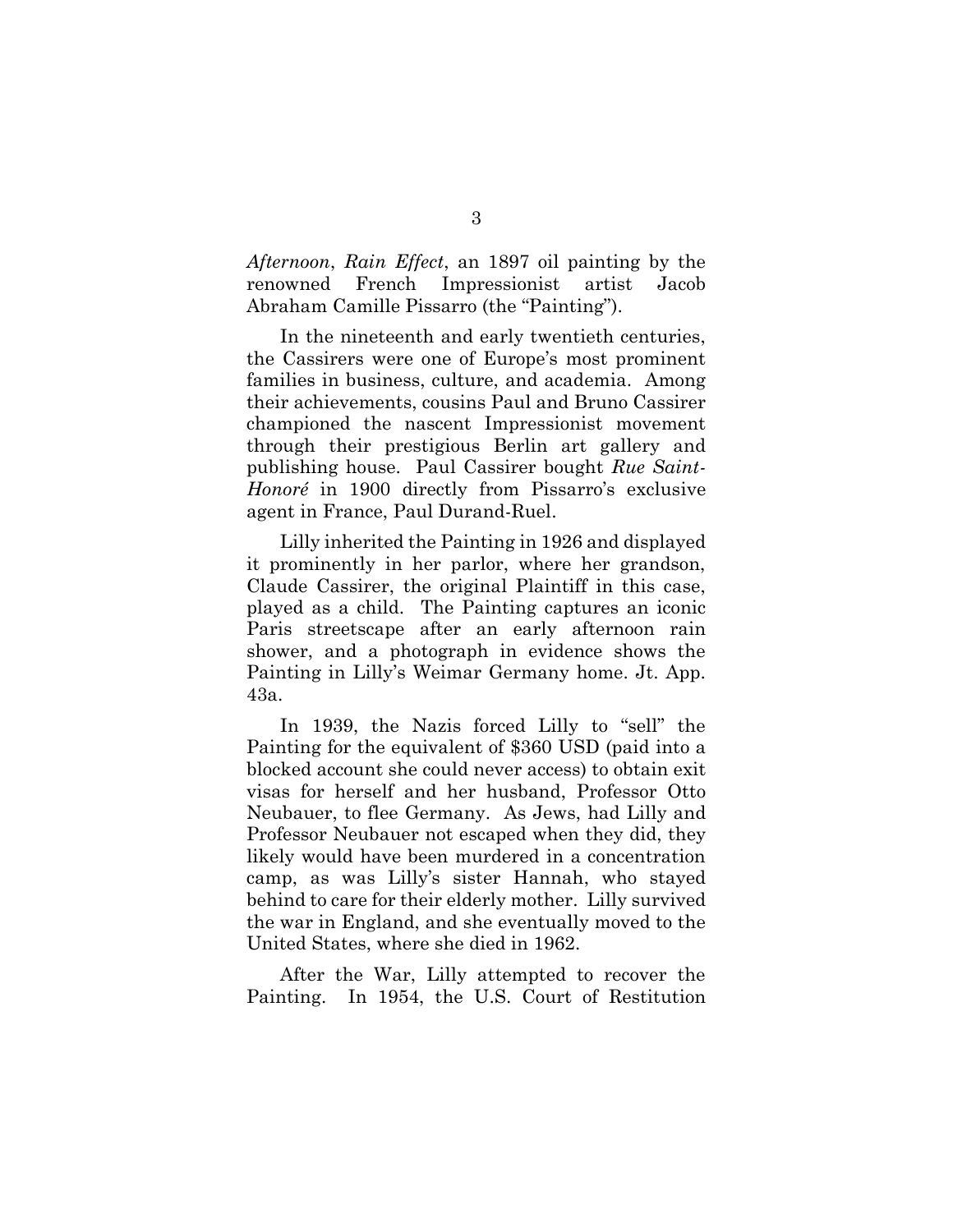Appeals ("CORA") declared her the rightful owner. Having no other information about its existence, the court assumed the Painting had been destroyed or lost during the War. But the Painting was neither destroyed nor lost. It was intact, in a private art collection in the United States.

The record shows that, unbeknownst to Lilly, the Painting was transferred from Germany to California in 1951. As Nazi contraband, such an export violated U.S. Military  $Law<sup>1</sup>$ , and any sale of the Painting should have been "null and void."

In July 1951, the Painting was acquired by Beverly Hills, California gallery owner Franz ("Frank") Perls from "Herr Urban" of Munich, Germany, and sold to collector Sidney Brody in Los Angeles. Jt. App. 44a, 50a, 51a, 63a. But not long after, Brody returned the Painting to Perls in Beverly Hills (*Cassirer v. Thyssen-Bornemisza Collection Foundation*, No. 2:05-cv-03459 (C.D. Cal., filed May 10, 2005), Dkt. 377 at 54, ¶¶ 18–19; *id.*, Dkt. 456-26), and Perls then consigned the Painting to the Knoedler Gallery in New York City. Knoedler sold the Painting in May 1952 to St. Louis collector Sydney Shoenberg for his private collection. Jt. App. 46a; *Cassirer*, No.

<sup>1</sup> U.S. Military Law declared "null and void" any transfer of works of art "under duress or other wrongful Nazi takings" that were effected without a "duly issued license or authorization;" the law further prohibited "the acquisition, receipt, dealing in, selling, transfer, and export" of such property," including "any transfer, contract or other arrangement" "with the intent to defeat or evade" "the restitution of any [such] property to its rightful owner." 12 Fed. Reg. 2189, 2196 (Apr. 3, 1947) (amending Title 10, Subtitle A, Part 3, by adding Military Law No. 52 as § 3.15, (*Cassirer III*, No. 15-55550, Dkt. 24-10)).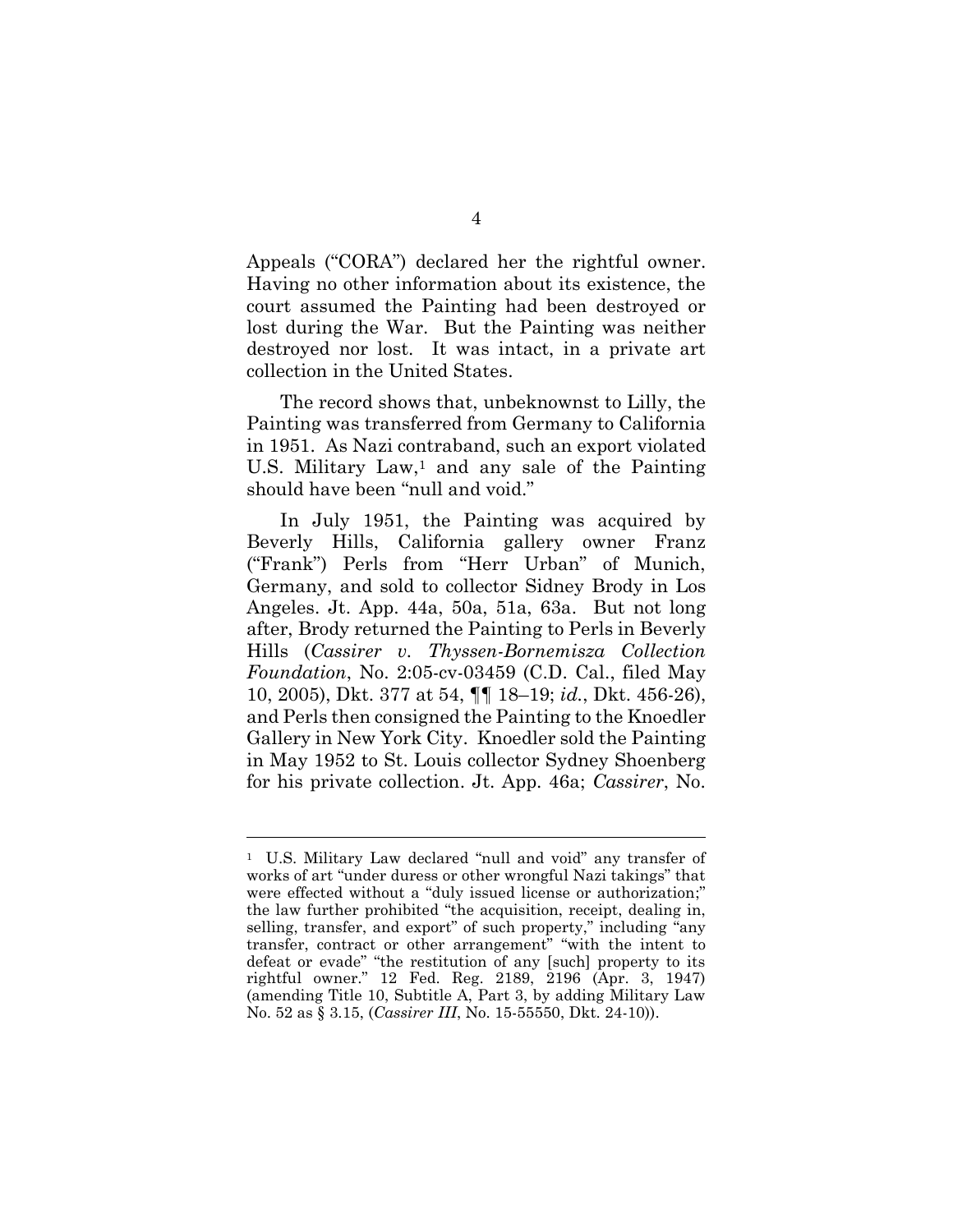2:05-cv-03459, Dkt 377 at 55, ¶¶ 21–22; *id.*, Dkt. 413- 1.

In 1976, following Shoenberg's death, the Stephen Hahn Gallery in New York City undertook to sell the Painting on consignment. In October 1976, Baron Hans Heinrich von Thyssen-Bornemisza, the scion of the Thyssen Steel dynasty in Germany, purchased the Painting at Hahn's Manhattan gallery. *Cassirer*, No. 2:05-cv-03459, Dkt 377 at 54, ¶ 26; Jt. App. 51a. Accordingly, following 25 years in the United States the Painting was shipped to the Baron's residence in Switzerland.

In 1993, the Baron established the Respondent Thyssen-Bornemisza Collection Foundation jointly with the Kingdom of Spain. He sold the Painting, together with much of his art collection, to TBC for \$350 million. Spain provided the funds for the acquisition and furnished a palace in Madrid to house the collection. Pet. App. C at 10; 862 F.3d at 957.

Lilly's grandson, Claude Cassirer, survived the Holocaust and became a United States citizen in 1947. He started in New York City and moved to Cleveland, where he worked as a professional photographer. He retired to San Diego, California, in 1980, where he lived with his wife Beverly until his death in 2010. Beverly remained in San Diego until she passed away in February 2020, a week short of her 100th birthday.

Through the years, Claude, armed only with the haunting black and white photo of the Painting hanging over the sofa in Lilly's parlor, attempted, with the assistance of friends and associates, to locate the Painting. Finally, in December 1999, Claude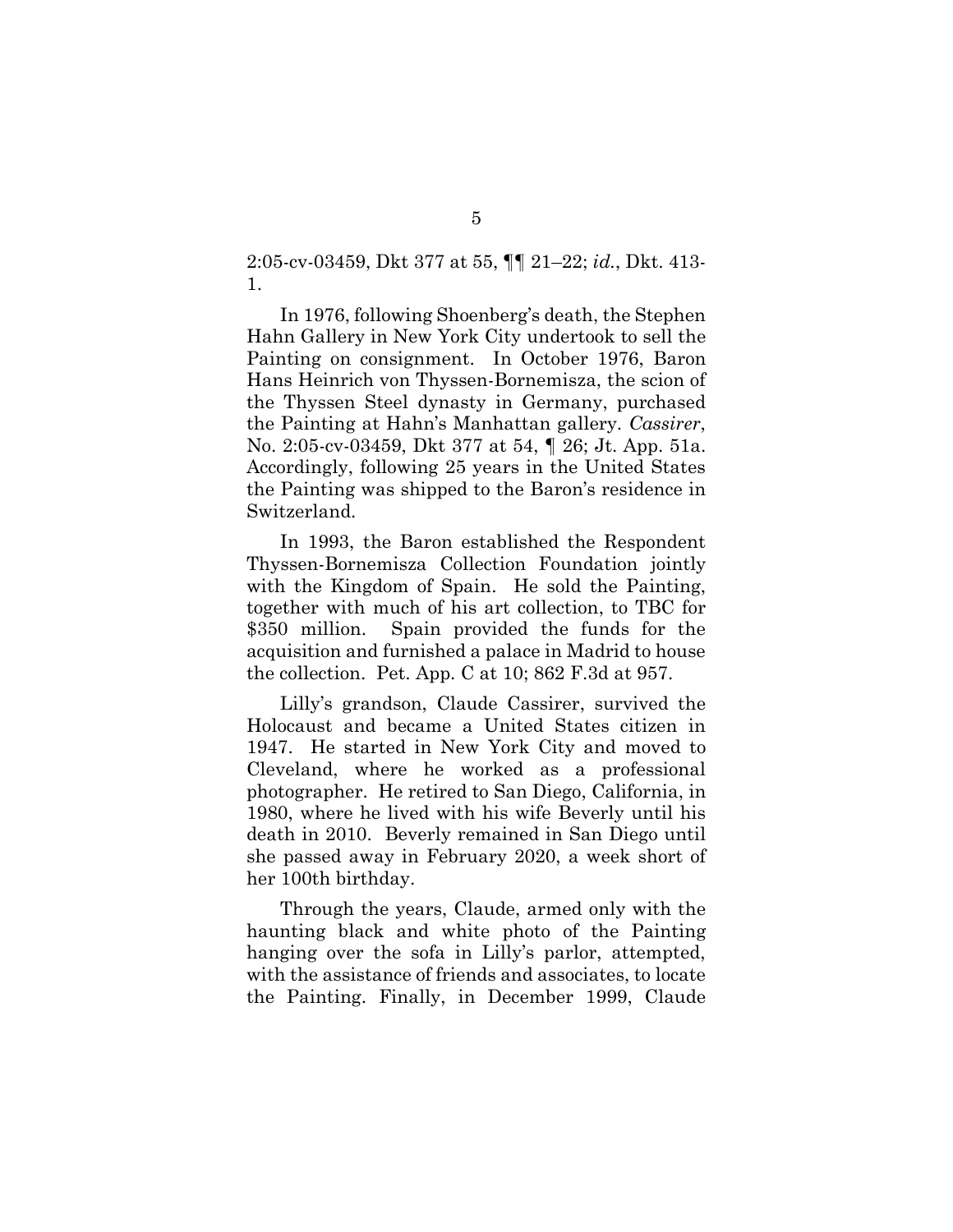learned from a client that she had discovered the Painting was listed in a catalogue of the TBC collection.<sup>2</sup>

Claude promptly notified Spain and TBC that he was Lilly's sole heir and requested that they return the Painting. In May 2001, Claude's attorneys formally petitioned Spain's Minister for Education, Culture and Sports (who was also the chair of the board of the TBC Foundation) to return the Painting. They also diligently pursued diplomatic channels to convince Spain to return the Painting.

#### **B. Procedural History**

Having been unsuccessful with his formal petition and diplomatic efforts, Claude Cassirer turned to the courts. He sued Spain and TBC under the Foreign Sovereign Immunities Act ("FSIA"), in the District Court for the Central District of California. The Complaint was filed on May 10, 2005. Having lived in California for 25 years, Mr. Cassirer alleged common law claims under the law of California for conversion, unlawful possession of personal property, and imposition of a constructive

<sup>2</sup> In a decision that was not appealed, the district court rejected TBC's laches defense, finding "the Plaintiffs' delay in filing suit was not unfair or unreasonable, and that the balance of equities favors Plaintiffs. Indeed, the Cassirers moved quickly to enforce their rights." Pet. App. B at 33. It noted that Lilly and the other parties to the restitution proceeding in Germany "*all* believed that the Painting had been lost or destroyed during the war," and it was reasonable for Claude Cassirer to rely on that belief." *Id.* "[O]nce Claude Cassirer learned that the Painting was not lost or destroyed, he acted promptly by filing a Petition with the Kingdom of Spain and TBC in 2001, and then, after that Petition was denied, an action in this Court in 2005." *Id.*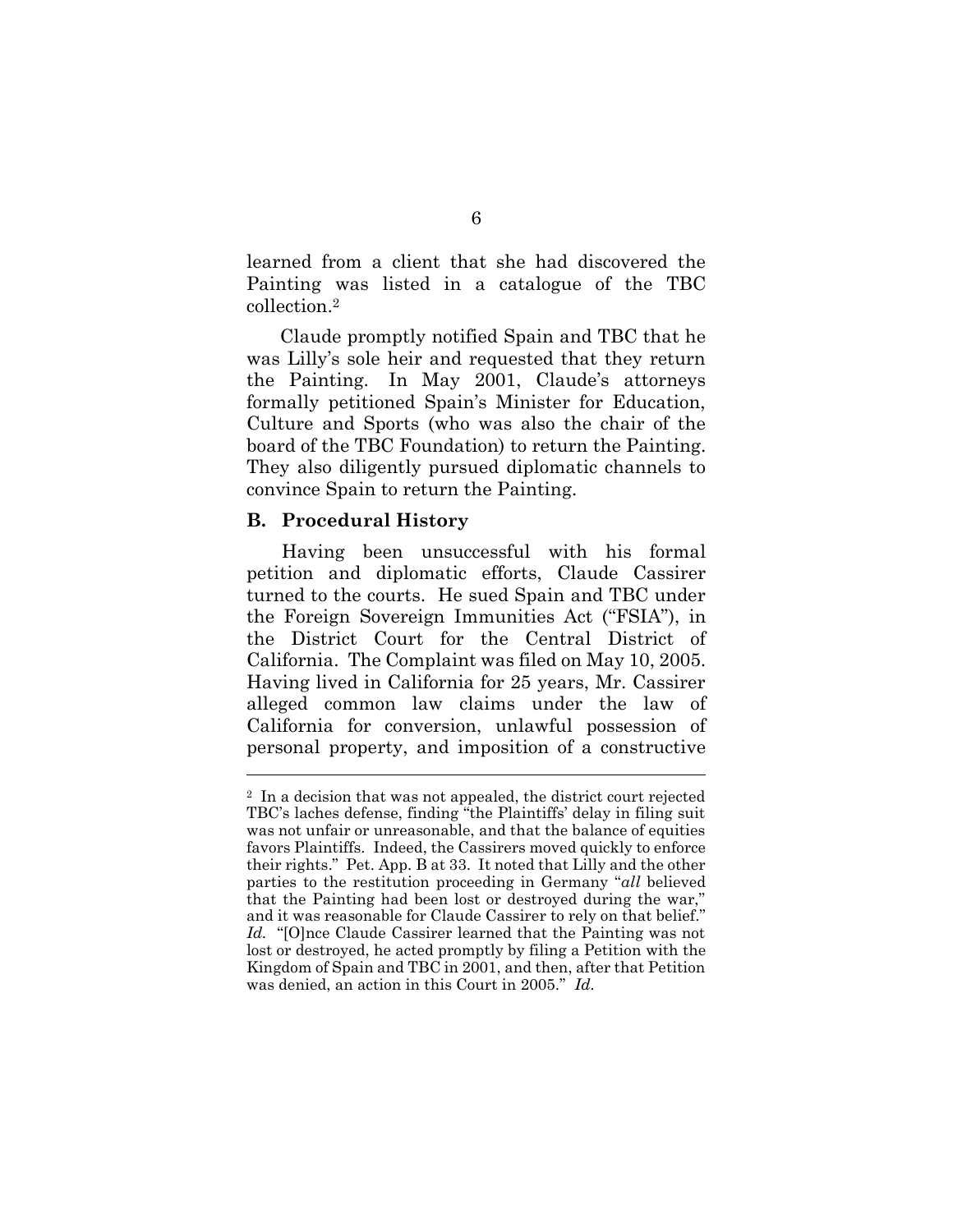trust, and sought return of the Painting, as well as damages.

#### **2006–2010—Litigation over FSIA Jurisdiction**

In 2006, the district court denied motions to dismiss by defendants Spain and TBC. *Cassirer v. Kingdom of Spain*, 461 F. Supp. 2d 1157, 1178–79 (C.D. Cal. 2006). The court rejected their arguments that the FSIA's expropriation exception, 28 U.S.C. §1605(a)(3), did not apply. It held that the Nazis had taken the Painting in violation of international law and that TBC engaged in substantial commercial activity in the United States at a level to sustain jurisdiction under the statute. *Id*. at 1170–76. The district court also rejected the Defendants' "domestic takings" argument, because the Nazis confiscated the Painting well after they had stripped Lilly of her German citizenship. *Id.* at 1165–66. Further, the court rejected Defendants' argument that the "expropriation exception" to immunity under the FSIA did not apply to them because it was Germany, not Spain, that expropriated the Painting in violation of international law. *Id*. at 1163.

In 2009 and 2010, the Ninth Circuit (first by a three-judge panel, *Cassirer v. Kingdom of Spain*, 580 F.3d 1048 (9th Cir. 2009)*,* and then *en banc, Cassirer v. Kingdom of Spain*, 616 F.3d 1019, 1032 (9th Cir. 2010) ("*Cassirer I*") upheld the district court's FSIA jurisdiction under the expropriation exception. It held the Painting was stolen from Lilly by Germany in violation of international law,<sup>3</sup> and that TBC had

<sup>3</sup> The Ninth Circuit found: "In 1939 Lilly decided she had no choice but to leave Germany. By that time—as the district court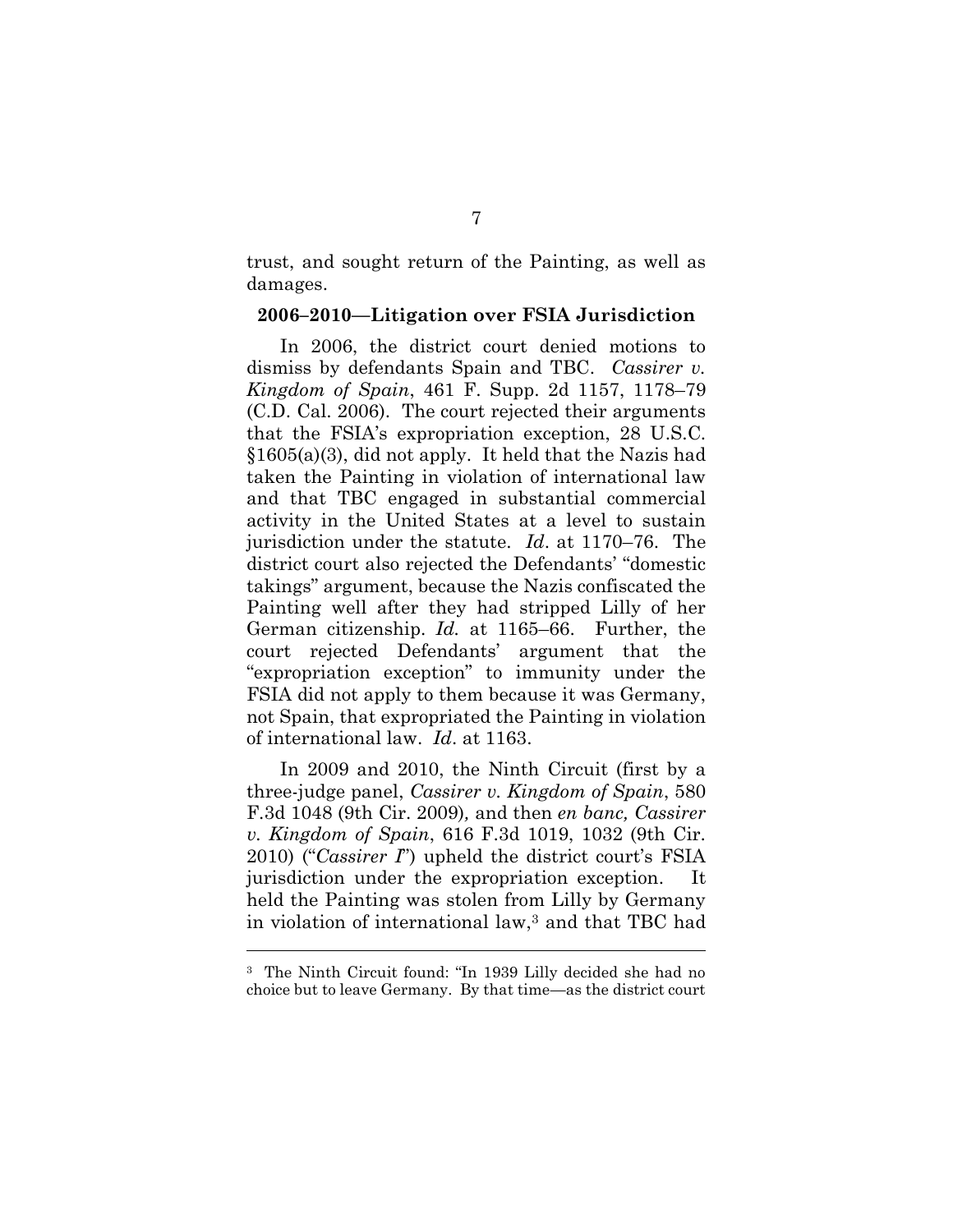engaged in substantial commercial activities in the United States.4 The Ninth Circuit also rejected the Defendants' argument that they were not covered by § 1605(a)(3) because Germany, not Spain, expropriated the Painting in violation of international law. *Cassirer I*, 616 F.3d at 1031–32 ("[W]e conclude that  $$1605(a)(3)$  does not require that the foreign

TBC also participated in filming a program at the museum showcasing the Painting that was featured on Iberia Airlines flights to and from the United States. "As a result, several tens—if not hundreds—of thousands of airline passengers viewed the Pissarro presentation on at least 200 flights between the United States, which no doubt serves as a powerful marketing tool to entice U.S. tourists aboard these Iberia flights to visit the Foundation's museum while visiting Spain." *Cassirer v. Kingdom of Spain*, 461 F. Supp. 2d 1157, 1174 (C.D. Cal. 2006).

judicially noticed—German Jews had been deprived of their civil rights, including their German citizenship; their property was being 'Aryanized'; and the Kristallnacht pogroms had taken place throughout the country." *Cassirer I*, 616 F.3d at 1023. "The district court's determination that Lilly was no longer regarded by Germany as a German citizen is not challenged on appeal." *Id.* at 1023 n.2. Consequently, this Court's decision in *Federal Republic of Germany v. Philipp*, 141 S. Ct. 703 (2021) does not affect this case.

<sup>4</sup> The Ninth Circuit cited a portion of the district court's findings that TBC engaged in numerous "commercial activities in the United States." *Cassirer I,* 616 F.3d at 1032. These included selling posters and books and licensing reproductions of images; shipping gift shop items to purchasers in the U.S., including posters of the Cassirers' Painting, to residents in the Central District of California and elsewhere in the United States; sending press releases, brochures, and general information to U.S. tourism offices, including one mentioning the Painting by name; sending its Museum bulletin throughout the world, including to 55 U.S. cities, two of which are in the Central District of California; and a long list of others. *Id. See also Cassirer v. Kingdom of Spain*, 461 F. Supp. 2d 1157, 1172–76 (C.D. Cal. 2006).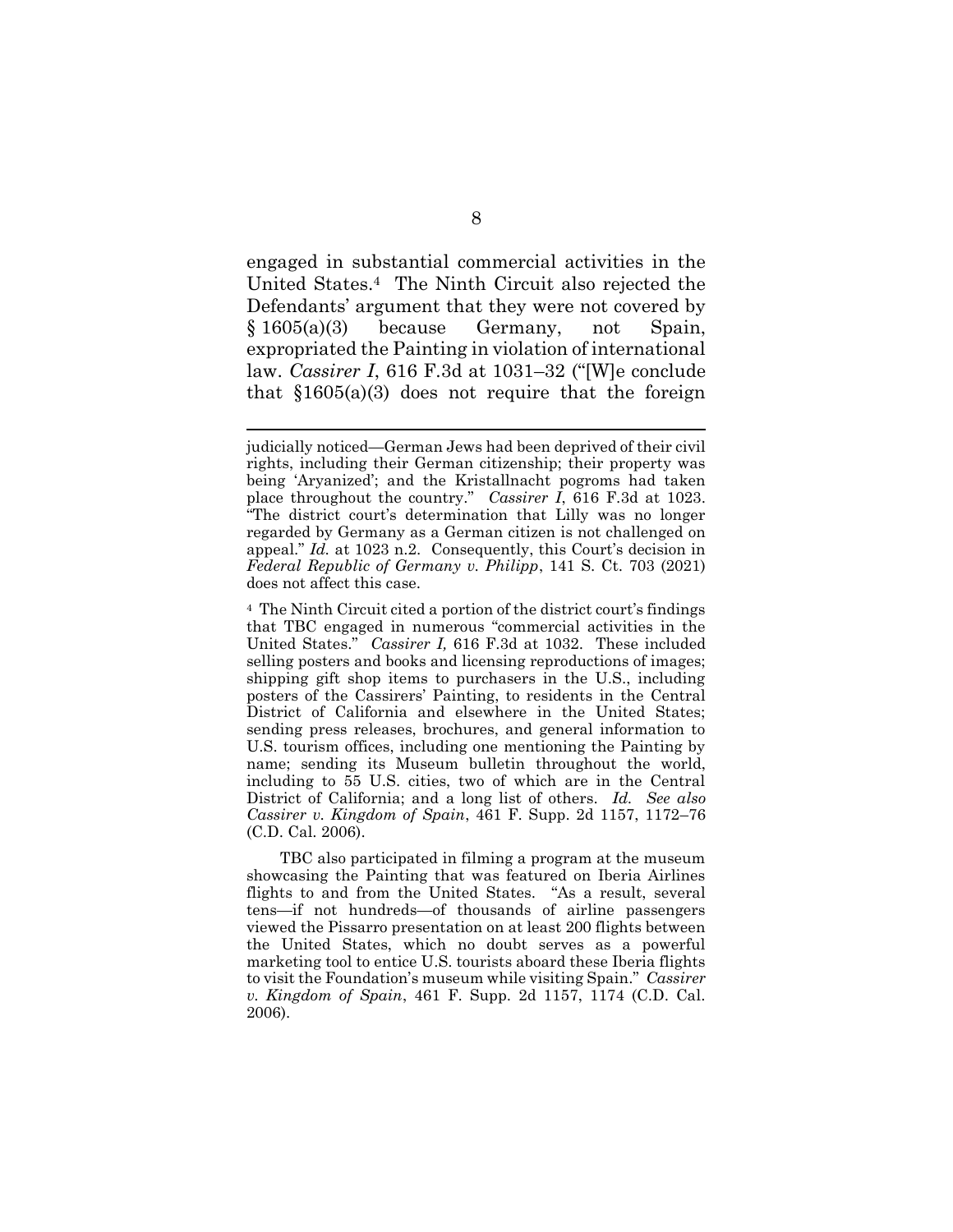state against whom suit is brought be the foreign state that took the property in violation of international law"). This Court denied Defendants' petition for certiorari on this issue. *See Kingdom of Spain v. Estate of Claude Cassirer*, 564 U.S. 1037 (2011); 2011 WL 2135028 (Brief of the United States as Amicus Curiae in support of the Cassirers).

## **2010–2013—Litigation Over Statute of Limitations**

On remand after FSIA jurisdiction was established, the district court granted TBC's motion to dismiss because the case had been brought after expiration of California's three-year statute of limitations for replevin actions.<sup>5</sup> The court held that California's newly enacted six-year limitations period for "an action for the specific recovery of a work of fine art brought against a museum, gallery, auctioneer, or dealer," was an unconstitutional infringement of U.S. foreign policy.

On appeal of this decision in 2013, the Ninth Circuit reversed and rejected TBC's arguments, holding that California's six-year limitations period was not preempted by U.S. foreign policy, and did not violate TBC's First Amendment rights. *Cassirer v. Thyssen-Bornemisza Collection Found.*, 737 F.3d 613, 621 (9th Cir. 2013) ("*Cassirer II*").

Also at that time, the parties stipulated to dismiss the Kingdom of Spain as a defendant with the understanding that TBC would not contest its status as an "agency or instrumentality" of Spain under the FSIA. *Id.* at 1163–64.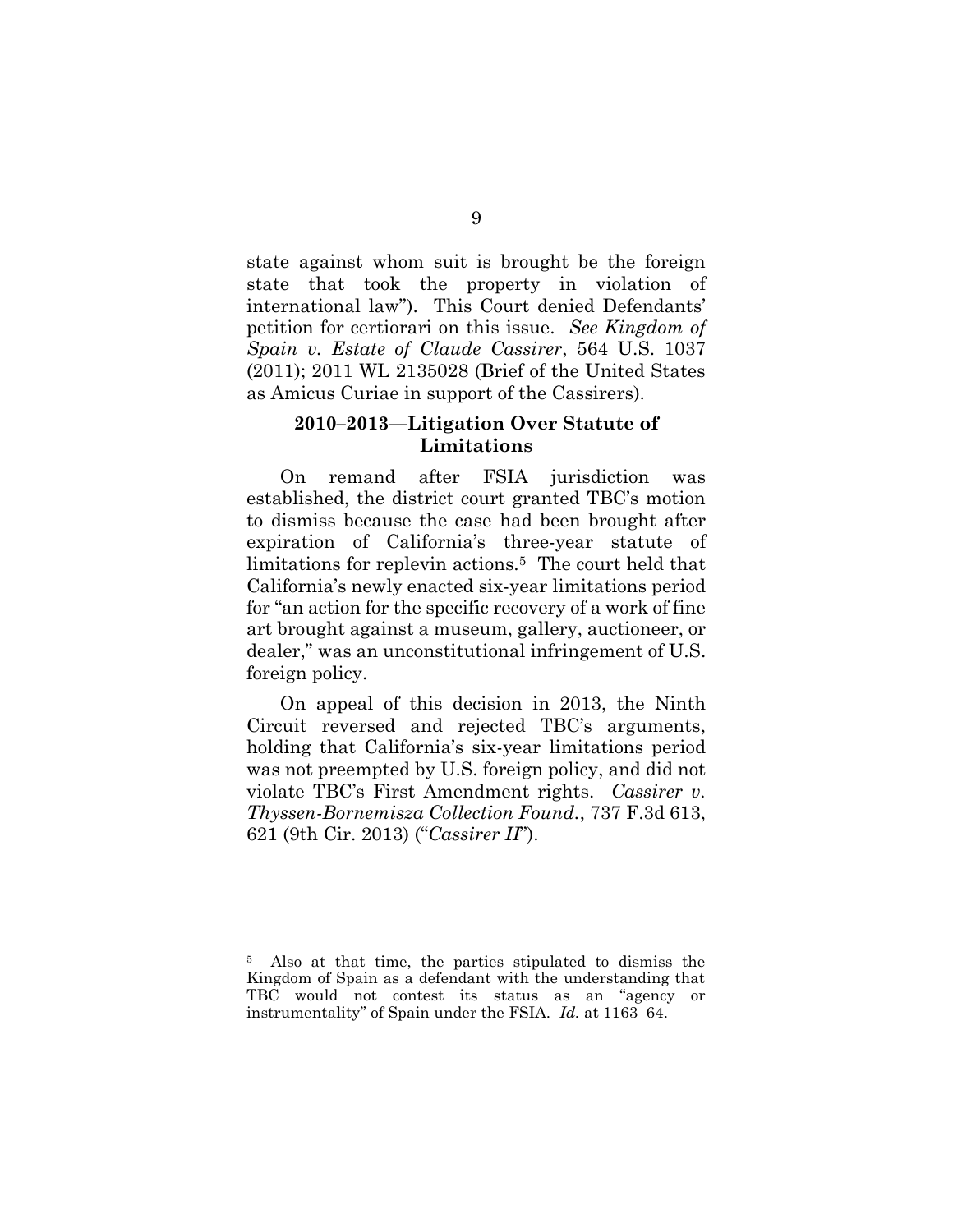#### **2015–2017—Litigation over Choice of Law and Substantive Rulings**

In June 2015, on cross-motions for summary judgment, the district court awarded ownership of the Painting to TBC and dismissed the Cassirers' claims. Pet. App. D at 20; *Cassirer v. Thyssen-Bornemisza Collection Found.*, 153 F. Supp. 3d 1148, 1168 (C.D. Cal. 2015). The court first addressed choice of law. In applying federal common law choice of law principles (as Ninth Circuit precedent required), it found that Spanish substantive law applied. Pet. App. D at 7; 153 F. Supp. 3d at 1155. The court then upheld TBC's defense under Spanish substantive law that TBC had acquired lawful ownership of the Painting by adverse possession (or "acquisitive prescription") for a period of six years. Pet. App. D. at 11; 153 F. Supp. 3d at 1160.

The district court alternatively considered California's choice of law standard. Pet. App. D at 7; 153 F. Supp. 3d at 1155. That standard requires that the court "carefully evaluates and compares the nature and strength of the interest of each jurisdiction in the application of its own law to determine which state's interest would be more impaired if its policy were subordinated to the policy of the other state." Pet. App. D at 7; 153 F. Supp. 3d at 1156 (*quoting Kearny v. Salomon Smith Barney, Inc*., 39 Cal. 4th 95, 107–08 (Cal. 2006)).

Petitioners argued that California's interests far outweighed those of Spain, including because California: follows the ancient common law rule that a thief can never transfer good title; rejects adverse possession for personal property; and has a statute providing that claims against museums holding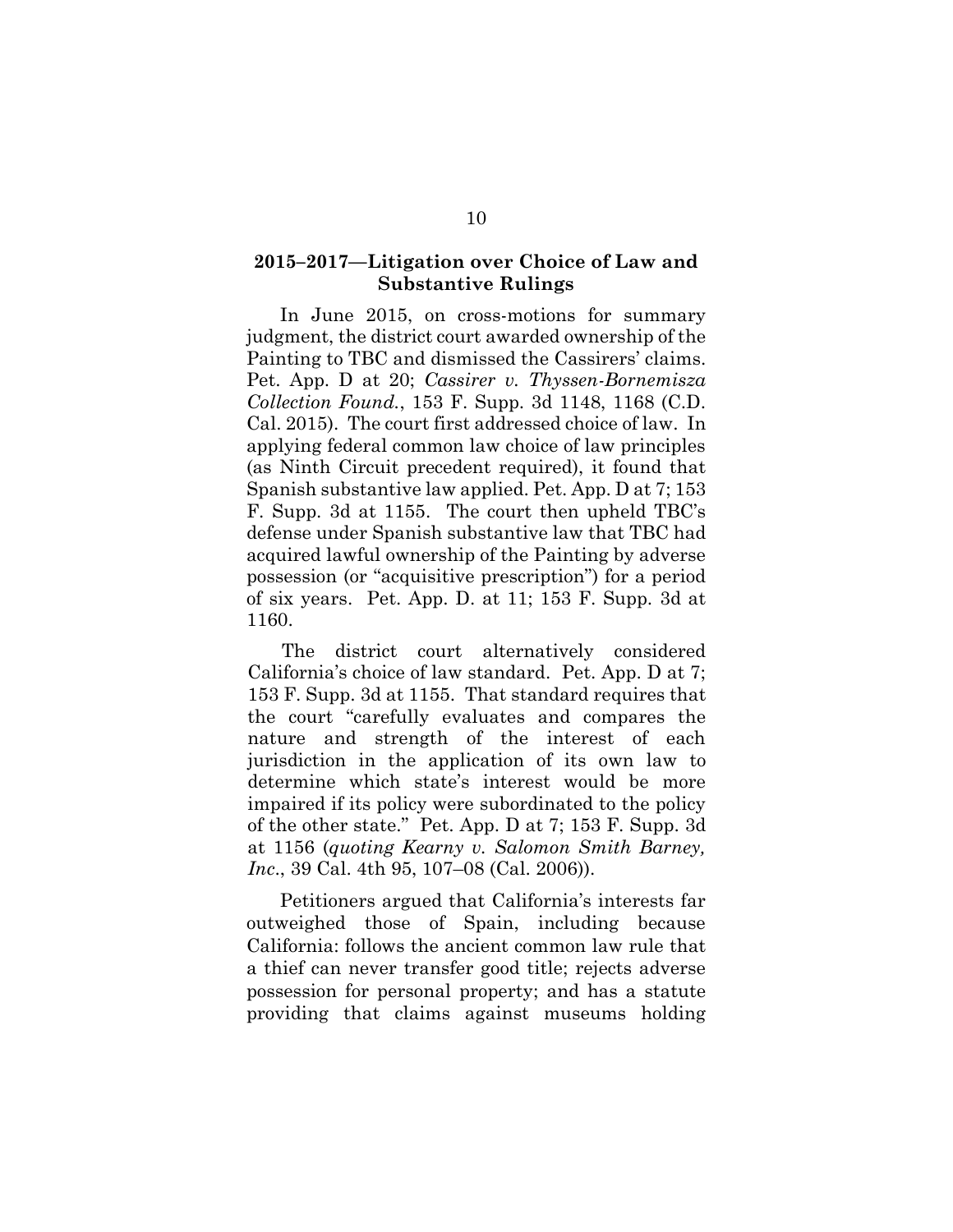stolen art begins to run only upon "actual discovery," precluding the defense of acquisitive prescription. *Cassirer v. Thyssen-Bornemisza Collection Found.*, No. 2:05-cv-03459, Dkt. 251 at 1–2, 18–20, 36. In addition, California's choice of law framework requires consideration of "all" interests, including those of United States law and diplomatic agreements such as the Washington Principles and Terezin Declaration, which seek to resolve looted property disputes based on their merits and are inconsistent with Spain's general acquisitive prescription rule when applied to the special case of Nazi looted art. *Id.*  at 16, 30, 45–48. 6

<sup>6</sup> The sources of U.S. and international law and policy favoring return of property looted by the German Nazi regime to its rightful owners, and calling for owners' claims to be resolved on their merits, included: (1) The HEAR Act, described herein at 15; (2) U.S. Military Law 52, described herein at 3; (3) the European Convention on Human Rights, Protocol 1, Article 1, which precludes an interpretation of Spanish law that vests title in TBC after six years of bad faith possession; (4) April 13, 1949 Letter from Jack B. Tate, Acting Legal Advisor, Department of State, stating U.S. government policy "to undo the forced transfers and restitute identifiable property to the victims of Nazi persecution wrongfully deprived of such property" and "with respect to claims asserted in the United States for restitution of such property, is to relieve American courts from any restraint upon the exercise of their jurisdiction to pass upon the validity of the acts of Nazi officials," quoted in *Bernstein v. N.V. Nederlandsche-Amerikaansche Stoomvaart-Maatschappij*, 210 F.2d 375, 376 (2d Cir. 1954); (5) Terezin Declaration on Holocaust Era Assets and Related Issues, U.S. DEP'T OF STATE (June 30, 2009) ("Terezin Declaration"), https://www.state.gov/prague-holocaust-era-assets-conferenceterezin-declaration/, and Washington Conference Principles on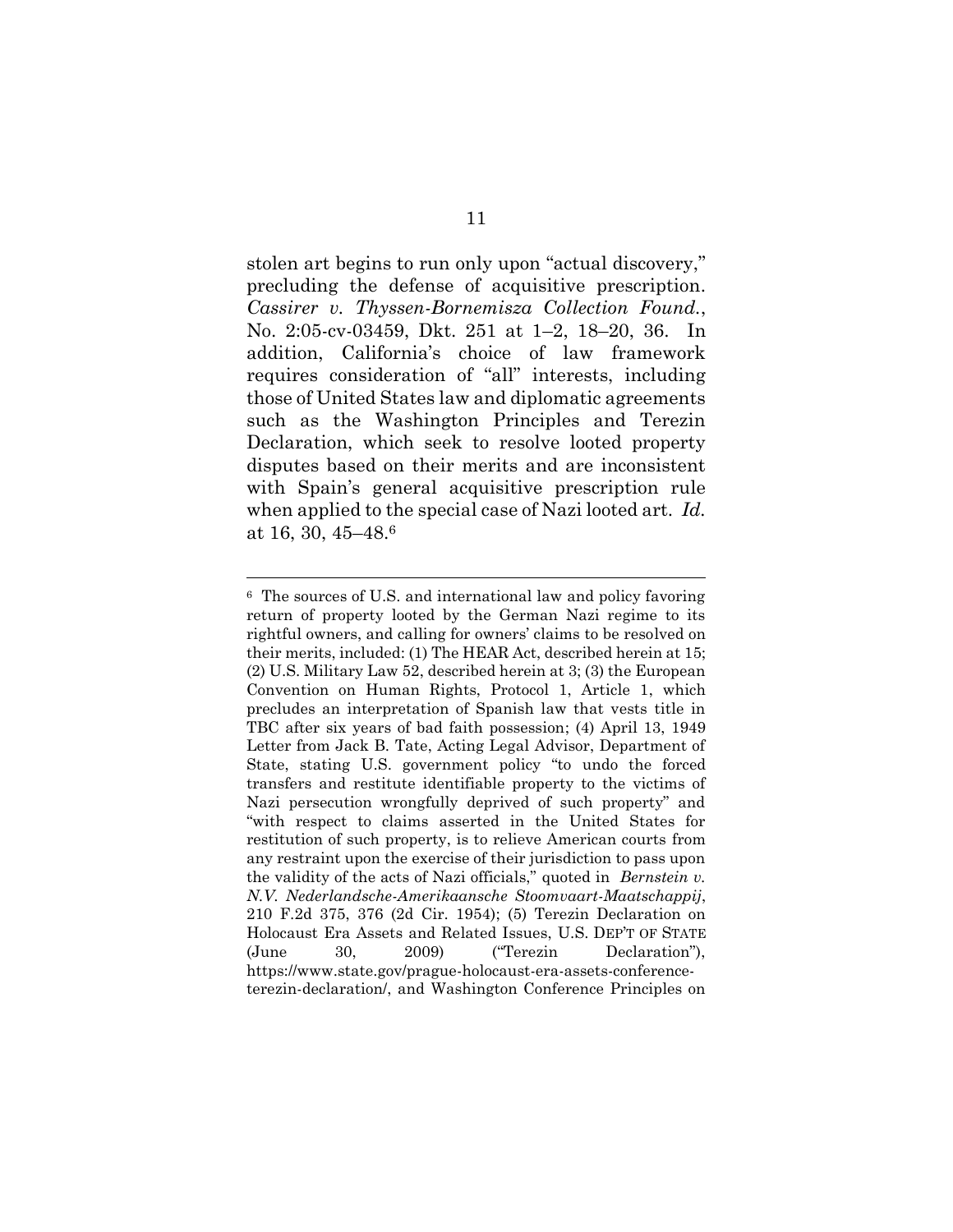The district court found, however, that Spain's interest "would be substantially more impaired." Pet. App. D at 9; 153 F. Supp. 3d at 1158. It cited Spain's "strong interest in regulating conduct that occurs within its borders and in being able to assure individuals and entities within its borders that, after they have possessed property uninterrupted for more than six years, their title and ownership of that property are certain." Pet. App. D at 10; *id*. at 1159.

Since it was undisputed that TBC possessed the Painting for six years before Claude Cassirer made a claim, the court granted summary judgment

Nazi-Confiscated Art ("Washington Principles"), U.S. DEP'T OF STATE (Dec. 3, 1998), https://www.state.gov/washingtonconference-principles-on-nazi-confiscated-art/, which comprise federal policies that charge participating countries (including the United States and Spain) with the responsibility of ensuring that Nations remedy—not perpetuate—the injustices of the Nazi regime, including by protecting victims from wrongful property dispossession. *Von Saher v. Norton Simon Museum of Art at Pasadena*, 754 F.3d 712, 721 (9th Cir. 2014) (describing the Washington Principles and Terezin Declaration as federal policy); (6) the Parliamentary Assembly of the Council of Europe, Resolution 1205 of November 5, 1999, calling for the restitution of looted Jewish cultural property; (7) the Vilnius Forum on Holocaust Era Looted Cultural Assets, Declaration of October 5, 2000, asking "all governments to undertake every reasonable effort to achieve the restitution of cultural assets during the Holocaust era to the original owners or their heirs"; and (8) the European Parliament Resolution of December 2003, calling on Member states, including Spain, to "be mindful that the return of art objects looted as part of a crime against humanity to rightful claimants is a matter of general interest for the purposes of Article1 of Protocol 1 to the European Convention of Human Rights."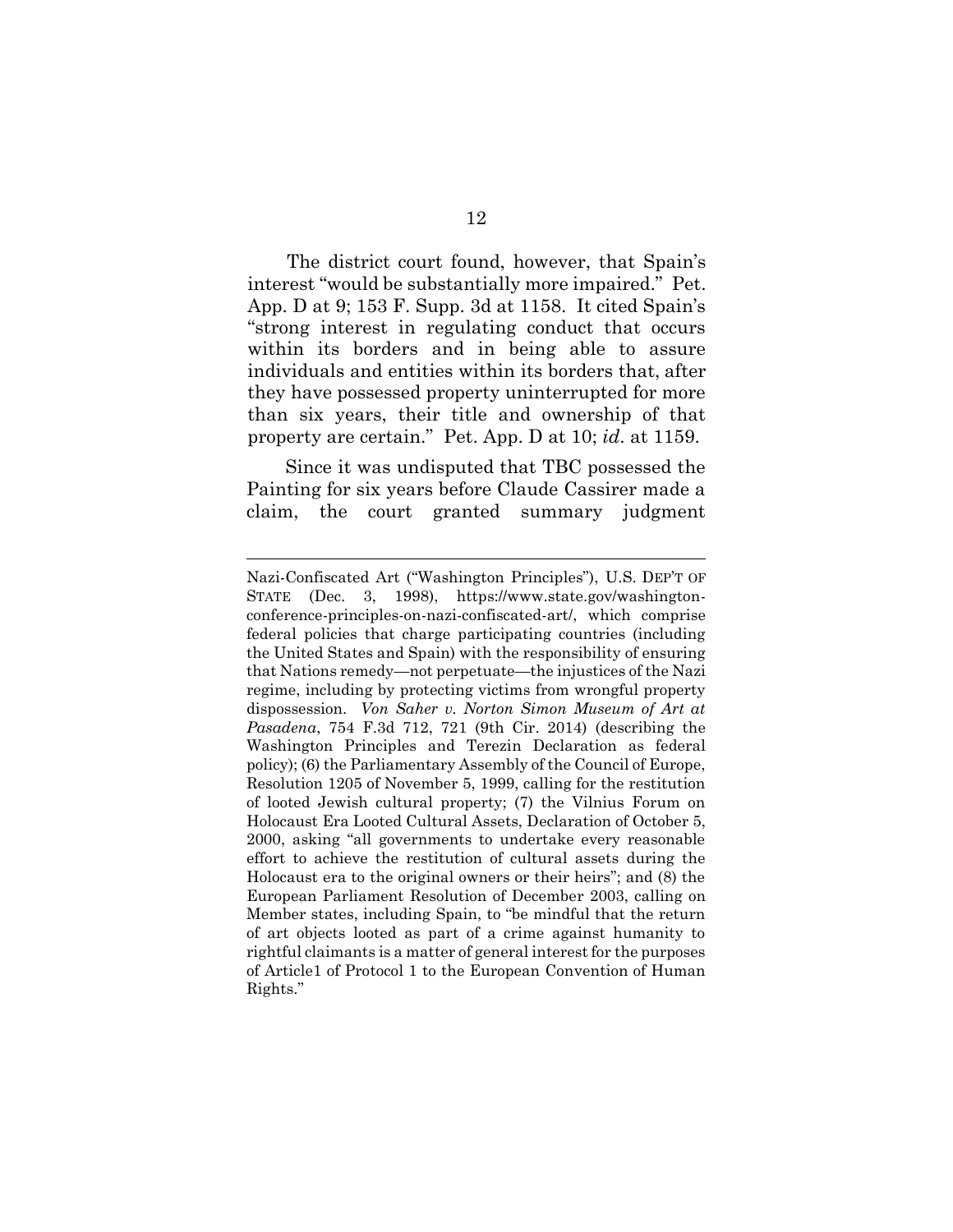awarding possession to TBC. Pet. App. D at 12, 19; *id.* at 1160, 1168.

The Cassirers appealed once again to the Ninth Circuit. As to choice of law, they argued that California law, not federal common law, should apply. They further argued that proper application of California choice of law rules would lead to application of California substantive law, which would dictate return of the Painting. Alternatively, Petitioners argued that proper application of the Ninth Circuit's federal common law test likewise required application of California substantive law.

The Ninth Circuit decided the case, however, without undertaking a choice of law analysis under California law, despite recognizing that California substantive law would require return of the Painting:

Under California law, thieves cannot pass good title to anyone, including a good faith purchaser. *[Crocker Nat'l Bank v. Byrne &](http://www.westlaw.com/Link/Document/FullText?findType=Y&serNum=1918006604&pubNum=0000660&originatingDoc=Ic21981f0659a11e7bb97edaf3db64019&refType=RP&originationContext=document&vr=3.0&rs=cblt1.0&transitionType=DocumentItem&contextData=(sc.Default))  McDonnell*[, 178 Cal. 329, 332, 173 P. 752](http://www.westlaw.com/Link/Document/FullText?findType=Y&serNum=1918006604&pubNum=0000660&originatingDoc=Ic21981f0659a11e7bb97edaf3db64019&refType=RP&originationContext=document&vr=3.0&rs=cblt1.0&transitionType=DocumentItem&contextData=(sc.Default))  [\(1918\).](http://www.westlaw.com/Link/Document/FullText?findType=Y&serNum=1918006604&pubNum=0000660&originatingDoc=Ic21981f0659a11e7bb97edaf3db64019&refType=RP&originationContext=document&vr=3.0&rs=cblt1.0&transitionType=DocumentItem&contextData=(sc.Default)) This is also the general rule at common law. *See [Kingdom of Spain](http://www.westlaw.com/Link/Document/FullText?findType=Y&serNum=2022750432&pubNum=0000506&originatingDoc=Ic21981f0659a11e7bb97edaf3db64019&refType=RP&fi=co_pp_sp_506_1030&originationContext=document&vr=3.0&rs=cblt1.0&transitionType=DocumentItem&contextData=(sc.Default)#co_pp_sp_506_1030)*[, 616 F.3d](http://www.westlaw.com/Link/Document/FullText?findType=Y&serNum=2022750432&pubNum=0000506&originatingDoc=Ic21981f0659a11e7bb97edaf3db64019&refType=RP&fi=co_pp_sp_506_1030&originationContext=document&vr=3.0&rs=cblt1.0&transitionType=DocumentItem&contextData=(sc.Default)#co_pp_sp_506_1030)  [at 1030,](http://www.westlaw.com/Link/Document/FullText?findType=Y&serNum=2022750432&pubNum=0000506&originatingDoc=Ic21981f0659a11e7bb97edaf3db64019&refType=RP&fi=co_pp_sp_506_1030&originationContext=document&vr=3.0&rs=cblt1.0&transitionType=DocumentItem&contextData=(sc.Default)#co_pp_sp_506_1030) n.14 (quoting Marilyn E. Phelan, *[Scope of Due Diligence Investigation in](http://www.westlaw.com/Link/Document/FullText?findType=Y&serNum=0280819034&pubNum=0107349&originatingDoc=Ic21981f0659a11e7bb97edaf3db64019&refType=LR&fi=co_pp_sp_107349_633&originationContext=document&vr=3.0&rs=cblt1.0&transitionType=DocumentItem&contextData=(sc.Default)#co_pp_sp_107349_633)  [Obtaining Title to Valuable Artwork](http://www.westlaw.com/Link/Document/FullText?findType=Y&serNum=0280819034&pubNum=0107349&originatingDoc=Ic21981f0659a11e7bb97edaf3db64019&refType=LR&fi=co_pp_sp_107349_633&originationContext=document&vr=3.0&rs=cblt1.0&transitionType=DocumentItem&contextData=(sc.Default)#co_pp_sp_107349_633)*, 23 SEATTLE U. L. REV[. 631, 633](http://www.westlaw.com/Link/Document/FullText?findType=Y&serNum=0280819034&pubNum=0107349&originatingDoc=Ic21981f0659a11e7bb97edaf3db64019&refType=LR&fi=co_pp_sp_107349_633&originationContext=document&vr=3.0&rs=cblt1.0&transitionType=DocumentItem&contextData=(sc.Default)#co_pp_sp_107349_633)–34 (2000)) ("One who purchases, no matter how innocently, from a thief, or all subsequent purchasers from a thief, acquires no title in the property. Title always remains with the true owner."). This notion traces its lineage to Roman law (*nemo dat quod non habet*, meaning "no one gives what he does not have").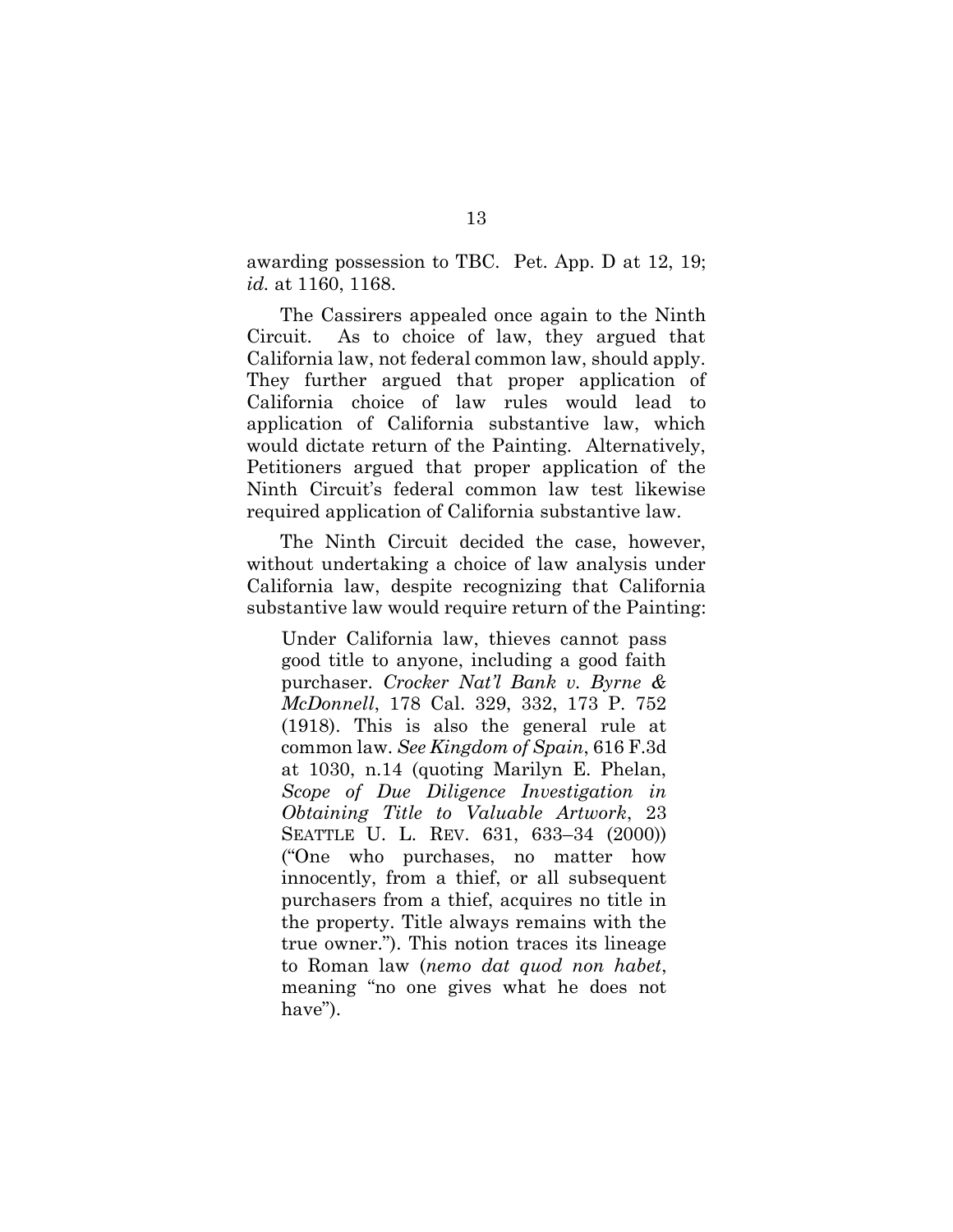But the application of our choice of law jurisprudence requires that we not apply such familiar rules, under the circumstances of this case. As we shall see, Spain's property laws will determine whether the Painting has passed to TBC via acquisitive prescription.

Pet. App. C at 18–19, *Cassirer III*, 862 F.3d at 960–61 (footnote omitted).

When the Ninth Circuit went on to address choice of law, its entire discussion was comprised of the following two sentences:

This Court has held that, when jurisdiction is based on the FSIA, "federal common law applies to the choice of law rule determination. Federal common law follows the approach of the Restatement (Second) of Conflict of Laws." *[Schoenberg v. Exportadora](http://www.westlaw.com/Link/Document/FullText?findType=Y&serNum=1991077476&pubNum=0000350&originatingDoc=Ic21981f0659a11e7bb97edaf3db64019&refType=RP&fi=co_pp_sp_350_782&originationContext=document&vr=3.0&rs=cblt1.0&transitionType=DocumentItem&contextData=(sc.Default)#co_pp_sp_350_782)  de Sal*, *S.A. de C.V.*[, 930 F.2d 777, 782 \(9th](http://www.westlaw.com/Link/Document/FullText?findType=Y&serNum=1991077476&pubNum=0000350&originatingDoc=Ic21981f0659a11e7bb97edaf3db64019&refType=RP&fi=co_pp_sp_350_782&originationContext=document&vr=3.0&rs=cblt1.0&transitionType=DocumentItem&contextData=(sc.Default)#co_pp_sp_350_782)  [Cir. 1991\)](http://www.westlaw.com/Link/Document/FullText?findType=Y&serNum=1991077476&pubNum=0000350&originatingDoc=Ic21981f0659a11e7bb97edaf3db64019&refType=RP&fi=co_pp_sp_350_782&originationContext=document&vr=3.0&rs=cblt1.0&transitionType=DocumentItem&contextData=(sc.Default)#co_pp_sp_350_782) (citations omitted).

Pet. App. C at 19; *Cassirer III*, 862 F.3d at 961.

The Ninth Circuit then applied its self-created federal common law approach to the choice of law question that is at issue in this appeal. It held that Spanish substantive law applied. In doing so, the court placed heavy emphasis on § 246 of the Second Restatement of Conflict of Laws, which "indicates that Spain has the 'dominant interest' in determining whether the Painting was transferred to TBC via acquisitive prescription because the Painting was bought in Spain and has remained in Spain." Pet. App. C at 25; *Cassirer III*, 862 F.3d at 964.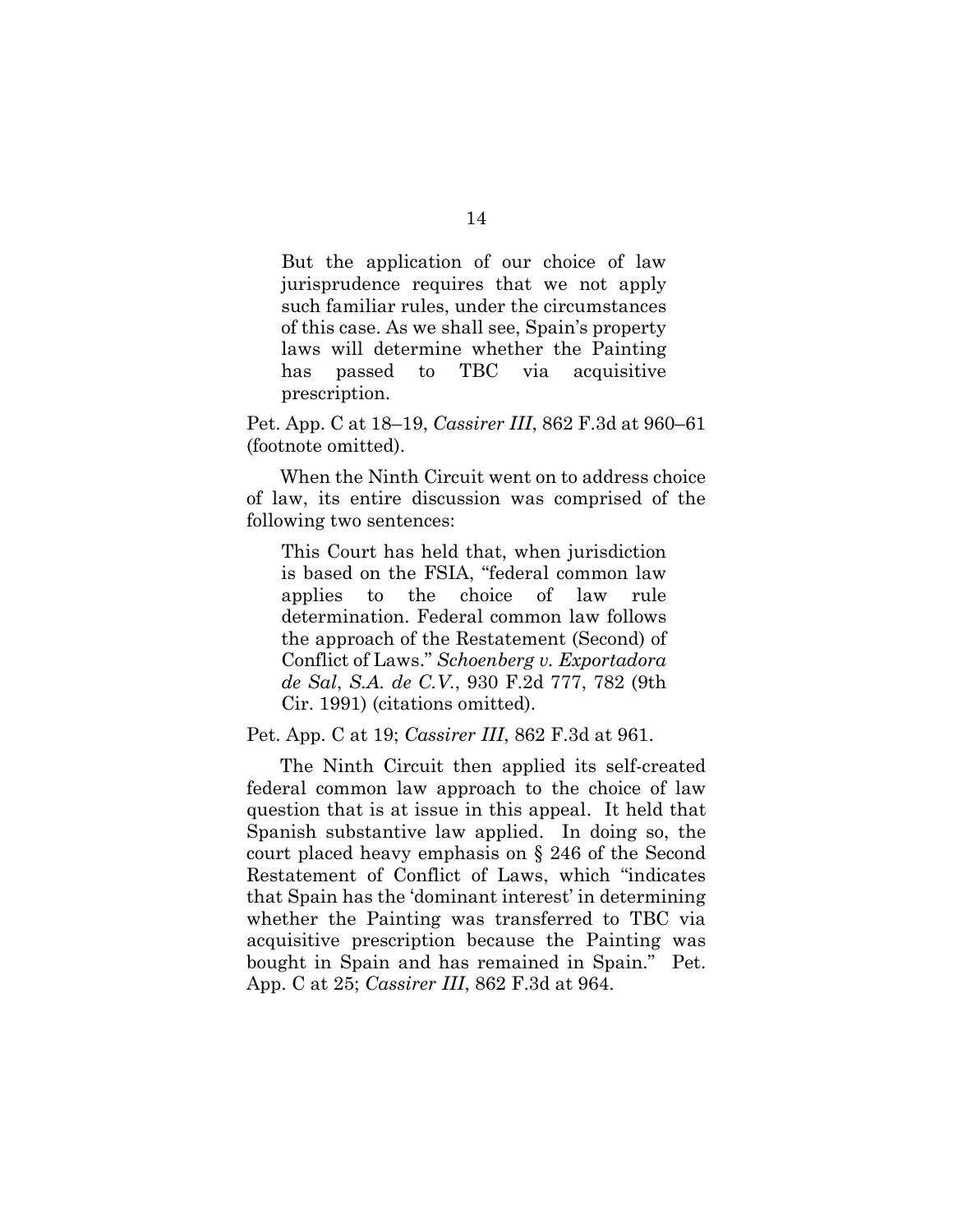Ultimately, the Ninth Circuit reversed the award of summary judgment to TBC because it found the district court had incorrectly interpreted and applied Spanish law. It ruled that the Cassirers' evidence had created a genuine issue of material fact as to whether TBC was an "encubridor"—roughly, an accessory after the fact to the Nazis' theft of the Painting. Pet. App. C at 61; *Cassirer III*, 862 F.3d at 981.

Under Spanish law, if TBC (or the Baron) had "actual knowledge" (which can be satisfied by willful blindness) that the Painting was stolen, they would be an "encubridor," and the holding period required for acquisitive prescription would be twenty-six years, not six. Pet. App. C at 30; *Cassirer III*, 862 F.3d at 966*.* That would defeat TBC's claim of title to the Painting, since it had held it for far less than twentysix years prior to the Cassirers' claim. *Id.*

The Ninth Circuit accordingly remanded the case for trial on whether the Baron and TBC were an encubridor. Pet. App. C at 61; *Cassirer III*, 862 F.3d at 981*.* TBC again sought certiorari review, which this Court denied. *Thyssen-Bornemisza Collection Found. v. Cassirer*, 138 S. Ct. 1992 (2018).

#### **2015–2017—Application of HEAR Act**

Despite the Ninth Circuit's 2013 decision requiring application of California's six-year limitations period for claims against museums by the rightful owners of stolen art, TBC continued to argue that the statute violated its due process rights.

All statute of limitations issues were finally resolved, however, when Congress enacted the Holocaust Expropriated Art Recovery Act of 2016, Pub. L. No. 114-308, 130 Stat. 1524 (2016) (the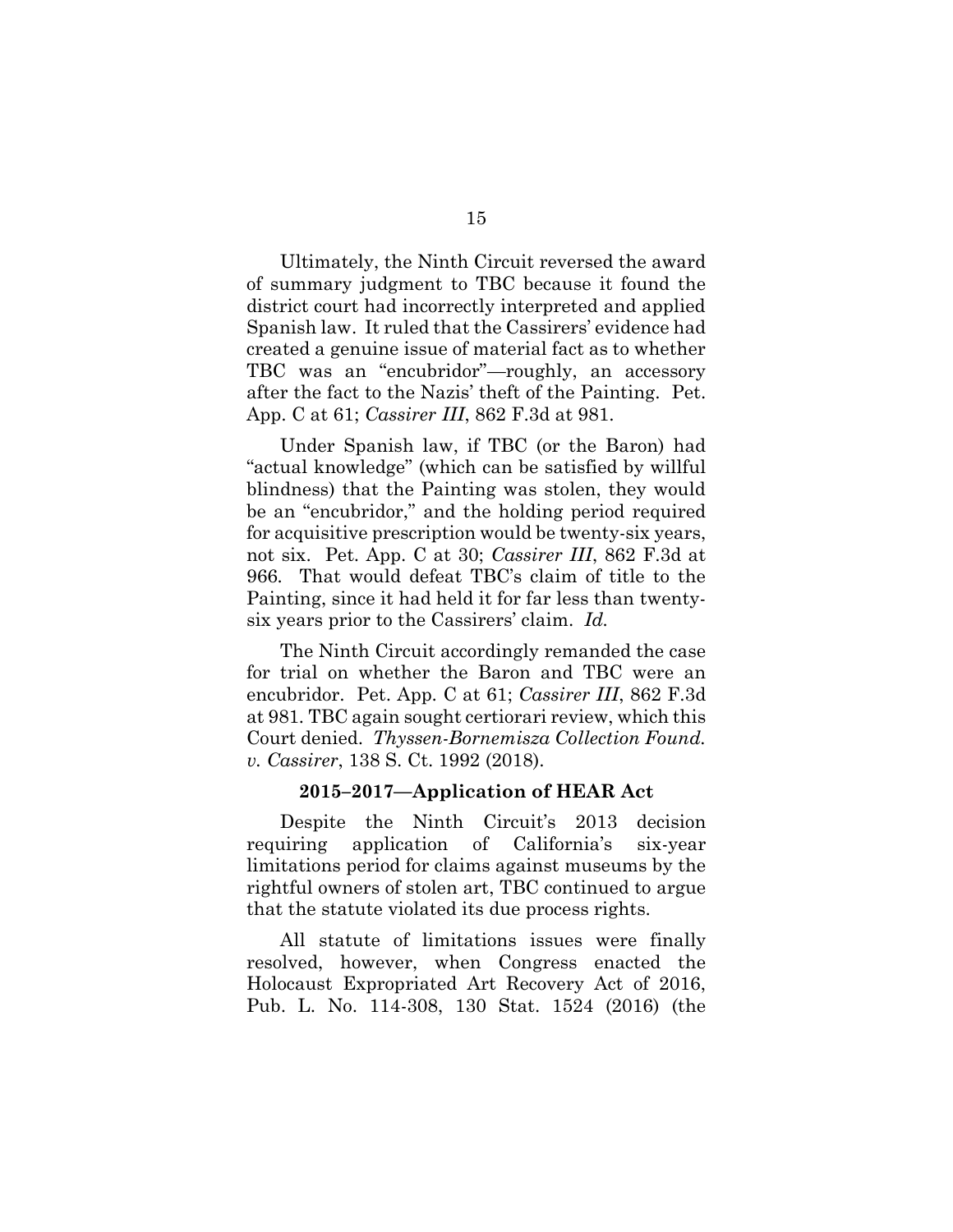"HEAR Act"). The HEAR Act established a national six-year limitations period from the date of the plaintiff's "actual discovery" for claims seeking recovery of Nazi-looted artworks. *Id.* § 5(a). The Act expressly applied to any case "pending in any court on the date of enactment." *Id.*  $\S$  5(d)(1). As part of its *Cassirer III* decision, the Ninth Circuit applied the HEAR Act to hold that this action was timely filed. Pet. App. C at 16–17; 862 F.3d at 959–60.

In addition, the HEAR Act expressly decreed that claims for Nazi looted artworks may be pursued "Notwithstanding . . . any defense at law relating to the passage of time." HEAR Act,  $\S$  5(a). Based on this provision, Petitioners argued that the literal language of the HEAR Act foreclosed TBC's prescription defense altogether, because acquisitive prescription is a defense "relating to the passage of time." Pet. App. C at 26; *Cassirer III*, 862 F.3d at 964. The Ninth Circuit found, however, that the Act "does not alter the choice of law analysis." Pet. App. C at 26; *Cassirer III*, 862 F.3d at 964.

## **2018–2019—Trial on Whether TBC and the Baron Were Encubridores Under Spanish Law**

In December 2018, the district court finally held a one-day bench trial, limited to the question whether the Baron or TBC were a "encubridor" under Spanish law.

On April 30, 2019, the district court issued findings of fact and conclusions of law. Pet. App. B. It found that the Baron had not purchased the Painting in good faith and therefore did not pass good title to TBC under the laws of Switzerland, where the Baron resided, because he "had actual and concrete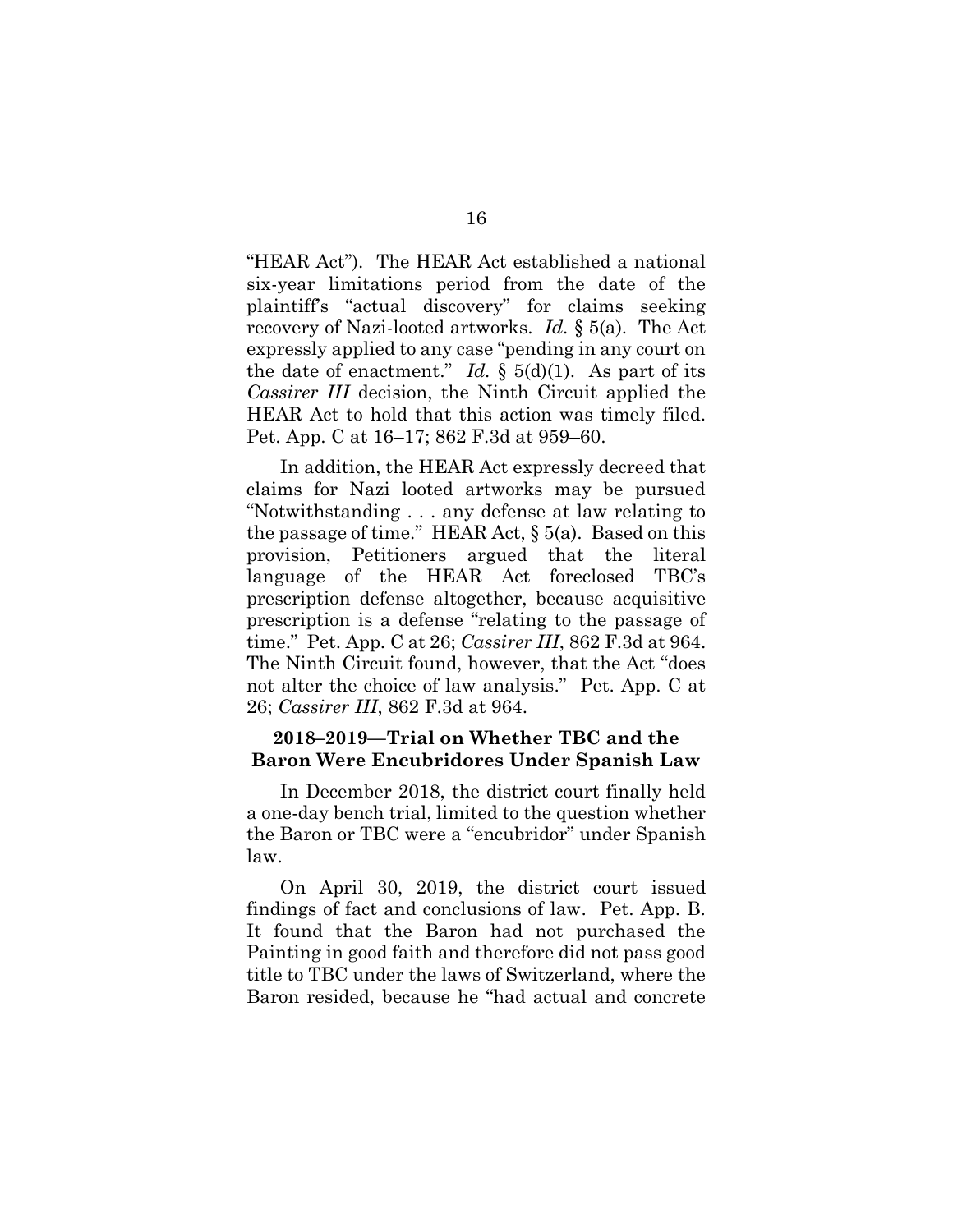reasons for suspicion" that the Painting was stolen property, and took no steps to determine its true provenance, even though he "would have recognized the suspicious circumstances."<sup>7</sup> Pet. App. B at 21–25. Yet the Court concluded that these facts did not constitute "actual knowledge" that the Painting was stolen under the Court's interpretation of Spanish law. Pet. App. B at 29.

Similarly, TBC had all of the same knowledge and reasons to suspect the Painting was stolen (and more), but the district court concluded TBC's failure to investigate "may have been irresponsible," but "it certainly was not criminal."<sup>8</sup> *Id.*

<sup>7</sup> The Baron purchased the Painting notwithstanding that no information was provided about its provenance between 1899 and 1976, including the entire Nazi era from 1933 to 1945. Jt. App. 90a. Nor was there any explanation of how the Painting came to leave France (where it was created) or Germany (as the Cassirer Gallery's partial label on the verso showed it had been at the family's renowned art gallery in Berlin). Jt. App. 95a. Further, the Cassirer Gallery is listed by TBC in its publications concerning the provenances of at least 20 other paintings in its collection, so the gallery and its labels were clearly known to the Baron and TBC's curators. Jt. App. 104a.

<sup>8</sup> When Spain and TBC purchased Baron's collection, they investigated the Baron's title to several paintings, but not the Pissarro. Spain "conducted no investigation of the Painting's provenance or title" because "the Baron had acquired the Painting prior to 1980." Pet. App. B at 11. "The Kingdom of Spain and its counsel were aware, however, that if the Baron had acquired any of artworks (including the Painting) in "bad faith," or, in other words, if he "knew or should have known of the lacking right of the transferor," ownership could not have been acquired by him. *Cassirer v. Thyssen-Bornemisza Collection Found.*, No. 2:05-cv-03459, Dkt. 458-11 at 3. In such a case, "[t]he rightful owner keeps his rights at all times to claim recovery of the object." *Id.* The Kingdom of Spain presumed the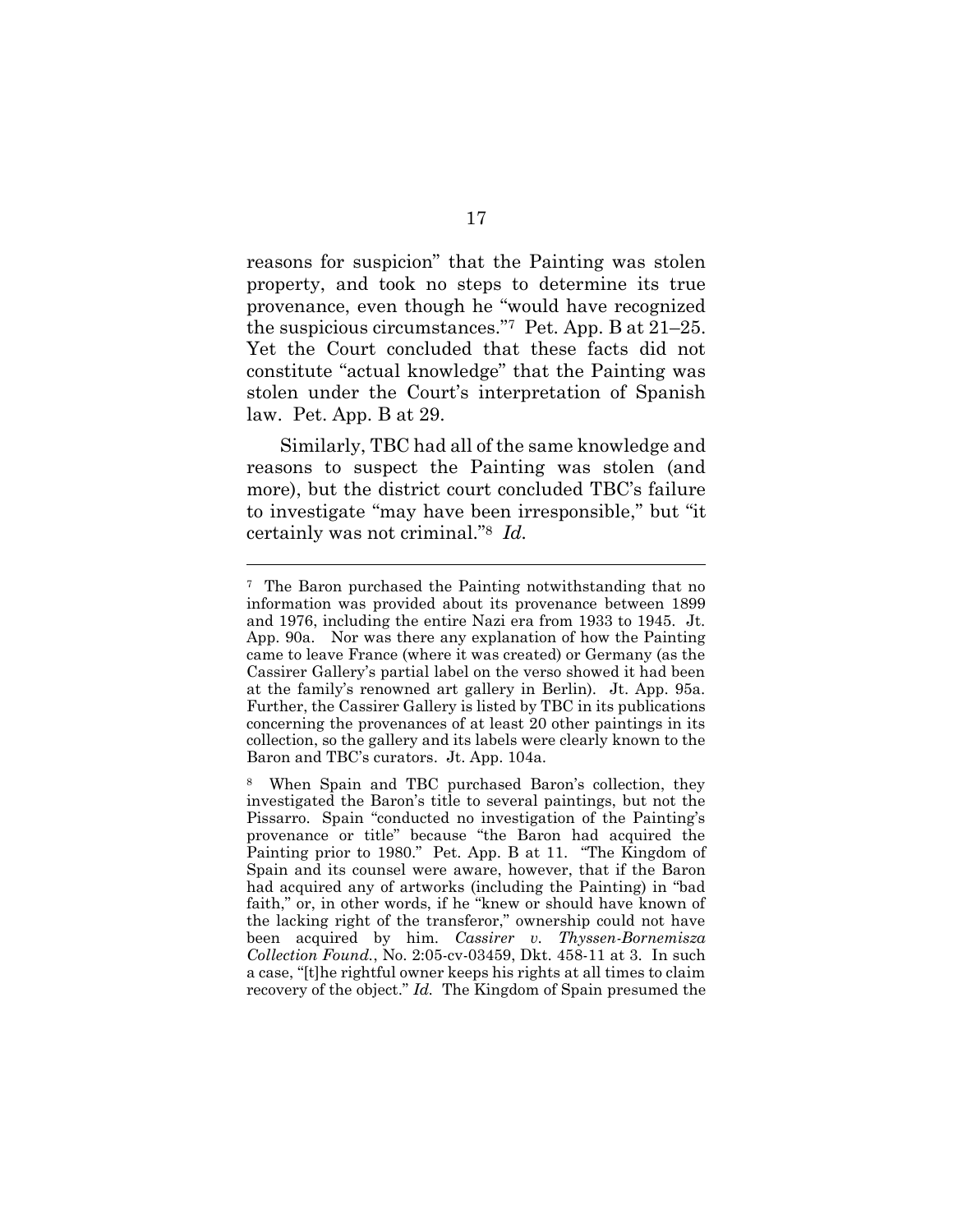Accordingly, the district court dismissed the case and ordered that TBC could keep the stolen Painting. Pet. App. B at 20–30, 34.9

On the case's fourth trip to the Ninth Circuit, the judgment was affirmed, essentially for the reasons stated by the district court. Pet. App. A; *Cassirer IV*, 824 F. App'x 452 (9th Cir. 2020). Petitioners timely filed a Petition for Panel Rehearing or Rehearing En Banc, which raised the choice of law issues. It was denied on December 7, 2020. Pet. App. E.

Petitioners filed their Petition for Writ of Certiorari on May 6, 2021, and it was granted on September 30, 2021.

#### **SUMMARY OF ARGUMENT**

Petitioners' lawsuit asserts state law claims, brought in accordance with the FSIA. At trial, the district court applied binding Ninth Circuit precedent in which the court of appeals had held that in FSIA cases "federal common law" must be used to determine the source of substantive law to adjudicate state law claims. Here, application of the Ninth Circuit's self-created FSIA choice of law rule resulted in the application of Spanish law, which was the dispositive factor in the district court's judgment in favor of Respondent, an instrumentality of the Kingdom of Spain.

Baron acted in good faith. Pet. App. B. at 11 (Spain's attorney, Fernando J. Perez de la Sota, testified: "we simply had no reason to believe otherwise."). However, as the district court found, that assumption was incorrect; the Baron did not possess the Painting in good faith. Pet. App. B at 21–25.

<sup>&</sup>lt;sup>9</sup> The trial and appellate judgments under review here applied the Ninth Circuit's 2017 choice of law decision.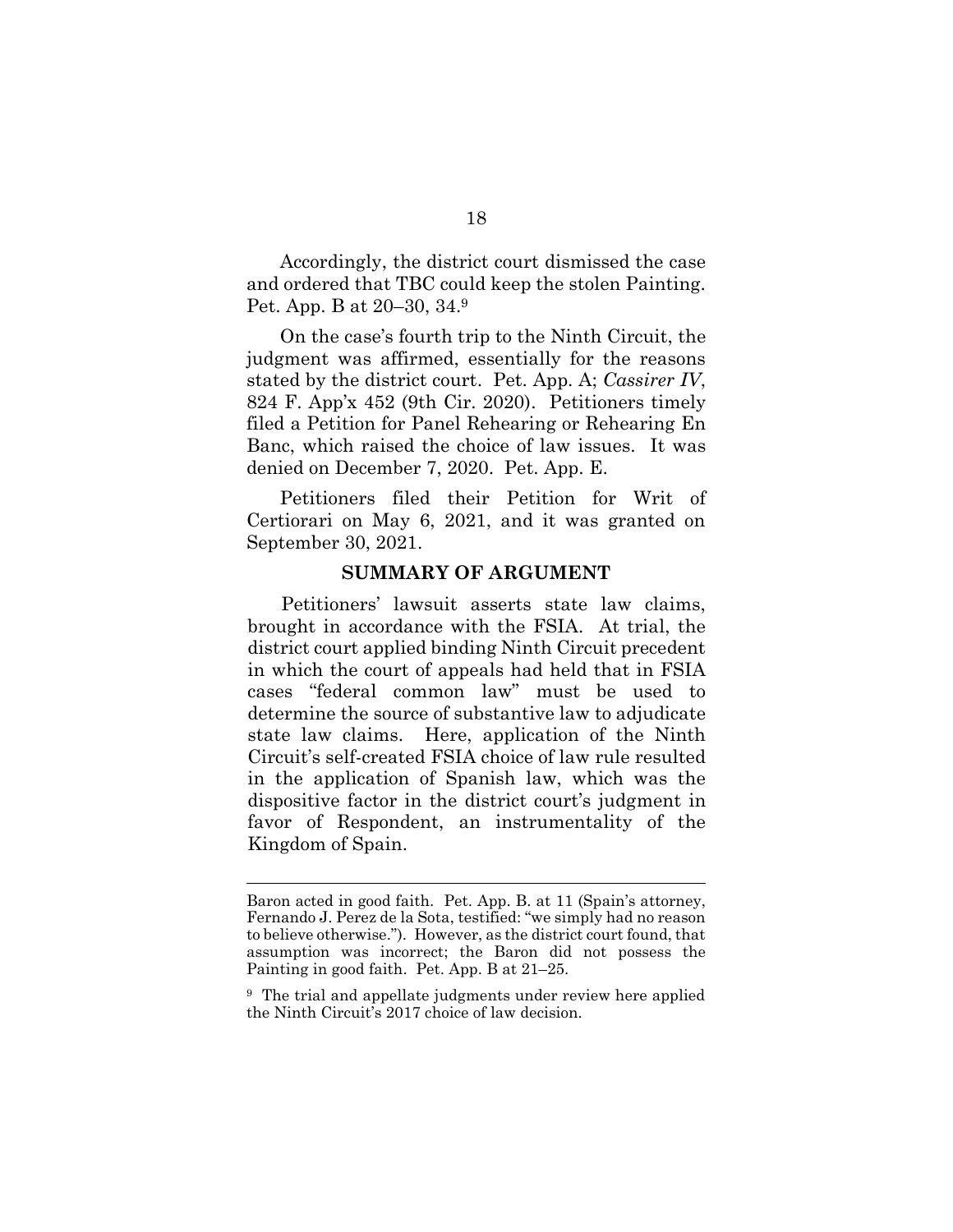The Ninth Circuit's FSIA choice of law rule is contrary to the plain text of the FSIA, which provides: "the foreign state shall be liable in the same manner and to the same extent as a private individual under like circumstances . . . ." 28 U.S.C. § 1606. Its rule is also incompatible with this Court's decisions concerning federal common law, with the Rules of Decision Act, and with the ordinary rules federal courts employ when making choice of law determinations in cases asserting state law causes of action.

Having been rejected by every other federal court of appeals to weigh in because it is clearly wrong, the Ninth Circuit's FSIA choice of law rule should be overturned by this Court, the judgment vacated, and the case remanded for further proceedings.

#### **ARGUMENT**

# **I. The Language of Section 1606 of the FSIA Manifests Congress's Intent to Prescribe State Law Choice of Law Rules in FSIA Cases Asserting State Law Claims**

When interpreting a federal statute, this Court has made clear that its responsibility is to discern Congress's intent, and then honor that intent by employing the best reading of the statute consistent with it. *See*, *e.g.*, *New Prime Inc. v. Oliveira*, 139 S. Ct. 532, 543 (2019).

As with any statute, the Court begins its inquiries concerning the FSIA with the text. *See Samantar v. Yousuf*, 560 U.S. 305, 313 (2010) ("We begin with [the FSIA's] text"); *Permanent Mission of India to the United Nations v. City of New York*, 551 U.S. 193, 197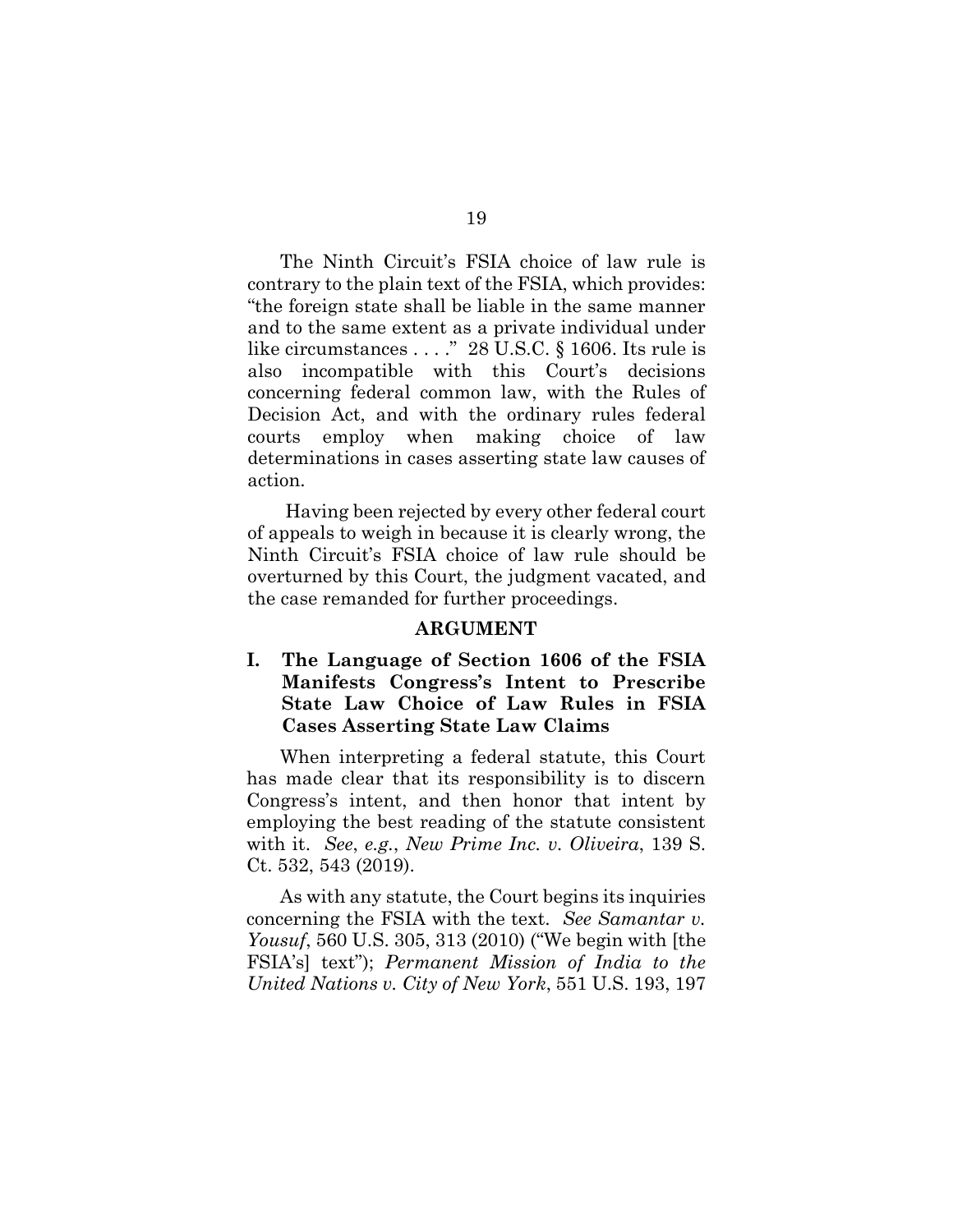(2007) ("We begin, as always, with the text of the statute.").

Section 1606 of the FSIA provides: "the foreign state shall be liable in the same manner and to the same extent as a private individual under like circumstances . . . ." This language is most logically read as manifesting Congress's intent that state law should be the source for deciding choice of law in FSIA cases.

A lawsuit identical to Petitioners' except asserted against, say, a private Spanish art dealer, would be heard either in a state court, or in federal court on the basis of diversity jurisdiction. In the former circumstance, state law would supply the choice of law principles. In the latter, state choice of law principles also would apply. *See Klaxon Co. v. Stentor Elec. Mfg. Co.,* 313 U.S. 487 (1941). Thus, with respect to choice of law, the only way the foreign state can be "liable in the same manner and to the same extent as a private individual under like circumstances" is to use the law of the forum state as the source of choice of law principles.

This reading of the FSIA is supported by the fact that the Second, Fifth, Sixth and D.C. Circuits agree that the law of the forum state governs the choice of law analysis for state law claims brought under the FSIA. As the Second Circuit has explained:

[W]e must infer from the statutory language a choice of law analysis that best effectuates Congress' overall intent. Of particular significance in this regard is language providing that 'the foreign state shall be liable in the same manner and to the same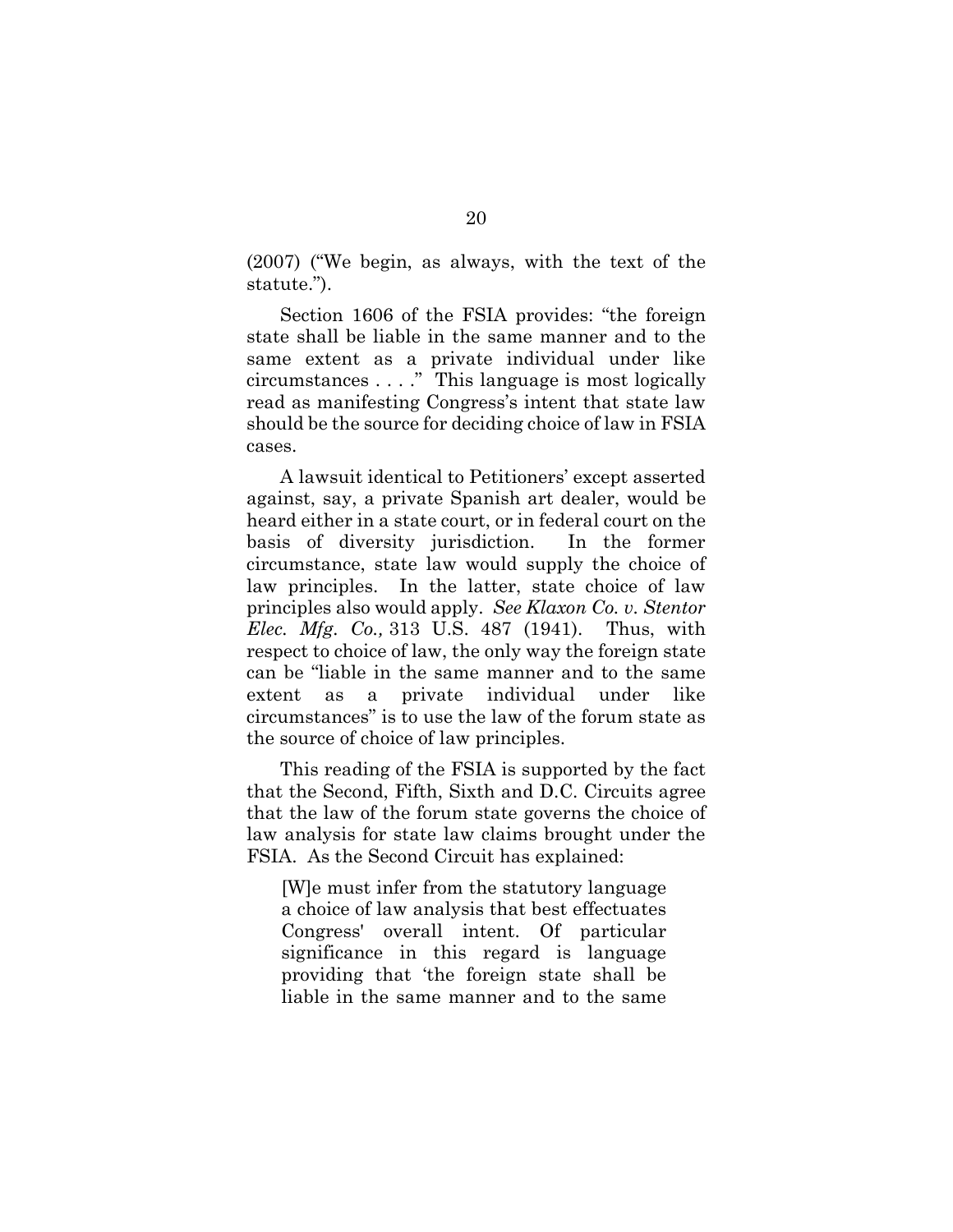extent as a private individual under like circumstances.' 28 U.S.C. § 1606 . . . . The goal of applying identical substantive laws to foreign states and private individuals, however, cannot be achieved unless a federal court utilizes the same choice of law analysis in FSIA cases as it would apply if all the parties to the action were private.

*Barkanic v. General Admin. of Civil Aviation of the People's Republic of China,* 923 F.2d 957, 959–60 (2d Cir. 1991); *id*. at 961 ("we conclude that the FSIA requires courts to apply the choice of law rules of the forum state . . ."); *see also Northrop Grumman Ship Sys., Inc. v. Ministry of Def. of the Republic of Venezuela*, 575 F.3d 491, 498 (5th Cir. 2009) ("Because this case arises under the FSIA, we apply the choice-of-law rules of the forum state."); *O'Bryan v. Holy See,* 556 F.3d 361, 381 n.8 (6th Cir. 2009) ("in FSIA cases, we use the forum state's choice of law rules to resolve 'all issues,' except jurisdictional ones" (citations omitted)); *Oveissi v. Islamic Republic of Iran*, 573 F.3d 835, 841 (D.C. Cir. 2009) ("We thus agree with the Second Circuit that applying the forum state's choice-of-law principles, rather than constructing a set of federal common law principles, better effectuates Congress' intent that foreign states be 'liable in the same manner and to the same extent as a private individual' in FSIA actions" (quoting 28 U.S.C. § 1606)).

Commentators too recognize that the FSIA's "key language with respect to choice of law issues is its provision [Section 1606] that 'the foreign state shall be liable in the same manner and to the same extent as a private individual under like circumstances.'"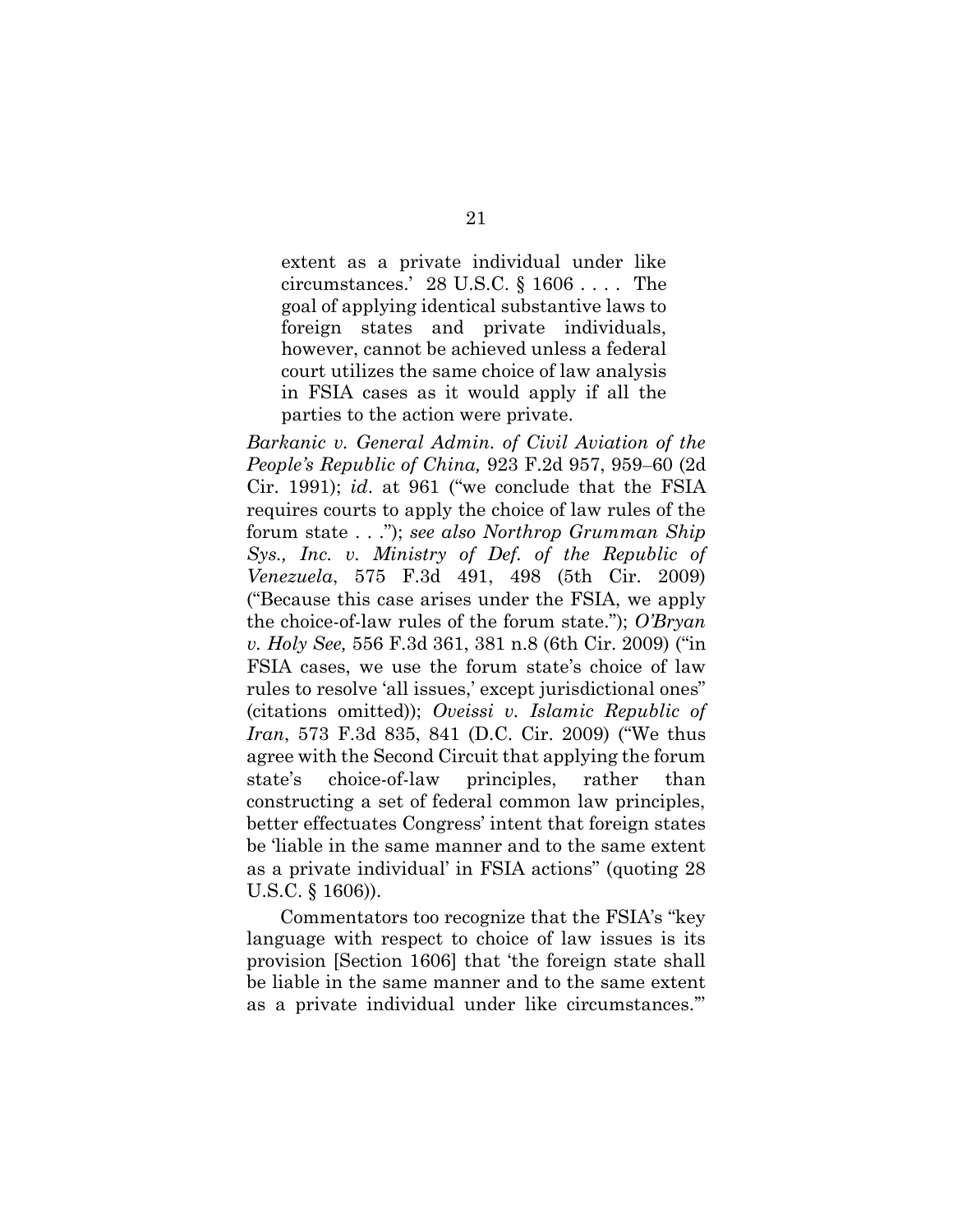ERNESTO J. SANCHEZ, THE FOREIGN SOVEREIGN IMMUNITIES ACT DESKBOOK, AMERICAN BAR ASSOCIATION 300 (2013); *id*. ("The type of suit between private parties most analogous to an FSIA case . . . is one brought under federal courts' diversity jurisdiction").

## **II. Any Ambiguity Should Be Resolved in Favor of Applying State Choice of Law**

Although Petitioners believe that Section 1606 is clear and manifests Congress's intent that state law is the proper source for choice of law to apply in FSIA cases, there are additional compelling reasons to conclude that was Congress's intent.

## **A. Congress Is Presumed to Legislate Aware of This Court's Decisions, Including Its Limitations on the Creation of Federal Common Law**

As with all federal statutes, Congress is presumed to have drafted and enacted the FSIA having in mind this Court's decisions. *See*, *e.g.*, *United States v. Wells*, 519 U.S. 482, 495 (1997) ("[W]e presume that Congress expects its statutes to be read in conformity with this Court's precedents"); *Merck & Co., Inc. v. Reynolds*, 559 U.S. 633, 648 (2010) ("We normally assume that, when Congress enacts statutes, it is aware of relevant judicial precedent.").

This Court made clear for decades prior to the FSIA's enactment that instances where there is need and authority for federal common law are "few and restricted." *Wheeldin v. Wheeler*, 373 U.S. 647, 651 (1963). Those instances generally fall into two categories: those in which a federal rule of decision is "necessary to protect uniquely federal interests,"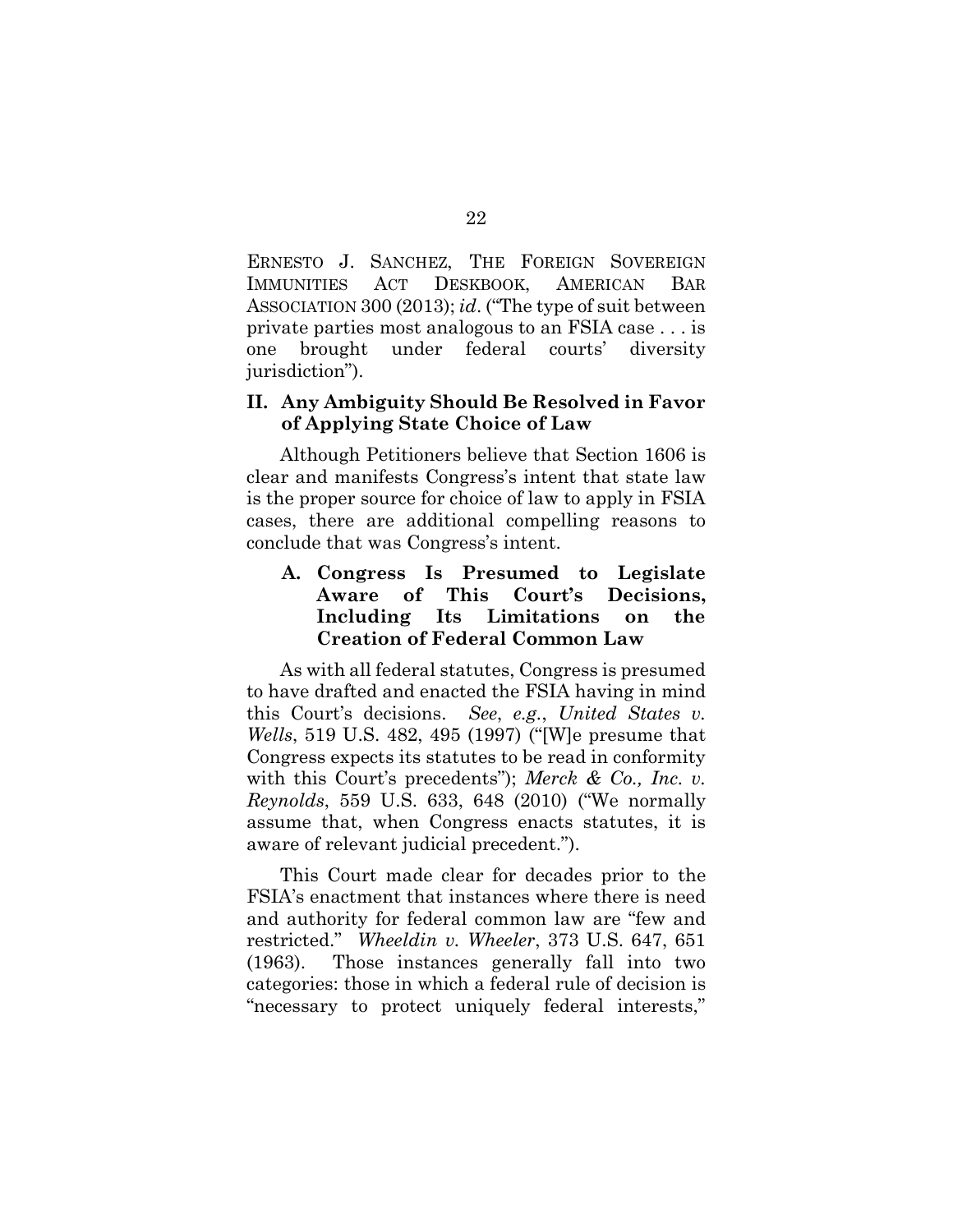*Banco Nacional de Cuba v. Sabbatino*, 376 U.S. 398, 426 (1964); and those in which Congress has given the courts the power to develop substantive law, *Wheeldin,* 373 U.S. at 652. *See also Texas Indus., Inc. v. Radcliff Materials, Inc.*, 451 U.S. 630, 640 (1981); *Rodriguez v. Federal Deposit Ins. Corp*, 140 S. Ct. 713, 717 (2018) ("there is 'no federal general common law,'" and "common lawmaking must be 'necessary to protect uniquely federal interests.'").<sup>10</sup>

When the Ninth Circuit first created the FSIA choice of law rule that it ultimately employed in this case, the Ninth Circuit did not even acknowledge this important line of cases. *See Harris v. Polskie Linie Lotnicze*, 820 F.2d 1000 (9th Cir. 1987); *Schoenberg v. Exportadora de Sal, S.A*. *de C.V.*, 930 F.2d 777, 782–83 (9th Cir. 1991). Instead, the Ninth Circuit turned this Court's approach to federal common law on its head, explaining: "[i]n the absence of specific statutory guidance, we prefer to resort to the federal common law for a choice-of-law rule." *Harris*, 820 F.2d at 1003. Claiming "this avenue is not closed to us," the Ninth Circuit cited a few court of appeals decisions—but, notably, *not a single decision by this Court* concerning federal common law. *Id.*

Had the Ninth Circuit considered this Court's decisions concerning federal common law, it would have recognized that "[t]he vesting of jurisdiction in

<sup>10</sup> Like this Court, Congress recognizes that even "[c]ontroversies directly affecting the operations of federal programs, although governed by federal law, do not inevitably require resort to uniform federal rules." *United States v. Kimbell Foods, Inc.*, 440 U.S. 715, 727–28 (1979); *see also Empire Healthchoice Assurance, Inc. v. McVeigh*, 547 U.S. 677, 691–92 (2006).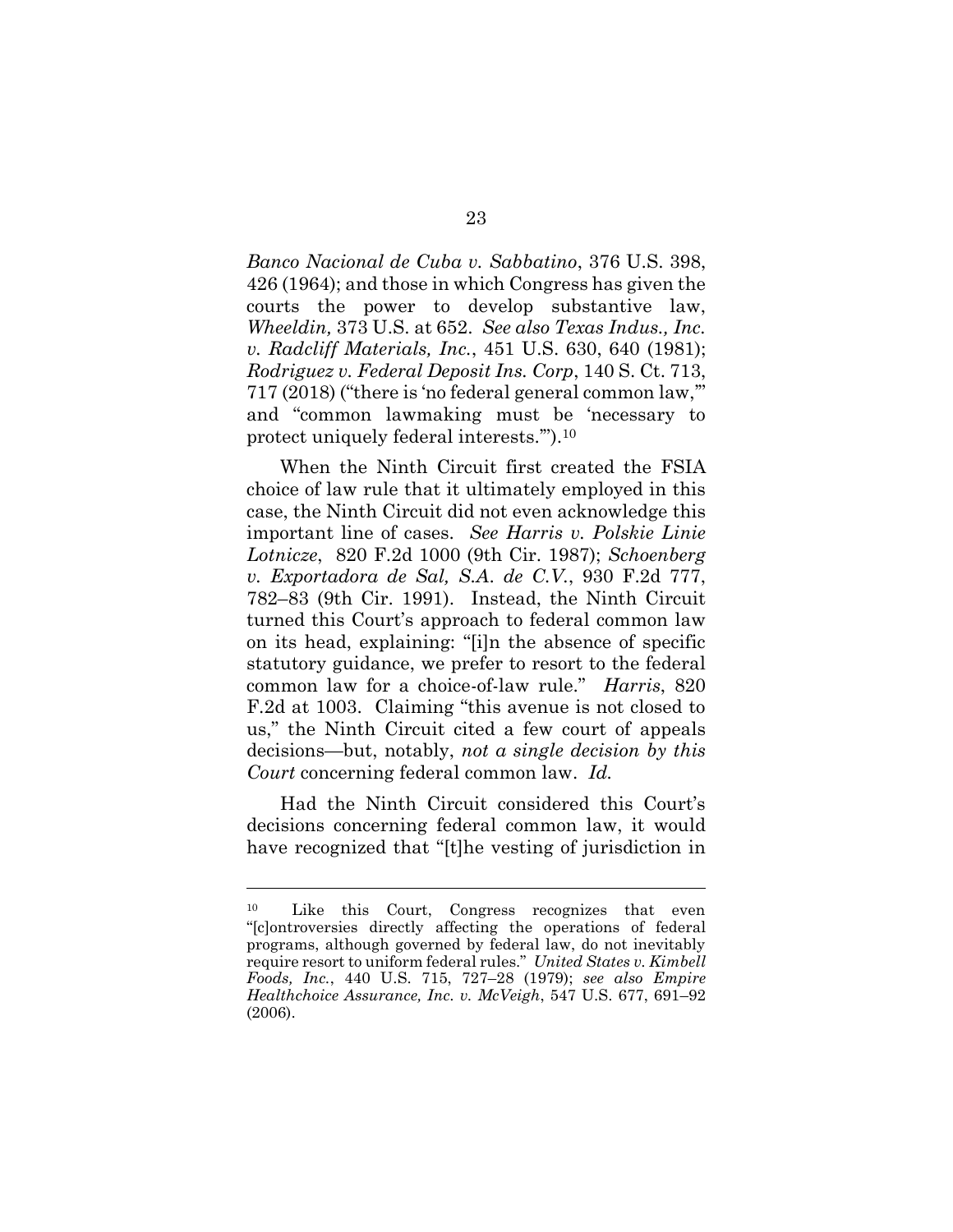the federal courts does not in and of itself give rise to authority to formulate federal common law," *Texas Industries*, 451 U.S. at 640–41, and that FSIA choice of law does not fit within any of the "few and restricted" domains of federal common law.<sup>11</sup>

Although the Ninth Circuit ignored this Court's precedents limiting the creation and use of federal common law, Congress is presumed to have legislated with these constraints in mind. Applying that presumption to the FSIA casts serious doubt on the Ninth Circuit's FSIA choice of law rule. *See* THE FOREIGN SOVEREIGN IMMUNITIES ACT DESKBOOK at 301 (noting this Court's admonition to apply federal common law in "only a 'few and restricted' instances," and "the flaw in the Ninth Circuit's approach").<sup>12</sup>

<sup>11</sup> "Federal statutes may explicitly or implicitly authorize the creation of federal common law," Amy Coney Barrett, *Procedural Common Law*, 94 VA. L. REV. 813, 822 (2008), but FSIA does neither. Moreover, the Ninth Circuit's FSIA choice of law rule does not fit within any recognizable body of federal common law of procedure. *See id*. at 822–32 (describing doctrines illustrating procedural common law). The Ninth Circuit appears to have disregarded the important principle that "Congress can confer common lawmaking power on federal judges, but federal judges cannot confer such power on themselves." *Id*. at 837.

<sup>12</sup> The Ninth Circuit's FSIA choice of law rule also runs counter to the FSIA's "overall structure," *Republic of Austria v. Altmann*, 541 U.S. 677, 698 (2004), designed, in significant part, to narrow federal common law by displacing aspects of it with a statute. By seeking to create new federal common law and extend it into an area where there is already "readymade" law, *United States v. Kimbell Foods, Inc.*, 440 U.S. 715, 740 (1979), the Ninth Circuit's rule misreads FSIA and "bypass[es] its design." *Federal Republic of Germany v. Philipp*, 141 S. Ct. 703, 715 (2021).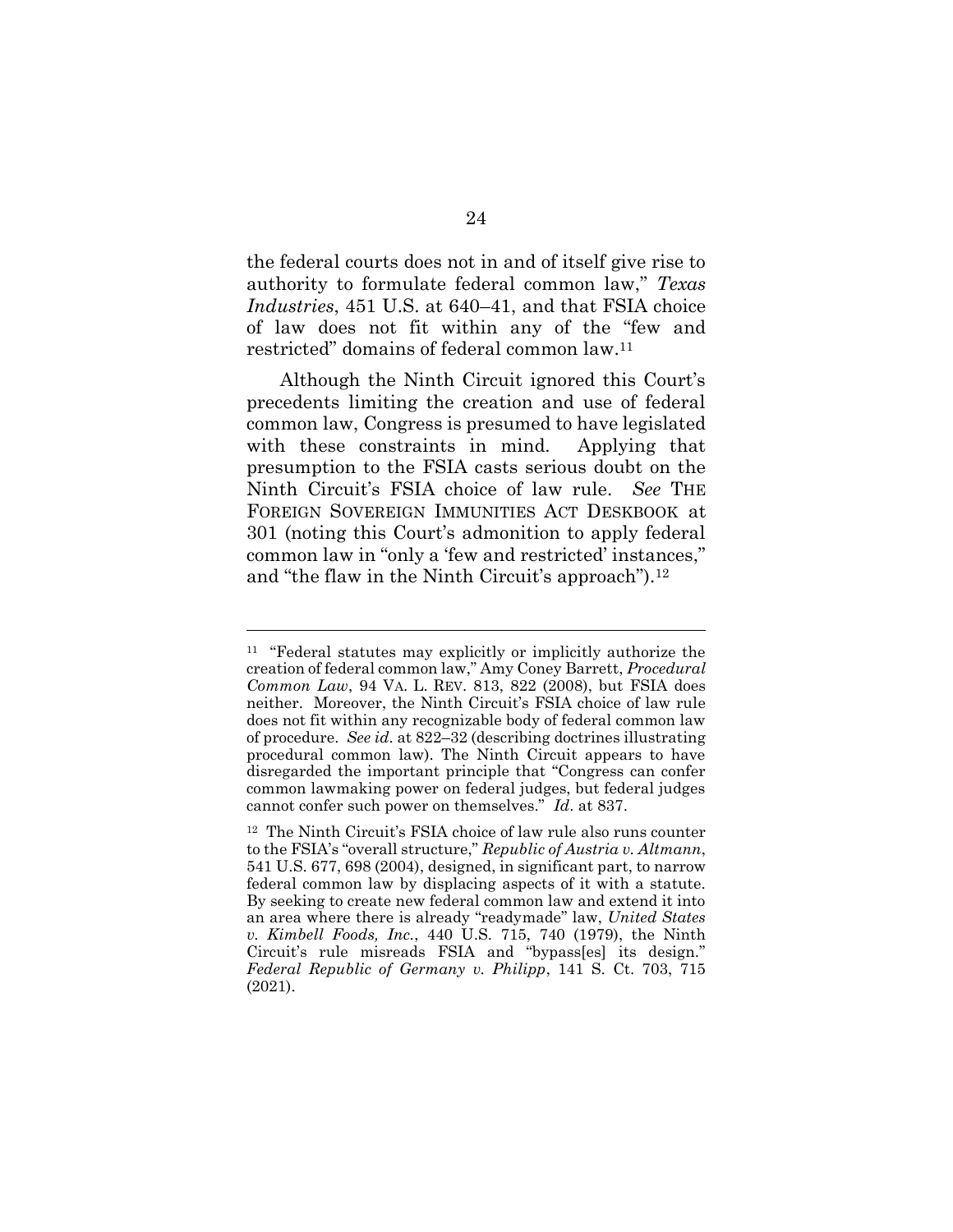### **B. Congress Enacted the FSIA Subject to the Rules of Decision Act**

Originally part of the Judiciary Act of 1789, the Rules of Decision Act provides: "The laws of the several states, except where the Constitution or treaties of the United States or Acts of Congress otherwise require or provide, shall be regarded as rules of decision in civil actions in the courts of the United States, in cases where they apply." 28 U.S.C. § 1652.

The Act is an "explicit command given to [federal courts] by Congress to apply State law in cases purporting to enforce the law of a State," *Guaranty Trust Co. of New York v. York*, 326 U.S. 99, 102 (1945), and "appears to be a severe restriction on lawmaking by federal courts." Thomas W. Merrill, *The Common Law Powers of Federal Courts*, 52 U. CHI. L. REV. 1, 28 (1985).

Given the "explicit command" of the Rules of Decision Act, nothing in the language of the FSIA indicates that Congress intended federal courts to develop a new regime of federal common law as the source for choice of law in FSIA cases where the underlying substantive claims arose under state law—or in the words of *Guaranty Trust*, where the claims "purport[] to enforce the law of a State." The Ninth Circuit, however, failed to even consider the Rules of Decision Act when it adopted its FSIA choice of law rule.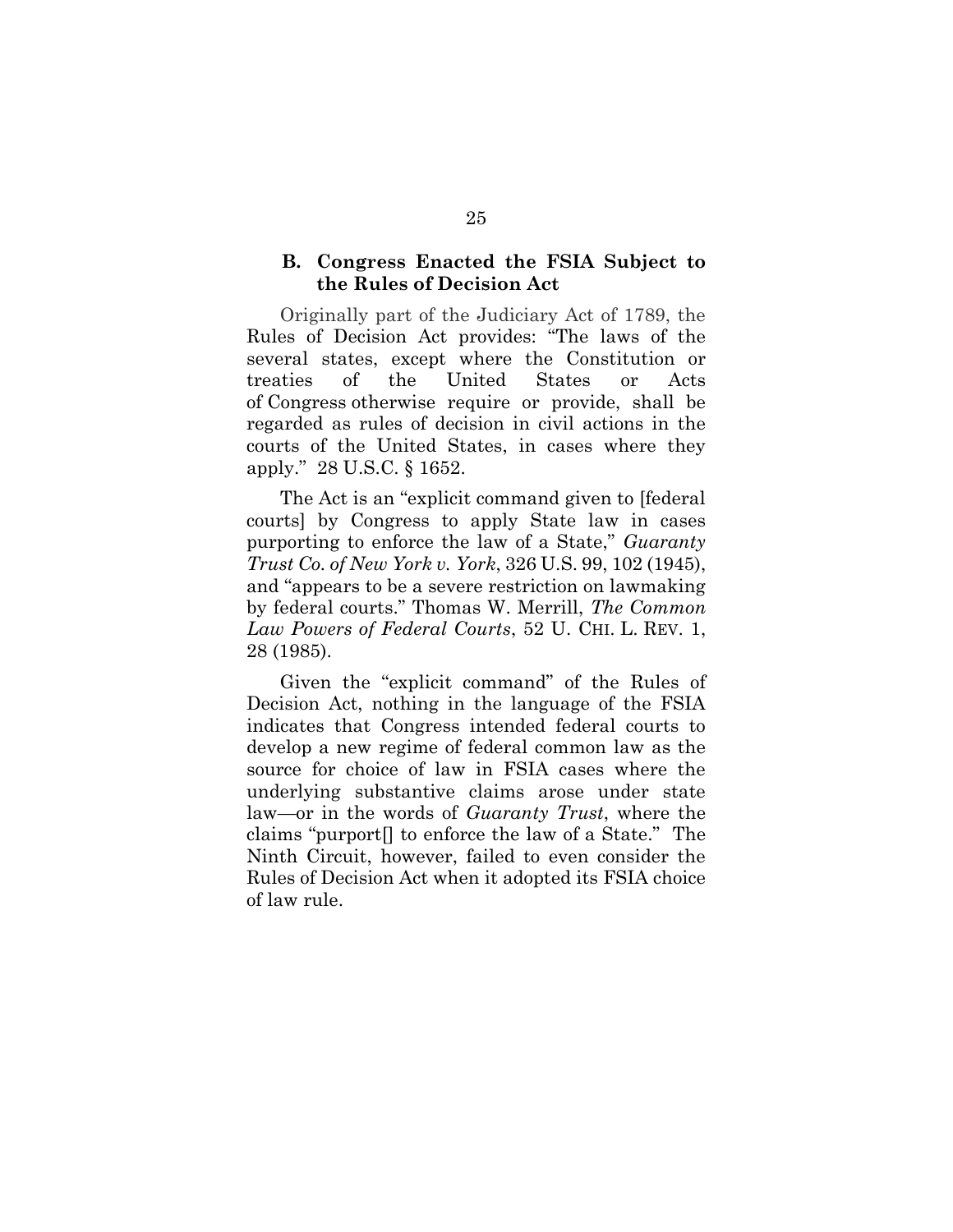## **C. The Absence of Developed, Relevant Federal Common Law Further Reinforces That Congress Intended State Law to Apply**

When the Ninth Circuit first adopted its FSIA choice of law rule in *Harris*, 820 F.2d 1000, there was no applicable federal common law as to choice of law in existence. The court, therefore, set out to create it, seizing on the Restatement (Second) of Conflict of Laws as a "starting point for applying federal common law in this area," *id*. at 1003, without mentioning or citing any decision by this Court.

Moreover, the Ninth Circuit initially adopted the Restatement as its version of federal common law without considering whether the Restatement, which had been published 16 years earlier, in 1971, was an appropriate source of legal principles for FSIA cases. Since then, the court of appeals has neither elaborated on the content of its FSIA choice of law rule, nor considered the fitness of the 50-year old Restatement for contemporary FSIA disputes in a vastly changed world. *See also Kansas v. Nebraska*, 574 U.S. 445, 475 (2015) (Scalia, J., concurring in part and dissenting in part) ("modern Restatements . . . are of questionable value, and must be used with caution. The object of the original Restatements was 'to present an orderly statement of the general common law.' Restatement of Conflict of Laws, Introduction, p. viii (1934). Over time, the Restatements' authors have abandoned the mission of describing the law, and have chosen instead to set forth their aspirations for what the law ought to be.").

Even apart from those omissions, the fact that the court of appeals had to fashion an entirely new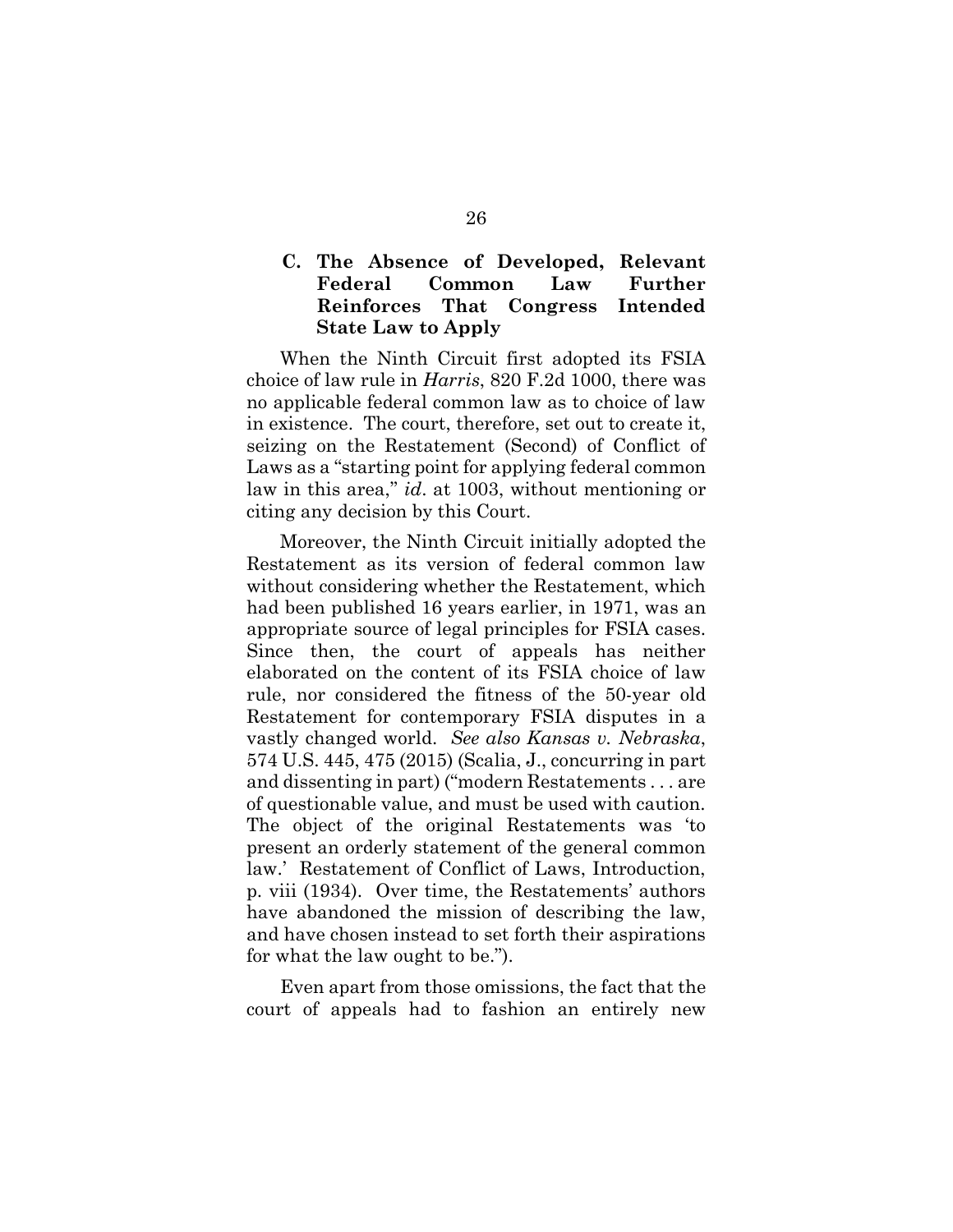common law rule should have been a warning it was headed in the wrong direction. Indeed, in *Harris* the court was not even sure what the FSIA requires, explaining: "We do not disagree with the district court's choice [to apply state law], we simply are not persuaded that the FSIA requires a court to choose as did the district court." *Harris*, 820 F.2d at 1003. Nevertheless, based on its "prefer[ence] to resort to the federal common law for a choice-of-law rule," the Ninth Circuit adopted the FSIA choice of law rule before the Court today. *Id.* As shown in Sections II.A. and D., however, federal common law is not a matter to be addressed based on a federal court's mere "preference" when constitutional, statutory, and institutional constraints all counsel against it.

Illustrating the pitfalls of mandating the application of undeveloped federal common law, the Ninth Circuit's venture in common lawmaking for FSIA choice of law has gone badly. *Harris* and *Schoenberg* were both wrongful death actions arising from airplane crashes, which did little to flesh out the contours of "federal common law" for choice of law in FSIA case. *See Harris*, 820 F.3d at 1003– 04; *Schoenberg*, 930 F.2d at 782–83. Here, the Ninth Circuit's FSIA choice of law rule led the district court to engage in a free-wheeling interpretation of various Restatement elements, with highly questionable results.<sup>13</sup>

<sup>13</sup> According to the Ninth Circuit: "In addition to considering any specific jurisdiction-selecting rule, a court is supposed to apply the Section 6 factors to decide which state has the most significant relationship to the case. These factors are: (a) the needs of the interstate and international systems, (b) the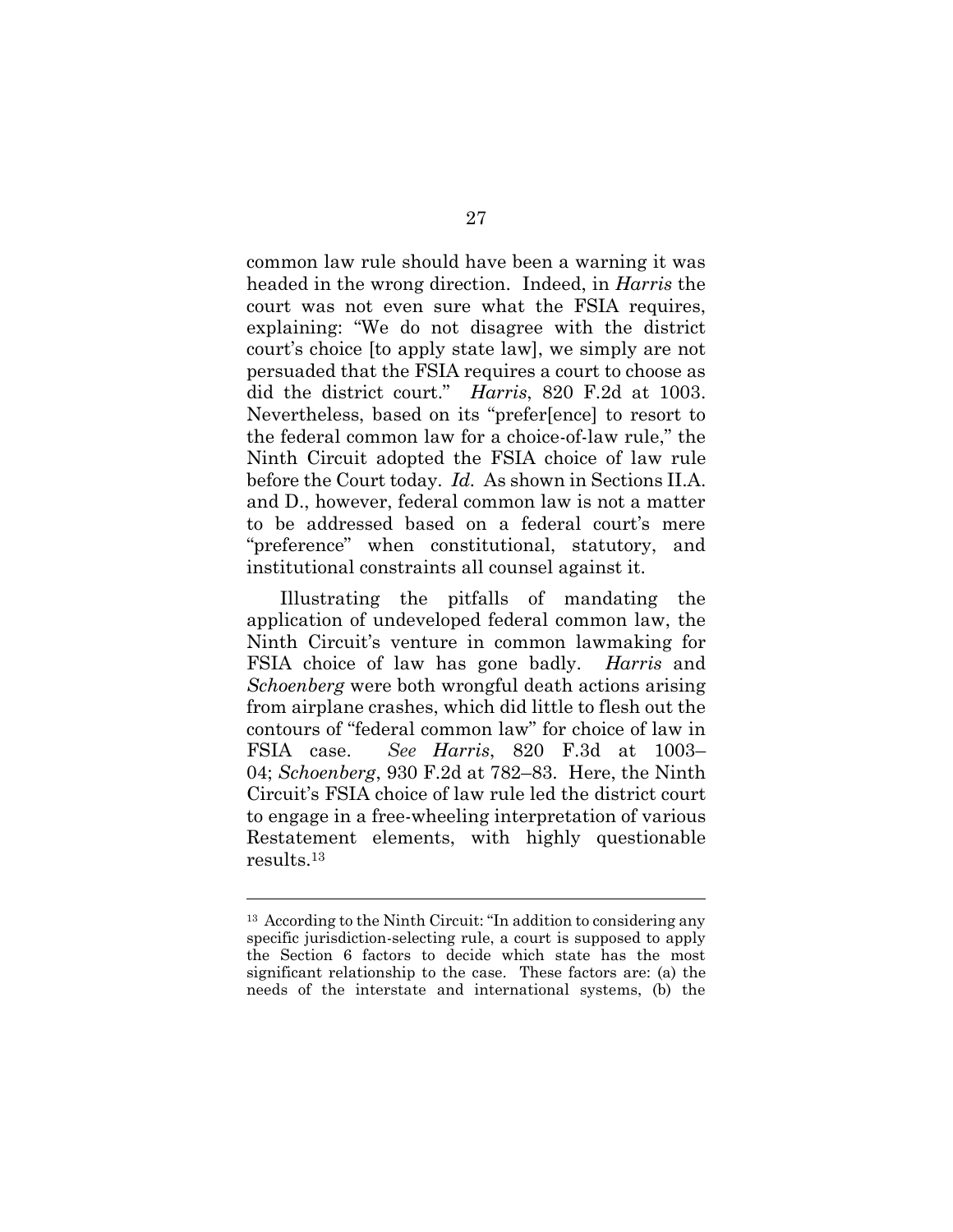For example, the lower courts gave virtually no weight to: California's laws and policies protecting its citizens' property rights with respect to stolen property in general and stolen works of fine art in particular; or U.S. law and policy and international agreements relating specifically to Nazi looted art that are inconsistent with Spain's broadly applicable adverse possession rules. At the same time, the courts gave undue consideration to Spain's financial investment in the Thyssen-Bornemisza Museum. The courts' related observation that the Painting had been held in Spain for more than 20 years overlooked that for 14 of those years, the Cassirers (whose family title in the Painting dated back to 1900) were actively seeking its return, as well as the 25 years that the Painting—which was tantamount to contraband under U.S. Military law—had spent in California and the United States. Pet. App. D at 6; *see also* THE FOREIGN SOVEREIGN IMMUNITIES ACT DESKBOOK at 303 (questioning Ninth Circuit's reliance on Section 6 of the Restatement (Second) of Conflict of Laws as "the appropriate federal common law choice of law regime.").

As this Court has long recognized, absent strong countervailing considerations, "the prudent course" is to "adopt the readymade body of state law," not to venture into judicial lawmaking via new rules of federal common law in uncharted areas. *See United* 

relevant policies of the forum, (c) the relevant policies of other interested states and the relative interests of those states in the determination of the particular issue, (d) the protection of justified expectations, (e) the basic policies underlying the particular field of law, (f) certainty, predictability and uniformity of result, and (g) ease in the determination and application of the law to be applied." *Cassirer III*, 862 F.3d at 962.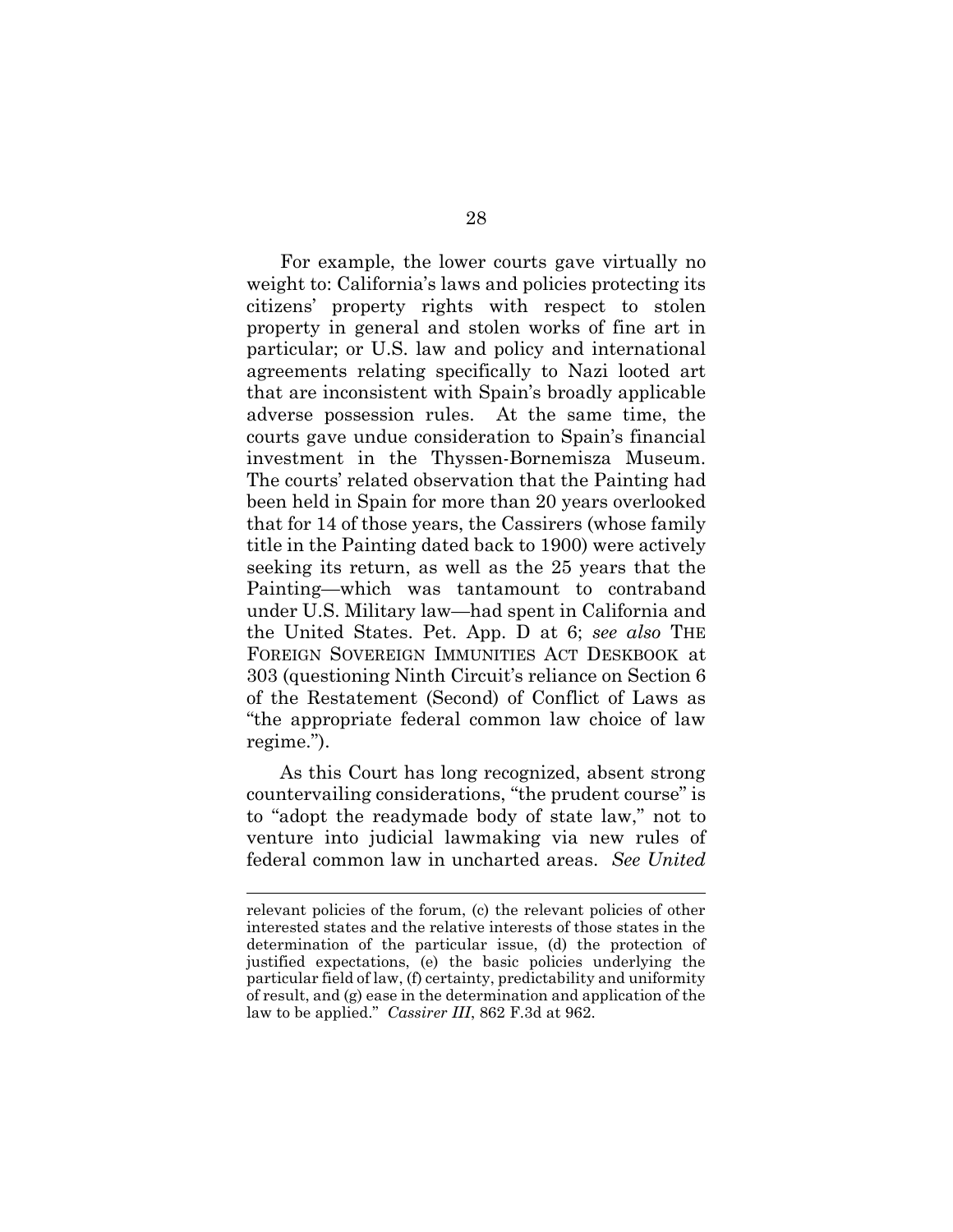*States v. Kimbell Foods, Inc.*, 440 U.S. 715, 740 (1979). The Ninth Circuit erred in eschewing that "prudent course" for choice of law analyses in FSIA cases asserting state law claims.

## **D. Courts Should Not Presume That Congress Intended to Displace State Choice of Law Rules**

In *Erie R.R. Co. v. Tompkins*, 304 U.S. 64, 78 (1938), the Court repudiated the "oft-challenged doctrine of *Swift v. Tyson*," and made clear "[t]here is no federal general common law."

Three years later, in *Klaxon,* 313 U.S. 487 (1941), the Court held that the *Erie* principle "extends to the field of conflict of laws," explaining "[a]ny other ruling would do violence to the principle of uniformity within a state upon which the [*Erie*] decision is based." *Id*. at 496. As for "[w]hatever lack of uniformity this may produce between federal courts in different states," the Court observed that is "attributable to our federal system, which leaves to a state . . . the right to pursue local policies diverging from those of its neighbors. It is not for the federal courts to thwart such local policies by enforcing an independent 'general law' of conflict of laws." *Id*.

Four years later, in *Guaranty Trust Co. of N.Y. v. York*, 326 U.S. 99 (1945), the Court explained that *Erie*'s intent "was to insure that, in all cases where a federal court is exercising jurisdiction solely because of the diversity of citizenship of the parties, the outcome of the litigation in the federal court should be substantially the same . . . as it would be if tried in a State court. The nub of the policy that underlies *Erie R.R. Co. v. Tompkins* is that for the same transaction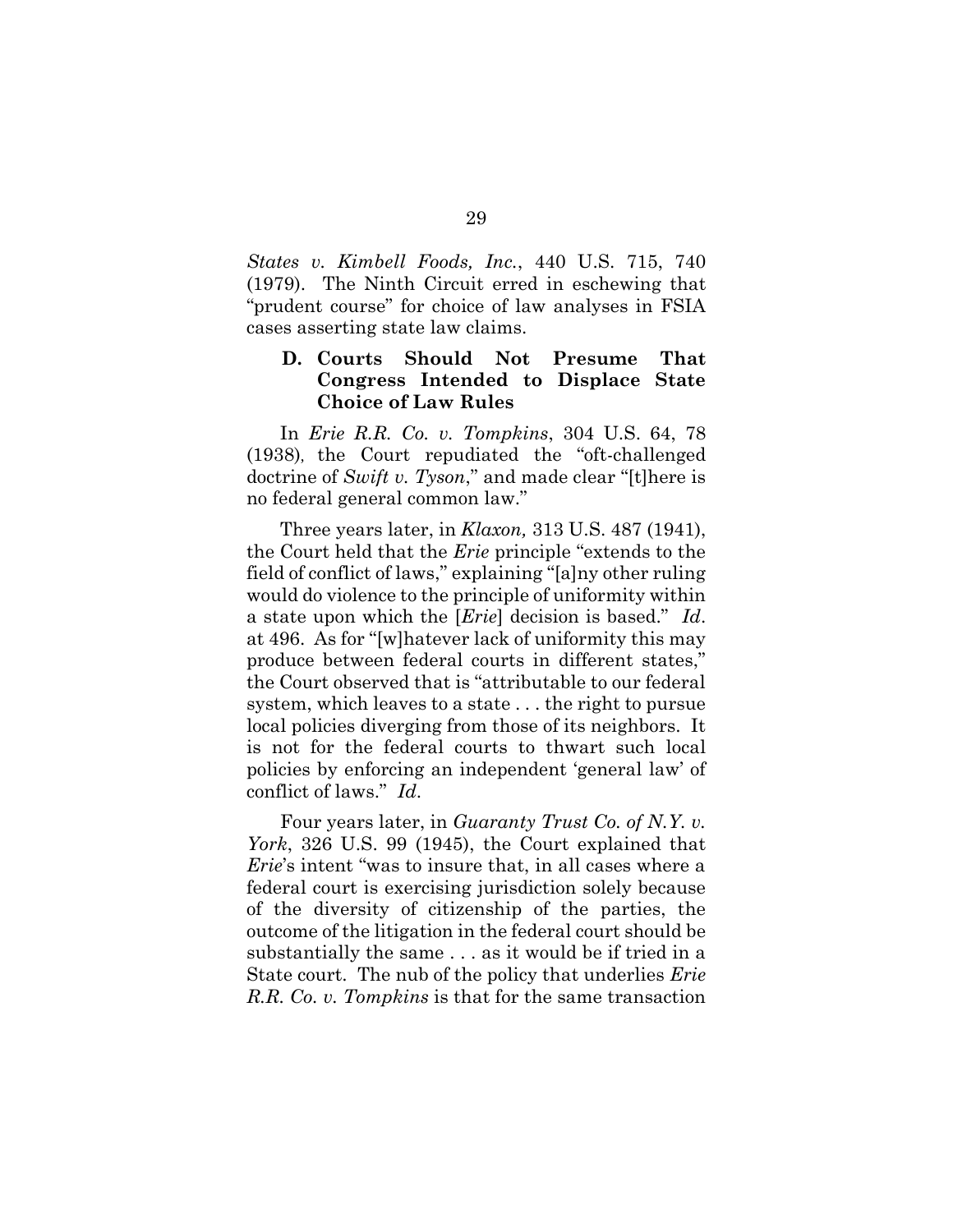the accident of suit by a non-resident litigant in a federal court instead of in a State court a block away, should not lead to a substantially different result." *Id.*  at 109. With diversity jurisdiction, "Congress afforded out-of-State litigants another tribunal, not another body of law. The operation of a double system of conflicting laws in the same State is plainly hostile to the reign of law." *Id.* at 112; *see also Hanna v. Plumer*, 380 U.S. 460, 467 (1965) ("The *Erie* rule is rooted in part in a realization that it would be unfair for the character of result of a litigation materially to differ because the suit had been brought in federal court.").

Following these cases, but more than a decade before the FSIA was enacted, the Court observed that, despite the power of Congress to enact "a federal conflict-of-laws rule independent of the States' development of such rules, we should not . . . assume that it has it has done so." *Richards v. United States*, 369 U.S. 1, 13 (1962). "Congress has been specific in those instances where it intended the federal courts to depart completely from state law." *Id*. Here, as in *Richards*, which concerned the Federal Tort Claims Act, "there is nothing" in the text, or "in the legislative history that even remotely supports the argument that Congress did not intend state conflict rules to apply . . . ." *Id*. at 14. Likewise in the FSIA, because Congress knows how to be "specific" when it intends "the federal courts to depart completely from state law," *id.* at 13, the absence of such specific direction means that state law should be applied on choice of law questions.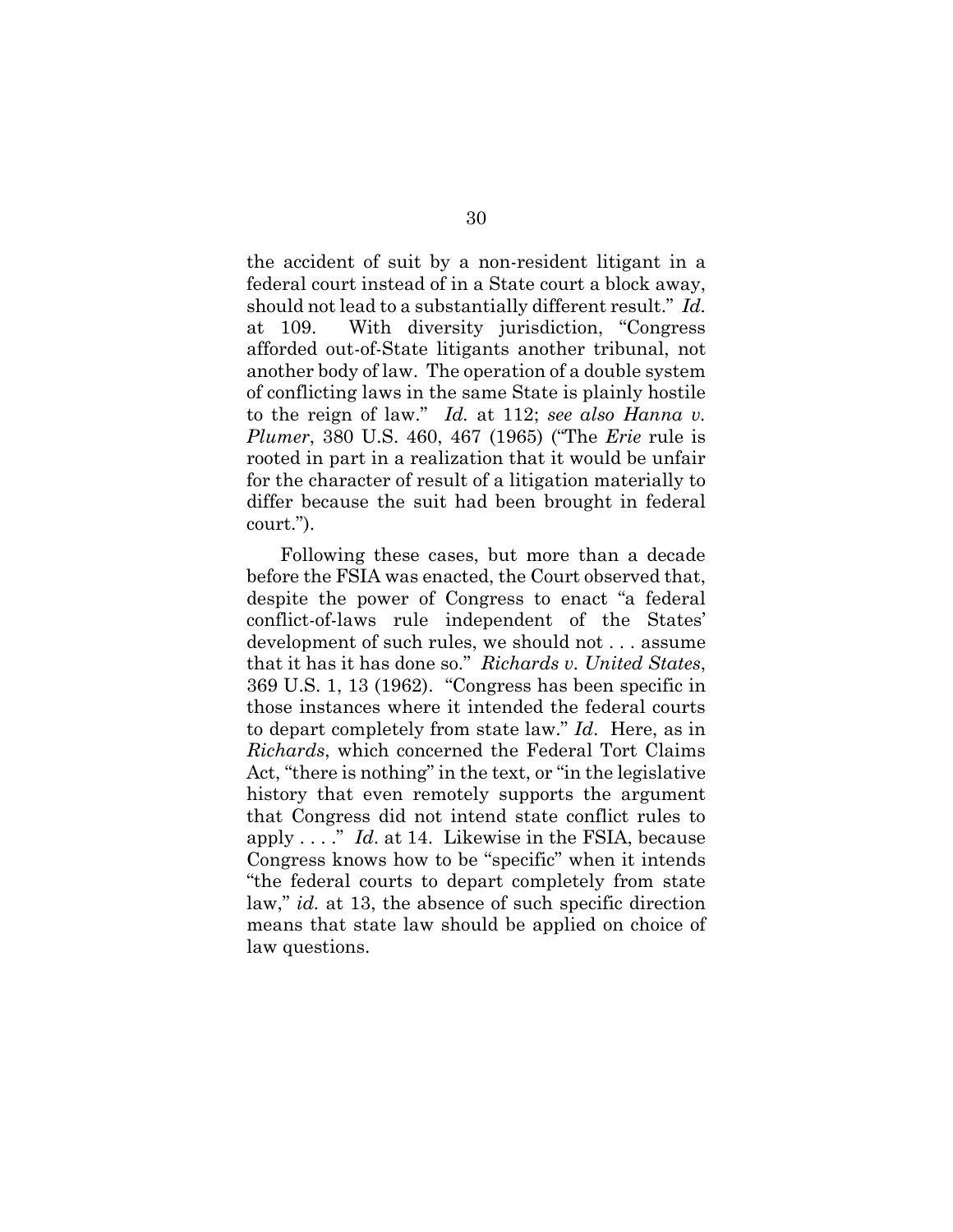## **E. Federalism and the Doctrine of Constitutional Avoidance Further Undermine the Ninth Circuit's Approach**

The Ninth Circuit's FSIA choice of law rule raises additional questions which cast further doubt on the notion that Congress did not intend for state law to provide the source of law for choice of law in FSIA cases. For example, under the Ninth Circuit's view, should federal common law also supply choice of law for cases proceeding in state courts? If the Ninth Circuit was purporting to abide by congressional intent, what is that intent? FSIA governs both federal and state cases against foreign sovereigns. *Republic of Austria v. Altmann*, 541 U.S. 677, 691 (2004) (FSIA's "preamble states that 'henceforth' both federal and state courts should decide claims of sovereign immunity in conformity with the Act's principles. 28 U.S.C. §1602."). Is it the Ninth Circuit's view that Congress intended one choice of law rule for state cases, and another for federal cases? One would expect to find evidence of such an unusual rule had that been Congress's directive.

Requiring state courts to apply federal common law to determine choice of law in FSIA cases would raise thorny legal questions, including a collision of federalism principles with the proposition that "States can no more override" at least certain "judicial rules validly fashioned than they can override Acts of Congress." *Wilburn Boat Co. v. Fireman's Fund Ins.*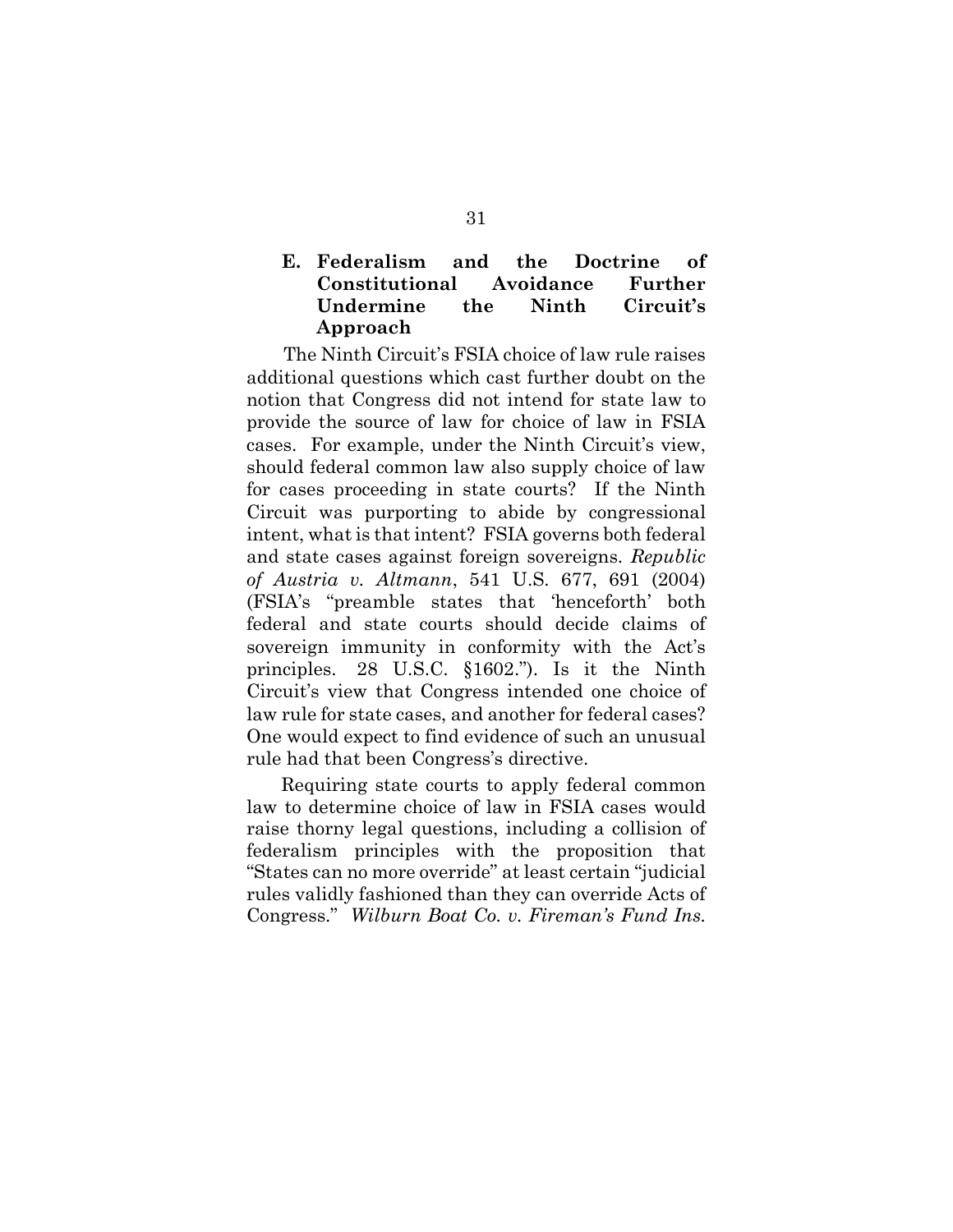*Co.*, 348 U.S. 310, 314 (1955). <sup>14</sup> In this context, it is particularly appropriate to use the doctrine of constitutional avoidance as "an interpretive tool", *F.C.C. v. Fox Television Stations, Inc.*, 556 U.S. 502, 516 (2009), "for choosing between competing plausible interpretations of a provision," *McFadden v. United States*, 576 U.S. 186, 197 (2015) (citation omitted), to avoid interpretations of statues that might render them invalid. Here, the interpretation of the FSIA adopted by the Second, Fifth, Sixth and D.C. Circuits sidesteps the complications invited by the Ninth Circuit's rule.

### **III. Respondent's Defense of the Ninth Circuit's FSIA Choice of Law Rule Is Unavailing**

Because the Ninth Circuit adopted federal common law as its choice of law rule in FSIA cases without meaningfully engaging the text of Section 1606, <sup>15</sup> Respondent is left to offer its own justifications. *See* Brief In Opposition at 24–26. But Respondent's explanations are not in the least convincing.

In opposing review by this Court, Respondent defended the use of federal common law by claiming there are "numerous statements in the FSIA" requiring that a sovereign be treated differently than

<sup>14</sup> "According to standard theory, federal common law is a species of federal law, which state courts must apply by virtue of the command of the Supremacy Clause." Jay Tidmarsh & Brian J. Murray, *A Theory of Federal Common Law*, 100 NW. U. L. REV. 585, 586 n.8 (2006).

<sup>15</sup> *See Harris v. Polskie Linie Lotnicze*, 820 F.2d 1000, 1003–04 (9th Cir. 1987); *Schoenberg v. Exportadora de Sal, S.A*. *de C.V.*, 930 F.2d 777, 782–83 (9th Cir. 1991).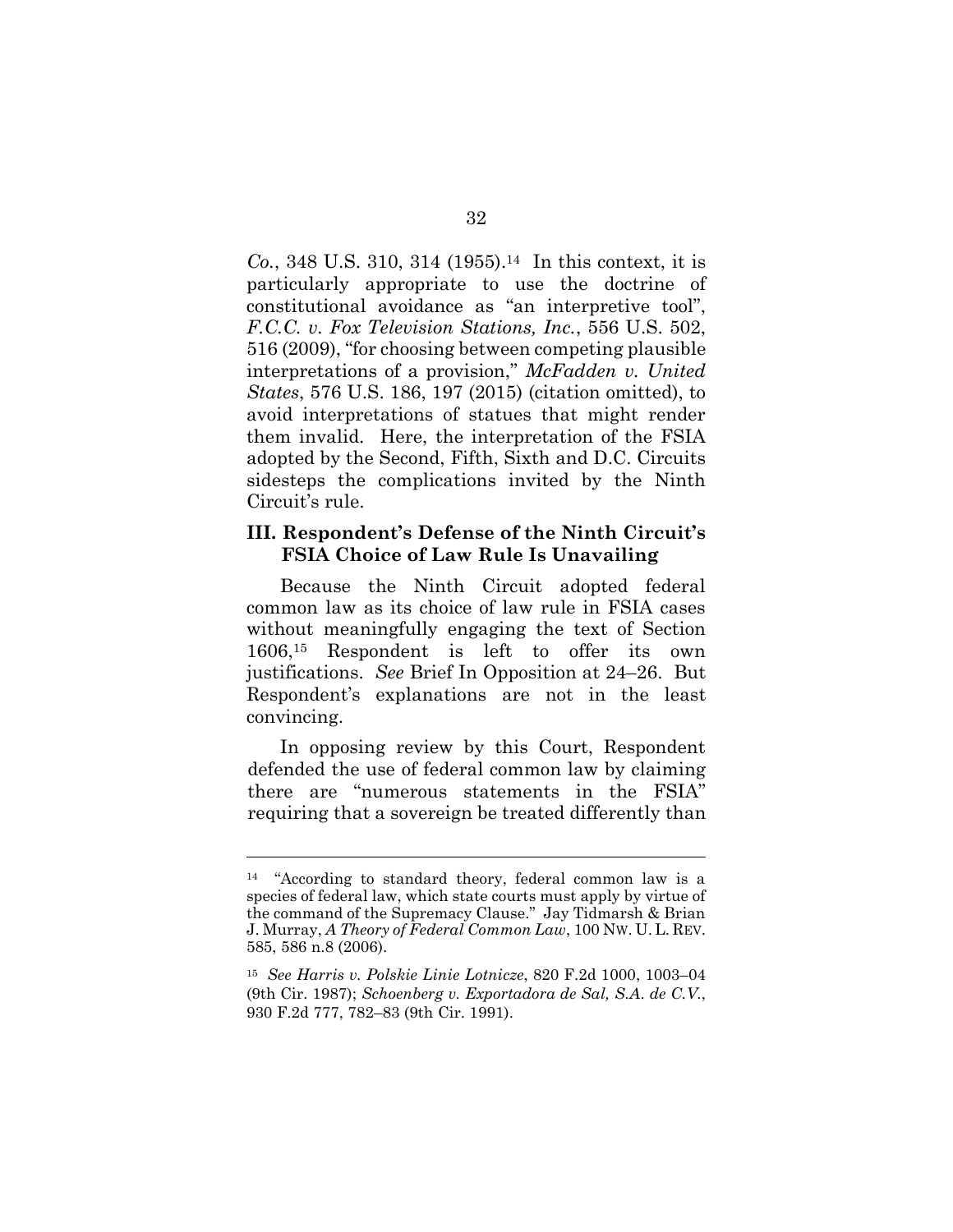a private defendant. Brief in Opposition at 24. While "numerous" may be an overstatement (there are a few), the existence of those examples misses the point of Section 1606. That provision must be read in the context of the entire statute, and consistent with the canon of statutory interpretation governing the relationship of specific and more general provisions. *See*, *e.g.*, *RadLAX Gateway Hotel, LLC v. Amalgamated Bank*, 566 U.S. 639, 645 (2012) ("The general/specific canon is perhaps most frequently applied to statutes in which a general permission or prohibition is contradicted by a specific prohibition or permission. To eliminate the contradiction, the specific provision is construed as an exception to the general one.").

 Here, Section 1606 instructs that sovereigns shall be treated like private defendants in like circumstances, except where the FSIA provides otherwise. For instance, sovereigns are not subject to jury trials notwithstanding Section 1606, because the FSIA expressly provides there shall be no jury trials. 28 U.S.C. § 1330. Similarly, Section 1606 itself contains a proviso that limits punitive damages against foreign states. However, there is no comparable, more specific provision that would alter Section 1606's general application to choice of law.

Respondent next argued in opposing the petition that Section 1606 cannot mean what it says because one of the FSIA's "primary purposes" was "to address the need for national uniform standards in actions involving sovereign entities." Brief in Opposition at 25 (*citing First Nat'l City Bank v. Banco Para el Comercio Exterior de Cuba,* 462 U.S. 611, 622 n. 11 (1983) ("*Bancec*")). However, Congress's primary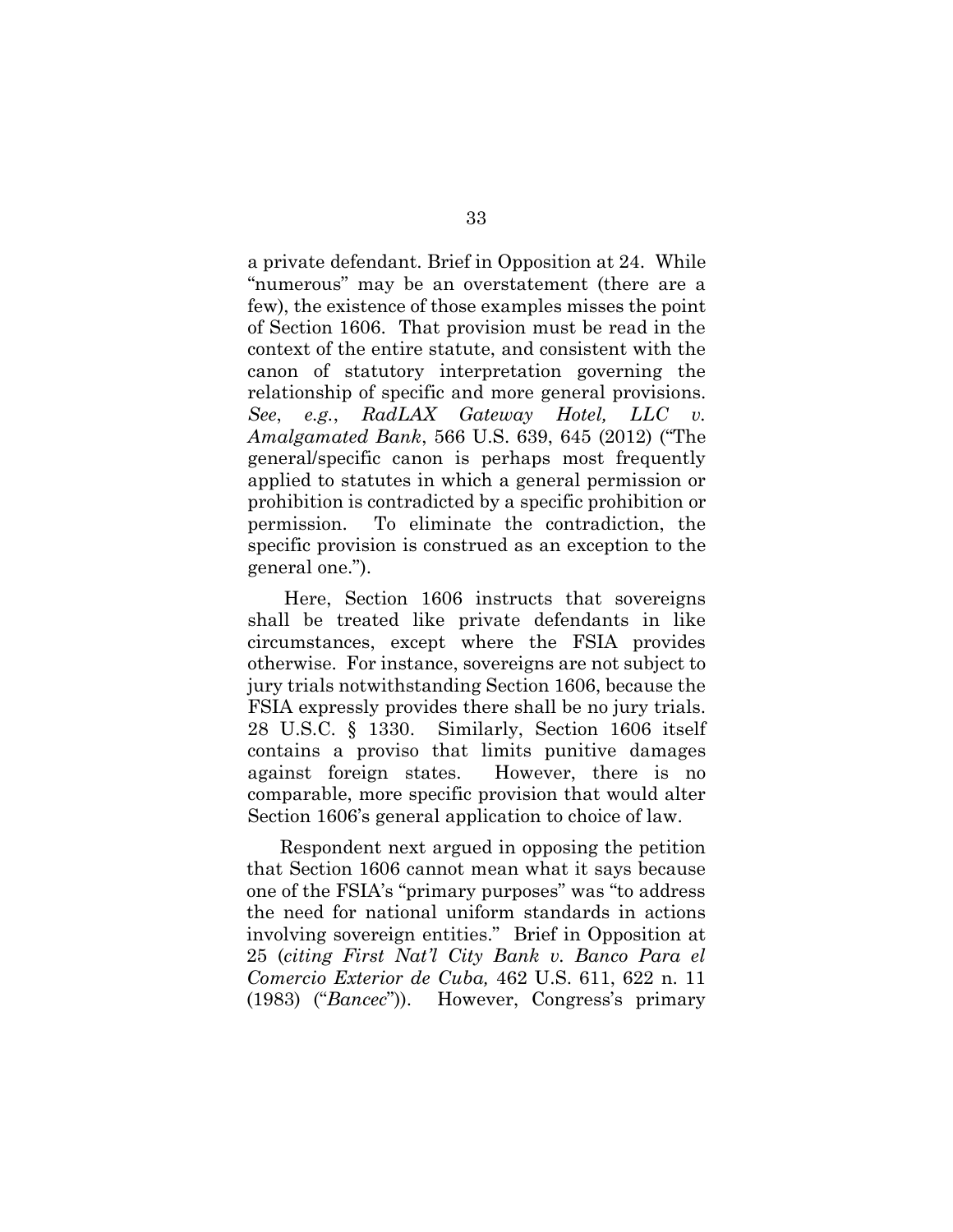concern with respect to uniformity in the FSIA is to ensure uniform application of exceptions to immunity. *Bank of New York v. Yugoimport*, 745 F.3d 599, 609 n.8 (2d Cir. 2014) (The FSIA "provides foreign states and their instrumentalities access to federal courts only to ensure uniform application of the doctrine of sovereign immunity."). But once a plaintiff shows that an exception is applicable, "where state law provides a rule of liability governing private individuals, the FSIA requires application of that rule to foreign states in like circumstances." *Bancec*, 462 U.S. at 622 n.11.

Congress undoubtedly sought some measure of uniformity with the FSIA, but it explicitly rejected the idea of imposing uniformity at the expense of all other considerations. On the contrary, the FSIA permits the application of State substantive law to sovereign defendants, despite the fact that the substantive laws of the fifty States differ far more from each other than do the States' choice of law rules. Under Respondent's interpretation, Congress should have preempted the States' laws of torts and contracts to apply instead some "uniform" federal substantive common law to govern such claims. Of course, Congress did not do so.<sup>16</sup>

<sup>16</sup> Respondent's extolling of "uniformity" to justify the Ninth Circuit's foray into judicial lawmaking resembles the pervasive pre-*Erie* mindset "stimulated by the attractive vision of a uniform body of federal law." *Guaranty Trust Co. of New York v. York*, 326 U.S. 99, 103 (1945); *see also Erie R.R. Co. v. Tompkins*, 304 U.S. 64, 75 (1938) ("In attempting to promote uniformity of law throughout the United States, the doctrine [of *Swift v. Tyson*] had prevented uniformity in the administration of the law of the state.").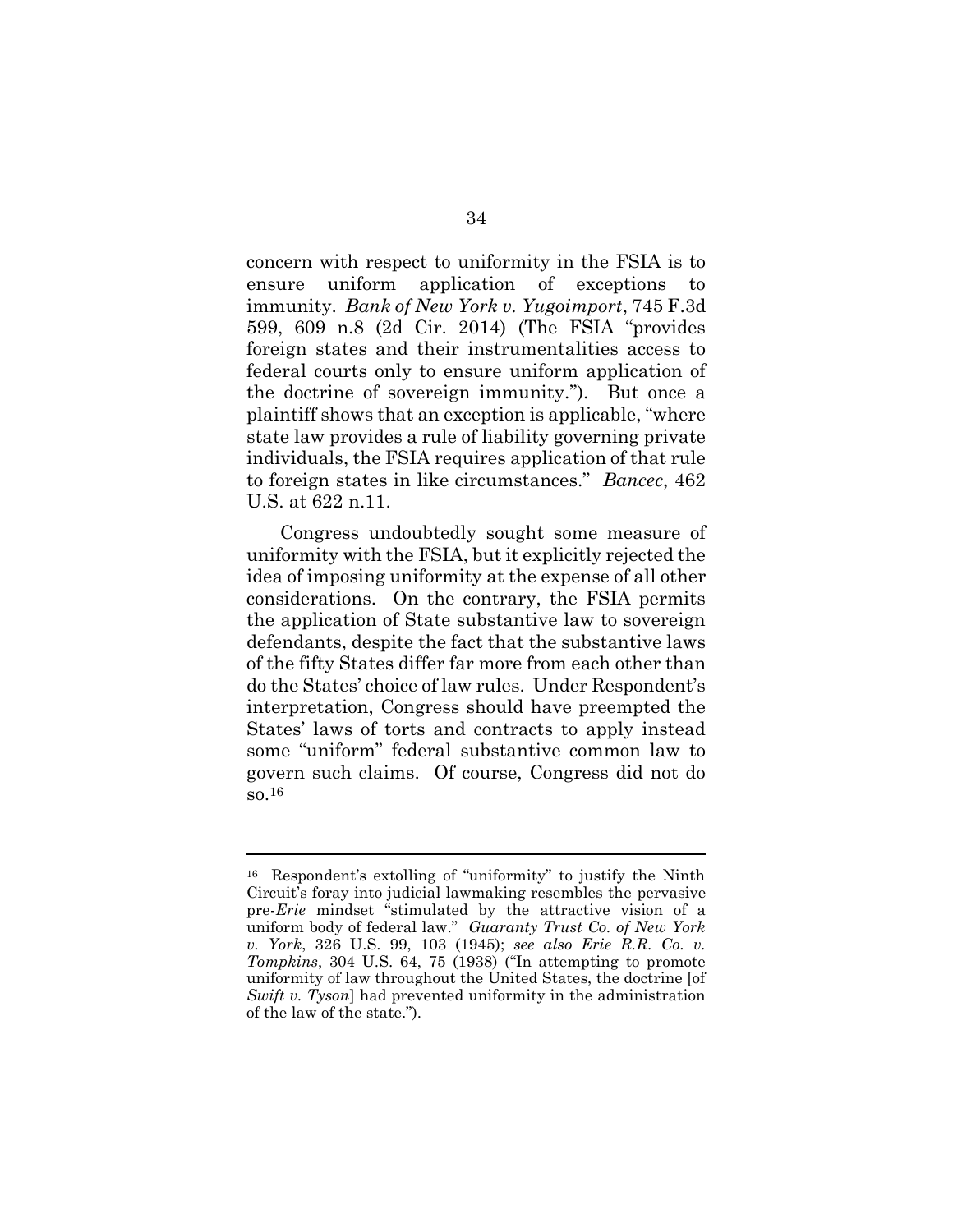Moreover, as discussed above, Respondent is mistaken in concluding that use of "federal common law" with respect to choice of law for the FSIA would create "uniformity." There is simply no alreadyestablished federal common law for deciding choice of law in FSIA cases that can be readily and consistently deployed by all federal courts. Instead, that common law would itself be subject to development, and therefore to disagreement, among the lower courts. That is hardly a recipe for uniformity—and there is no basis for believing it is what Congress had in mind for the FSIA.

Respondent's third argument against a plain reading of Section 1606 seizes on the last three words of the provision: "under like circumstances." Specifically, Respondent contends that while "like circumstances" may exist when the commercial activity exception applies, because a private party cannot engage in "expropriation" there can never be "like circumstances" under which a private party can be compared to a sovereign defendant sued under the expropriation exception. Brief in Opposition at 26– 27. But this argument proves too much. Respondent is claiming that Congress intended Section 1606 to apply to one category of FSIA claims (those based on the commercial activity exception), but not apply to an entire other category (those based on the expropriation exception). There is not a scintilla of evidence in the text of Section 1606, or elsewhere in the FSIA, to support Respondent's reading of the statute. One would "expect more than simple statutory silence" if Congress intended such an inconsistent approach to apply to the different exceptions to immunity which Congress established in the parallel subsections of Section 1605(a) of the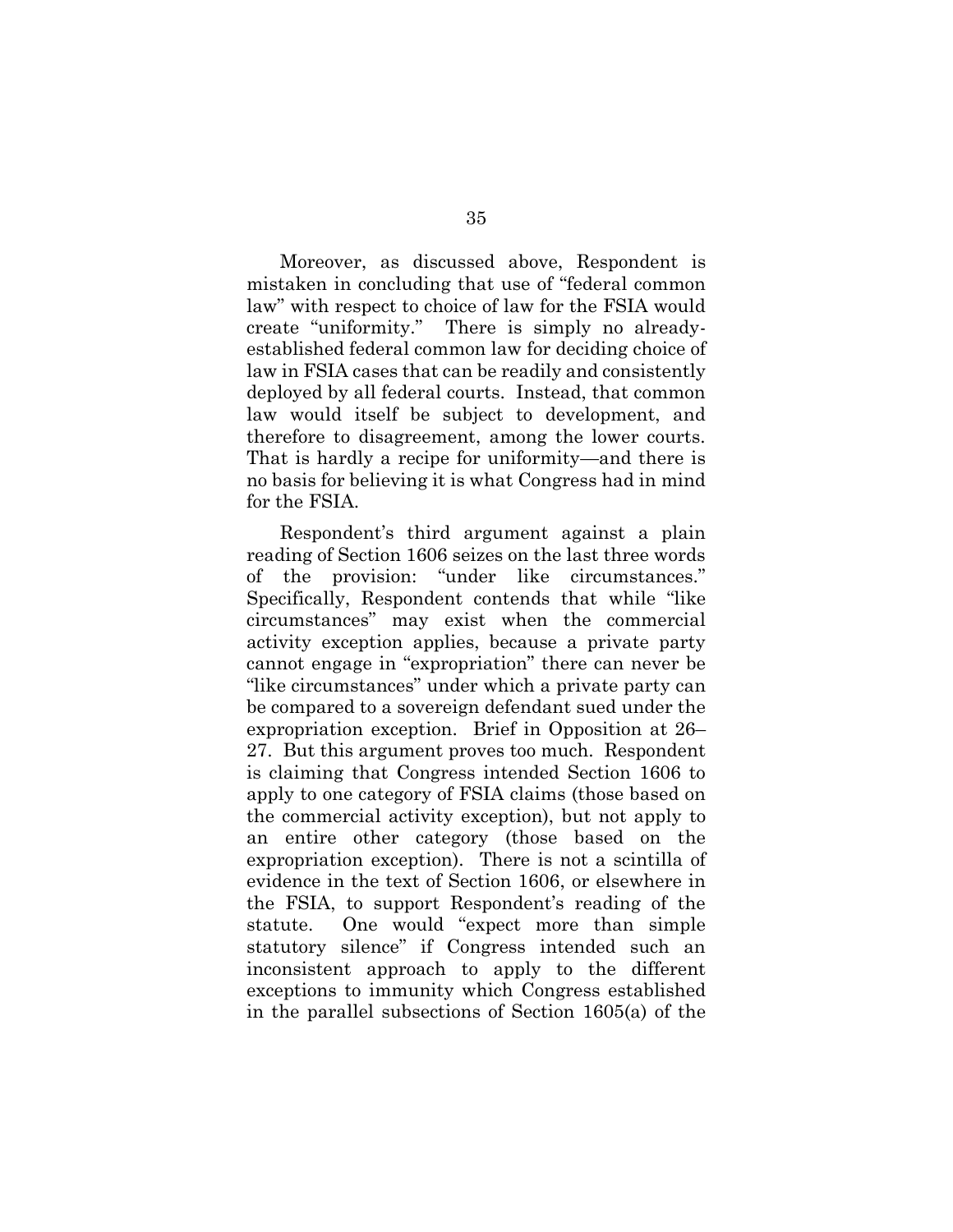FSIA. *Czyzewski v. Jevic Holding Corp.*, 137 S. Ct. 973, 984 (2017). 17

Respondent's strained reading of the FSIA also is flatly inconsistent with *Verlinden, B.V. v. Central Bank of Nigeria*, 461 U.S. 480 (1983). There, the Court held: "When one of these  $\S$  1605(a)(1) or  $\S$ 1605(a)(2)] *or the other specified exceptions applies*, 'the foreign state shall be liable in the same manner and to the same extent as a private individual under like circumstances,' § 1606." *Id.* at 488–89 (emphasis added).

#### **CONCLUSION**

Because the judgment below was based on the Ninth Circuit's application of its erroneous choice of law rule, the judgment should be vacated, and the case remanded for further proceedings.

<sup>17</sup> Respondent's interpretation also ignores that the expropriation exception in Section 1605(a)(3) includes an express commercial nexus requirement in order for it to apply to foreign states and instrumentalities. Here, the lower courts found TBC "engages in commercial activities in the United States" including "some that encourage Americans to visit the museum where the Pissarro is featured, and some that relate to the painting itself." *Cassirer I*, 616 F.3d at 1032, 1033–34.